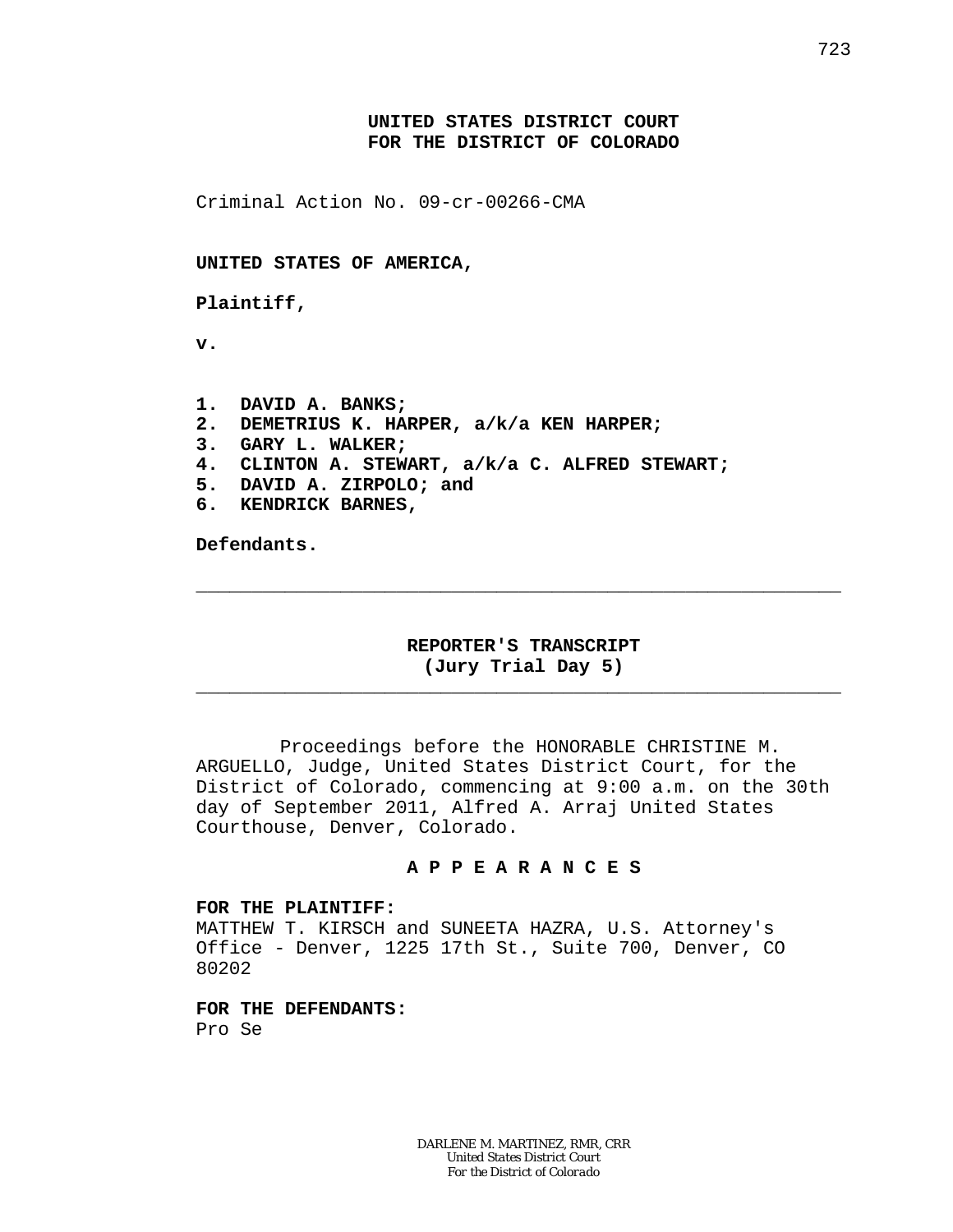# **I N D E X**

#### **WITNESSES: PAGE**

### **KATHY OLSON**

| DIRECT EXAMINATION BY MR. KIRSCH   | 726 |
|------------------------------------|-----|
| CROSS-EXAMINATION BY MR. BANKS     | 748 |
| CROSS-EXAMINATION BY MR. HARPER    | 763 |
| REDIRECT EXAMINATION BY MR. KIRSCH | 770 |

#### **SUSAN SLAKEY**

| DIRECT EXAMINATION BY MS. HAZRA   | 772 |
|-----------------------------------|-----|
| CROSS-EXAMINATION BY MR. BANKS    | 795 |
| REDIRECT EXAMINATION BY MS. HAZRA | 810 |
| RECROSS-EXAMINATION BY MR. BANKS  | 811 |

## **E X H I B I T S**

# **NO. ADMITTED** 4.00 .......................................... 739 5.00 .......................................... 787 8.00 .......................................... 741 10.00 .......................................... 790 370.02 .......................................... 731 130.01 .......................................... 778 130.03 .......................................... 779 131.00 .......................................... 784 136.01 .......................................... 793 371.00 .......................................... 735 376.00 .......................................... 746 376.02 .......................................... 761

# **No. ADMISSIBLE** 130.02 .......................................... 779 132.00 .......................................... 788 133.00 .......................................... 786 372.00 .......................................... 737 373.00 .......................................... 738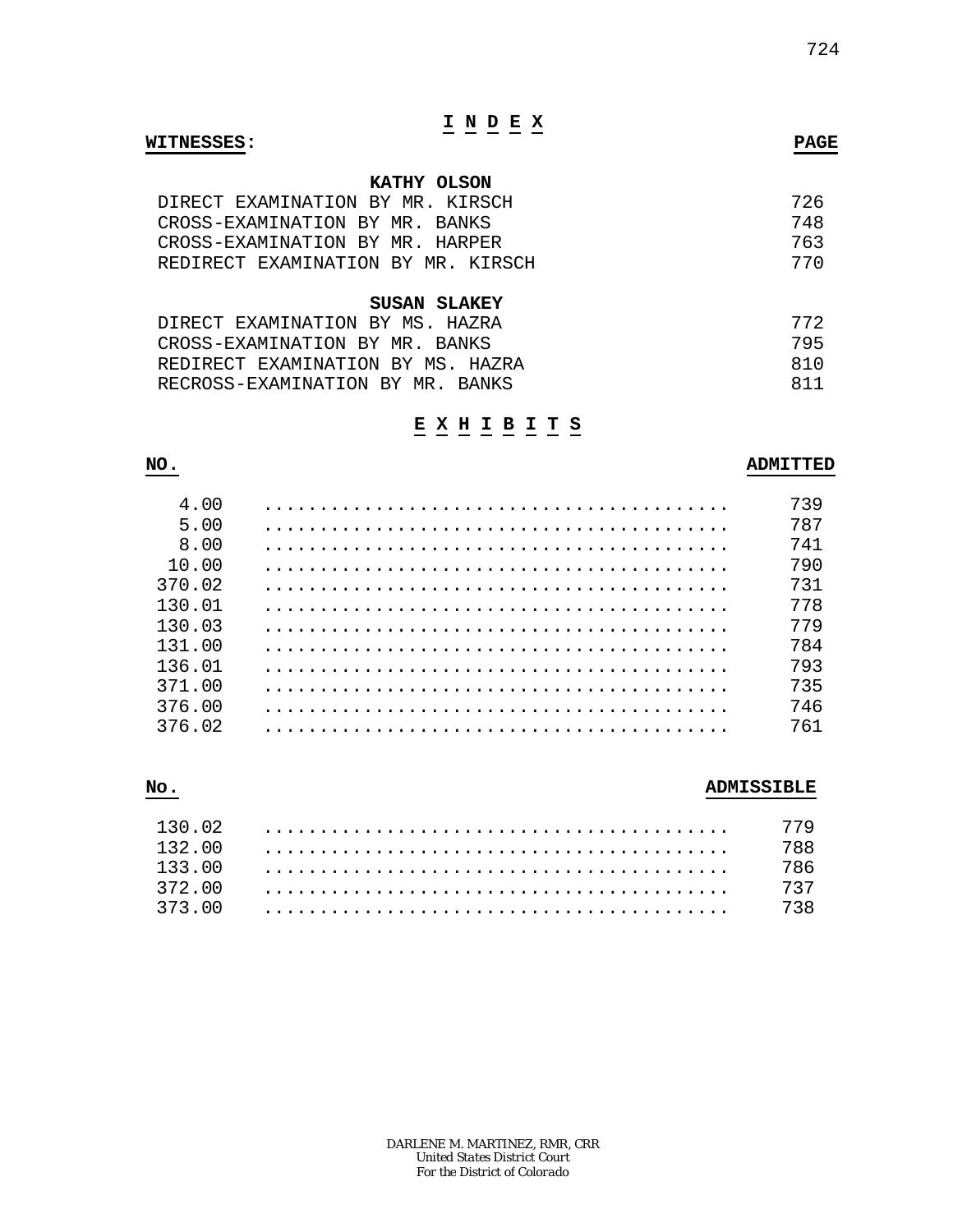| 1  | SEPTEMBER 30, 2011                                       |
|----|----------------------------------------------------------|
| 2  | (Proceedings commence at 9:00 a.m.)                      |
| 3  | (The following is had in open court, outside the         |
| 4  | hearing and presence of the jury.)                       |
| 5  | THE COURT: You may be seated.                            |
| 6  | Well, good morning. Are there any matters that           |
| 7  | need to be brought to my attention before we call in the |
| 8  | jury?                                                    |
| 9  | MR. KIRSCH: Not for the Government, Your Honor.          |
| 10 | MR. BANKS: Not from us, Your Honor.                      |
| 11 | THE COURT: All right. Ms. Barnes, would you              |
| 12 | please bring in the jury.                                |
| 13 | (The following is had in open court, in the hearing      |
| 14 | and presence of the jury.)                               |
| 15 | THE COURT: All right. You may be seated. Good            |
| 16 | morning. Welcome back.                                   |
| 17 | All right. The Government may call its next              |
| 18 | witness.                                                 |
| 19 | MR. KIRSCH: Thank you, Your Honor. The Government        |
| 20 | calls Kathy Olson.                                       |
| 21 | COURTROOM DEPUTY: Your attention, please.                |
| 22 | KATHY OLSON                                              |
| 23 | having been first duly sworn, testified as follows:      |
| 24 | COURTROOM DEPUTY: Please be seated.                      |
| 25 | Please state your name, and spell your first and         |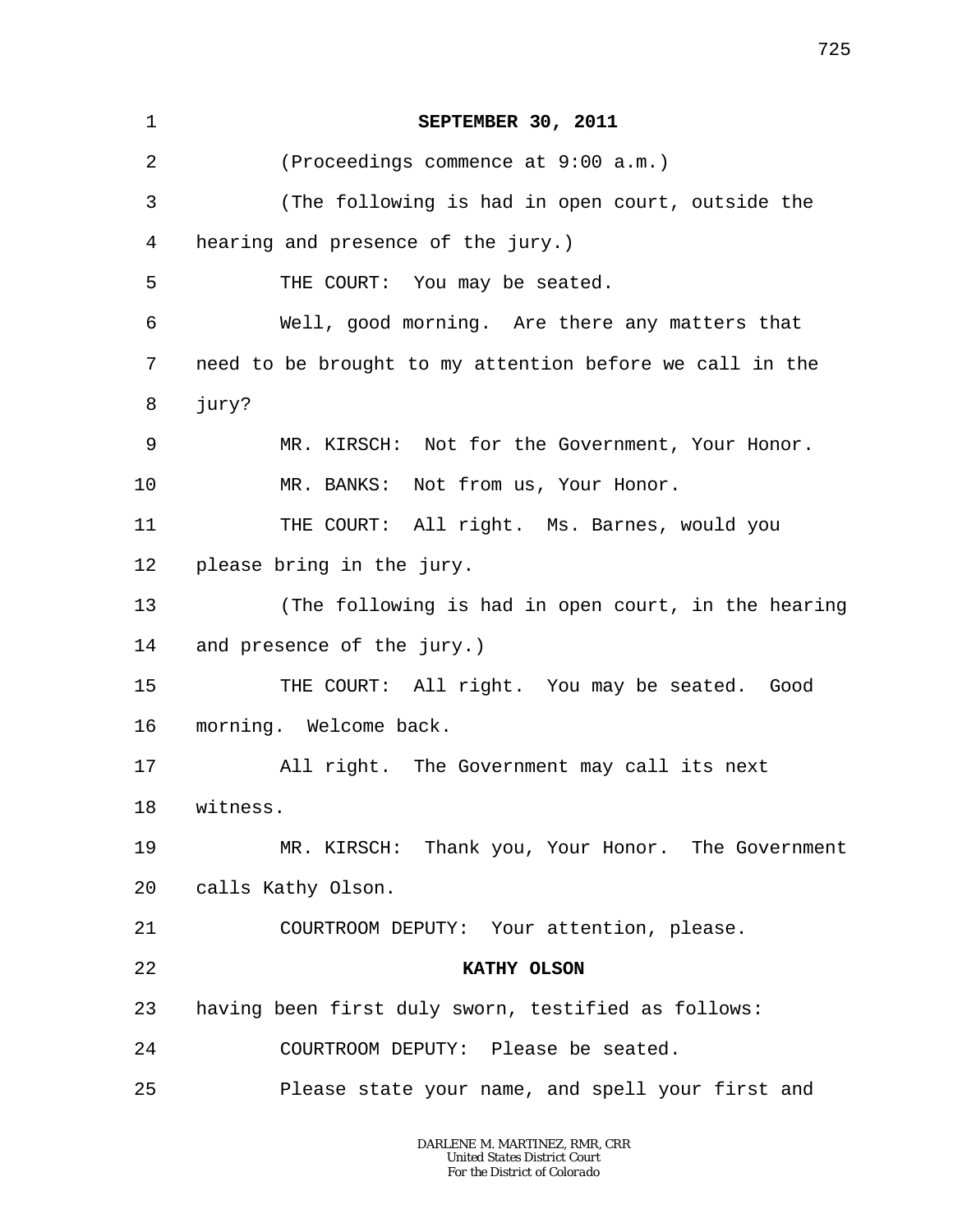1 last names for the record.

2 THE WITNESS: Kathy Olson, K-A-T-H-Y O-L-S-O-N.

3 THE COURT: You may proceed.

4 MR. KIRSCH: Thank you, Your Honor.

5 **DIRECT EXAMINATION**

- 7 Q. Good morning, Ms. Olson.
- 8 A. Good morning.

**BY MR. KIRSCH**:

- 9 Q. Can you tell the jury where you work, please.
- 10 A. I currently work for a staffing company called
- 11 Manpower.

6

- 12 Q. In what office?
- 13 A. In the Fort Collins, Colorado, office.

14 Q. And what is your position there?

- 15 A. Branch manager.
- 16 Q. How long have you done that?
- 17 A. For 5-and-a-half years.
- 18 Q. Before you took that position with Manpower, did you
- 19 work at a different staffing company?
- 20 A. Yes, sir.
- 21 Q. What was that?

22 A. Staffmark.

- 23 Q. How long were you the at Staffmark?
- 24 A. On two different occasions, but for a total of 12
- 25 years.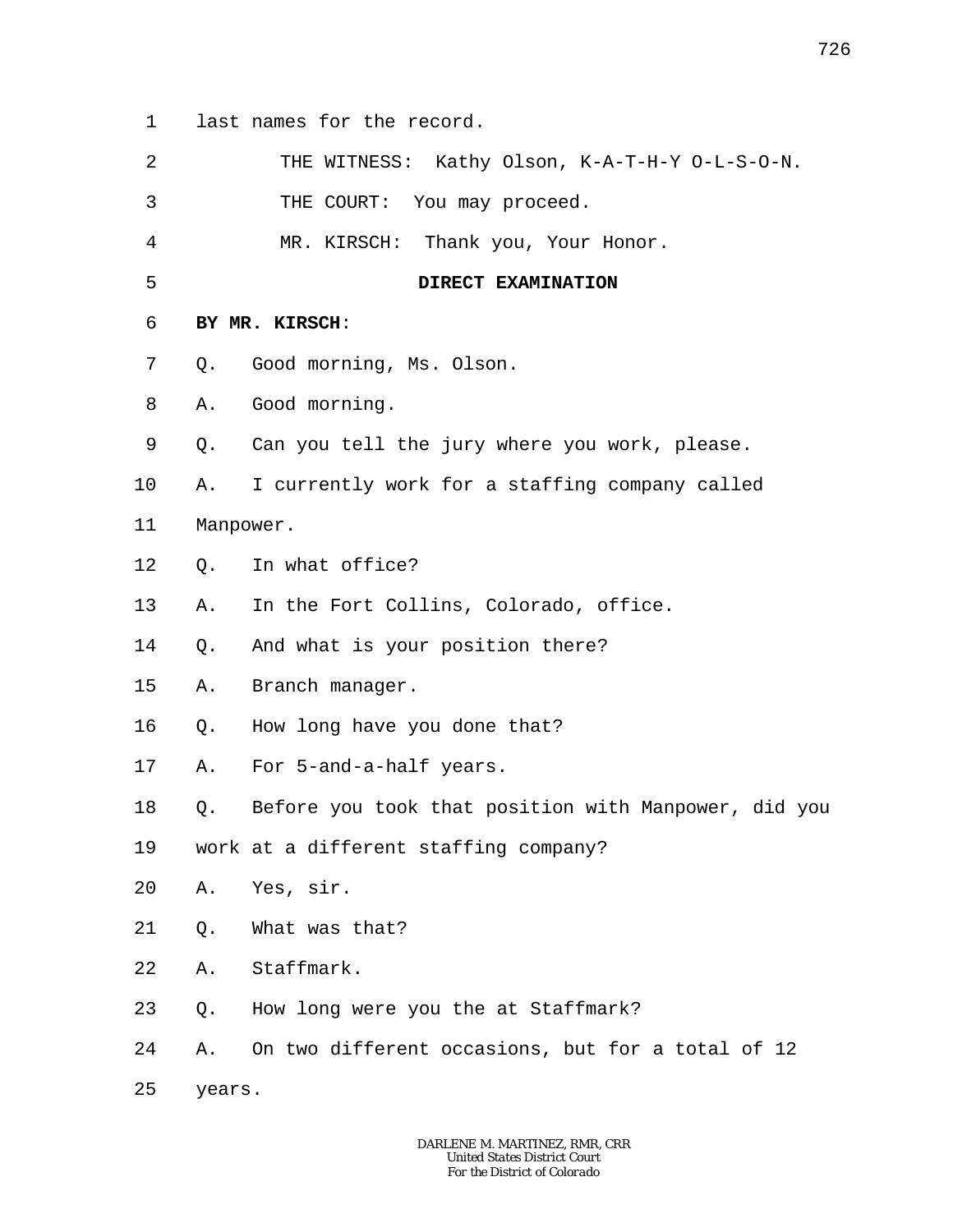1 Q. In the time period of 2004, were you with Staffmark?

- $\overline{a}$ A. Yes, sir.
- 3 Q. What was your position during that time?

4 A. I was the branch manager there.

5 Q. Where was that branch located?

6 A. In Westminster, Colorado.

7 Q. And what sort of work did Staffmark do?

8 9 A. We were a fully staffing firm. We would do technical placement, administrative placements, general labor,

10 accounting. I mean full scope staffing.

11 12 Q. Did Staffmark provide a service called payrolling or wage mastering?

13 A. Yes, sir.

14 Q. Can you explain what that service was?

15 16 17 18 19 20 21 22 A. Payrolling is when a client contacts us for whatever reason. They have already identified the candidates they want to employ. We offer a lower discounted mark-up for that reason. And, basically, we take them through the application, verify that they have the legal right to work in the United States. Then we basically pay them on a weekly basis, and we bill our client accordingly based on the mark-up within our contract.

23 24 25 Q. When you create a payrolling arrangement like that, whose employees are those people that your client had identified?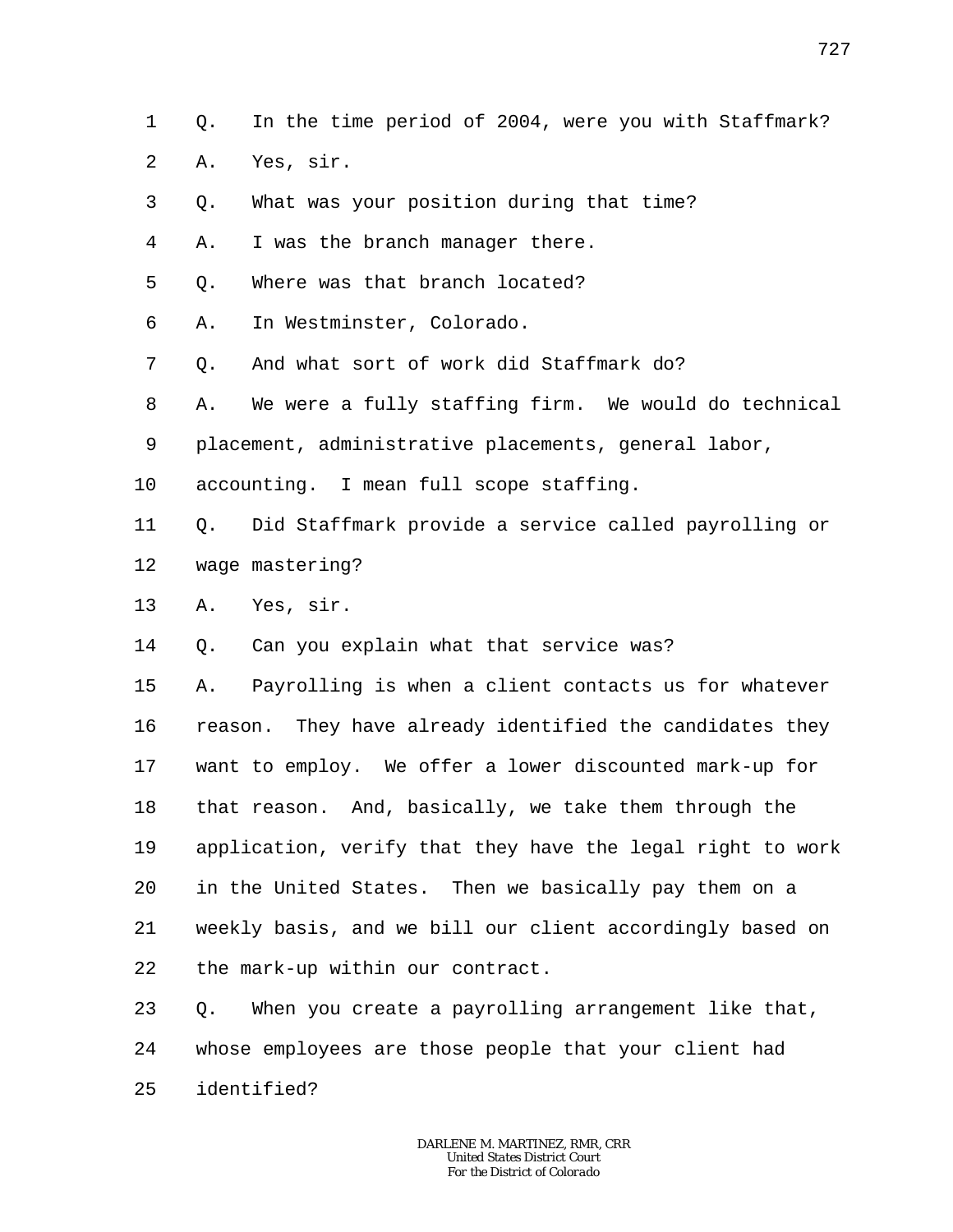1 2 A. They are actually our employees since we are cutting their paycheck.

- 3 4 5 Q. Okay. Then how do you get back the profit and the mark-up that you've described? A. The invoices have to be paid.
- 6 Q. Okay. That is from the client?
- 7 A. Yes, sir.
- 8 Q. All right. Now, when you were with Staffmark in
- 9 2004, did that company do business with another company
- 10 called IRP?
- 11 A. Yes, we did.
- 12 Q. And did you participate in getting that business set
- 13 up during that time?
- 14 A. Yes, I did.
- 15 Q. Do you remember when -- roughly when in 2004 that
- 16 was?
- 17 A. To the best of my recollection, July, August time
- 18 frame. It was in the summer.
- 19 Q. Okay. And how is it that you -- did you have direct
- 20 contact with someone from IRP?
- 21 A. I was contacted directly by IRP Solutions.
- 22 Q. Was there a particular person that contacted you?
- 23 A. Yes, sir, Ken Harper.
- 24 Q. Ken Harper?
- 25 A. Yes, sir.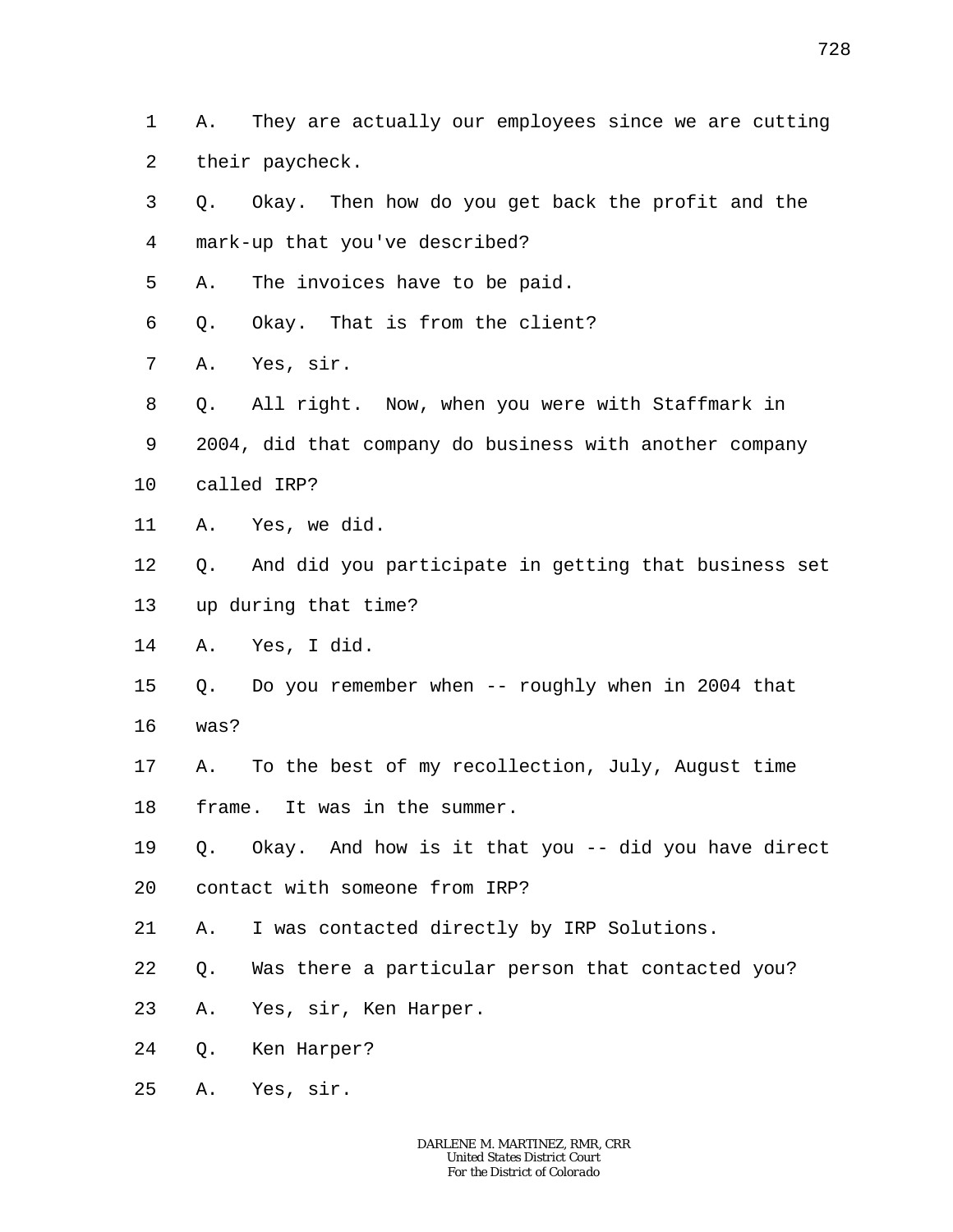1 2 Q. Did you have -- did you meet with Mr. Harper in person, or was this done over the telephone?

3 4 5 6 7 8 9 A. We initially had a phone conversation. He asked, you know, would we have a level of interest in doing business. He shared with me what the business was. And from there, I went down and I met with Ken Harper, along with the individuals that we were going to payroll to process all of the paperwork, dropped off the contract and the credit application.

10 11 12 Q. Okay. So that meeting occurred before the time their relationship had been formalized then; is that right, or at the time that it was formalized?

13 14 15 16 A. I think at the time it was formalized. I think we did it all in one shot, where I was in Westminster and they were in Colorado Springs. The distance created -- we just did it when we met.

17 Q. All right. Do you recall where you met?

18 A. In the IRP Solutions office in Colorado Springs.

19 Q. Okay. And during that meeting, or prior to that

20 meeting, you said that you got an explanation from

21 Mr. Harper about the business that IRP was engaged in?

22 A. That's correct.

23 Q. What did he tell you about that?

24 25 A. He told me that they were looking to payroll some software programmers; that they had a contract in place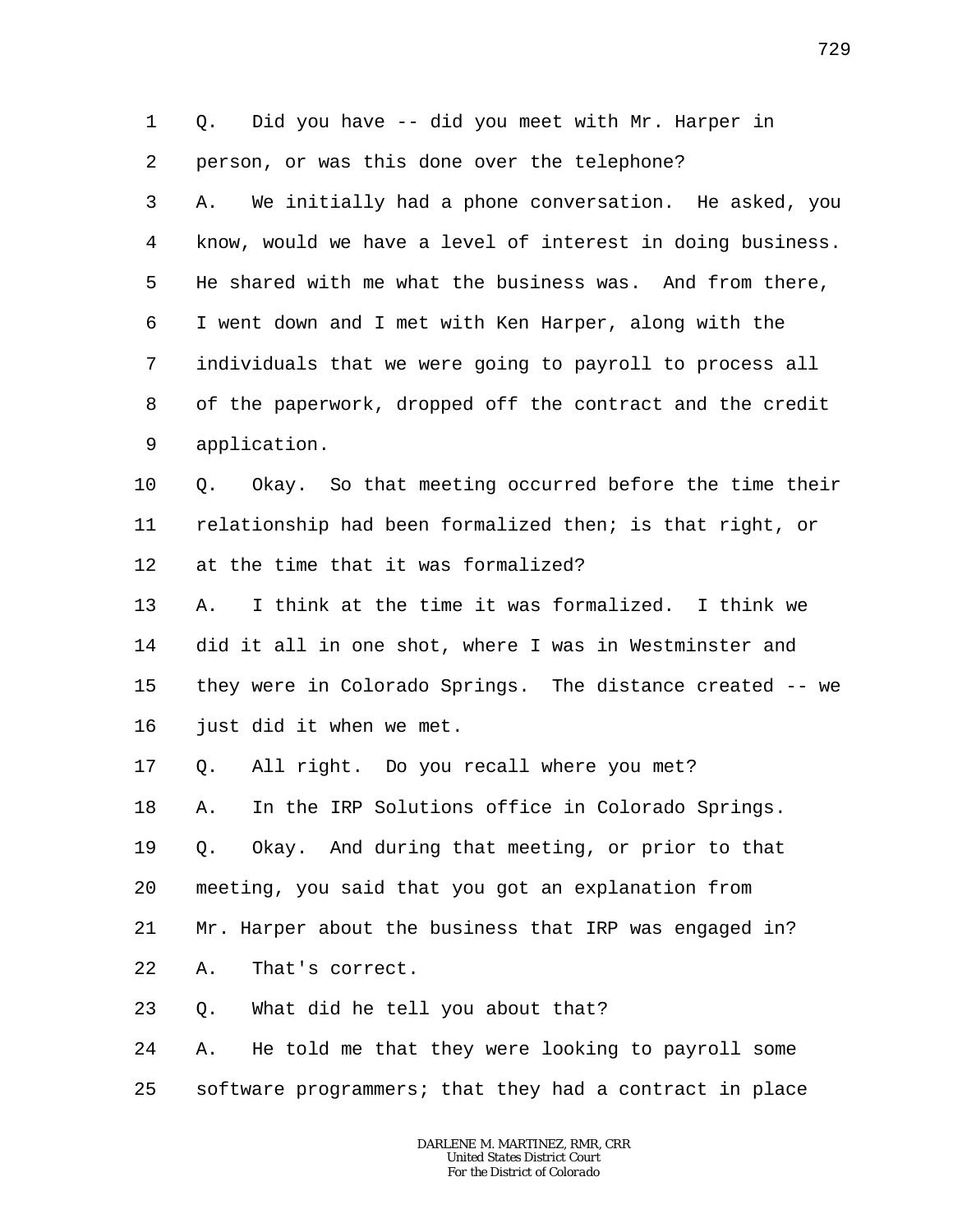1 2 3 4 with Homeland Security, and that they were going to utilize these software programmers to do enhancements to that program in order to be able to, I guess, deliver the product.

5 6 7 8 Q. And did you have any understanding about how that contract with the Department of Homeland Security related to payment that Staffmark would receive for the payrolled employees?

9 A. Well, basically -- I mean, in the initial

10 11 12 13 14 15 16 discussions, obviously they had gotten investors involved to get their business running. But with the contract, I mean, typically -- no offense, the federal government can pay slow. And so, you know, the concern was, I guess - how do I want to put it? The concern was waiting to get payment from the federal government based on this contract.

17 Q. All right. And that concern was whose?

18 19 20 21 22 23 24 25 A. Well, mine, in the sense that -- you know, in the contract that we wrote -- and I have been made privy to a copy of that recent contract to refresh my memory -- I did extend payment terms. Our typical contract was net due upon receipt. I agreed to net 30 days based on the requirement and request of IRP to extend those terms, just because of the concern of the influx of cash from the government based on that contract.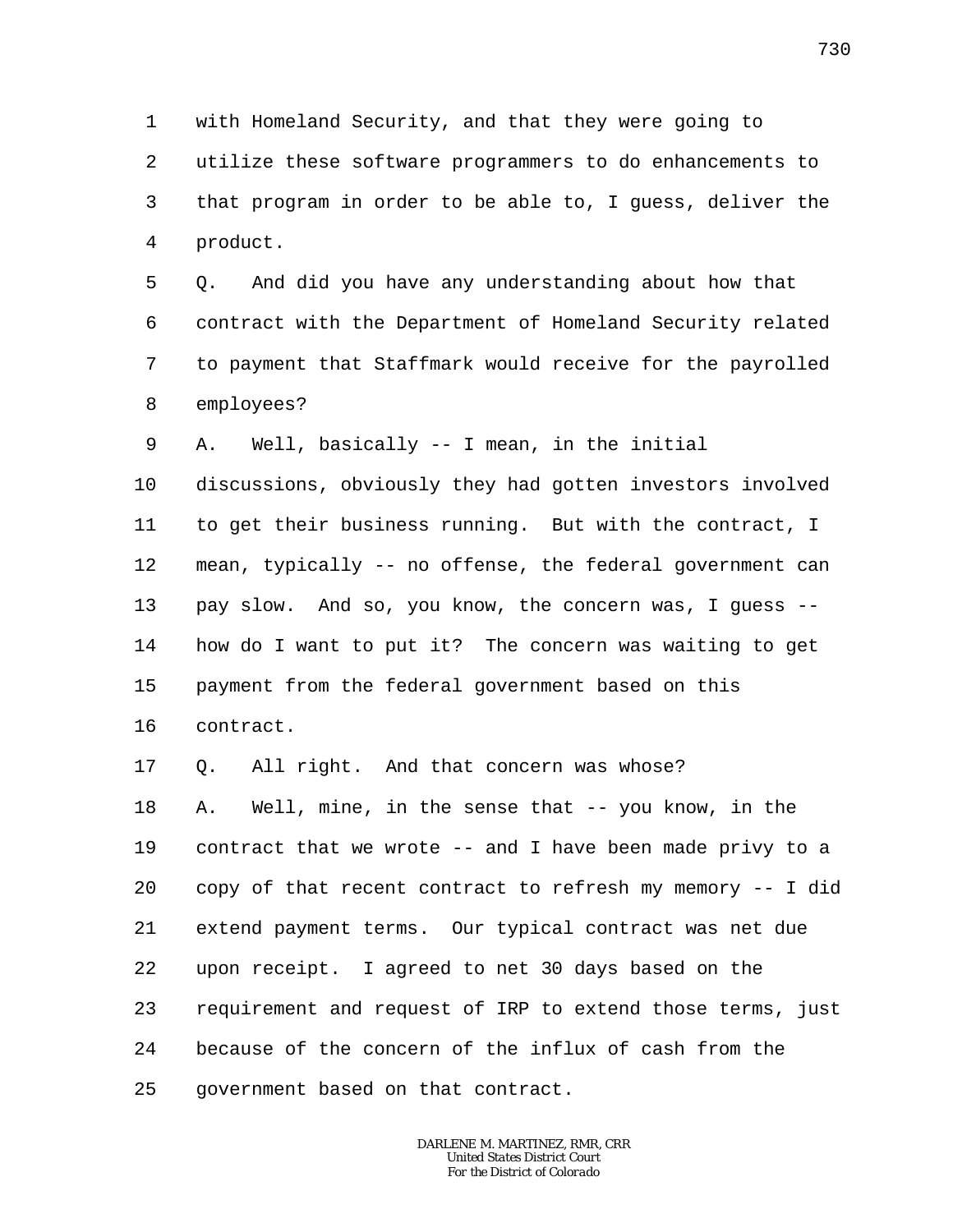1 2 3 4 Q. Okay. You just mentioned a contract. Let me ask you to look at what is marked for identification as Government Exhibit 370.02. For right now it should be in one of those folders in front of you.

5 A. Okay. 370.02. Okay.

6 7 Q. Let me know when you have had a chance to look at that.

8 A. Okay.

9 Q. Do you recognize that exhibit?

10 11 A. Yes, sir. That is the contract that we had between IRP Solutions and Staffmark.

12 13 14 15 Q. All right. And does it also include -- is that all considered part of the contract, or are there some other documents that you obtained when you were setting up the relationship in there?

16 17 18 A. No. I believe that this is the full disclosure of the contract. It is the actual service agreement and the credit application, which is standard for payrolling.

19 Q. Okay.

 $20^{\circ}$ 21 MR. KIRSCH: Your Honor, at this time I would move to admit and publish Government Exhibit 370.02.

22 THE COURT: Any objection?

23 MR. ZIRPOLO: No objection.

24 THE COURT: Exhibit 370.02 will be admitted.

25 (Exhibit No. 370.02 is admitted.)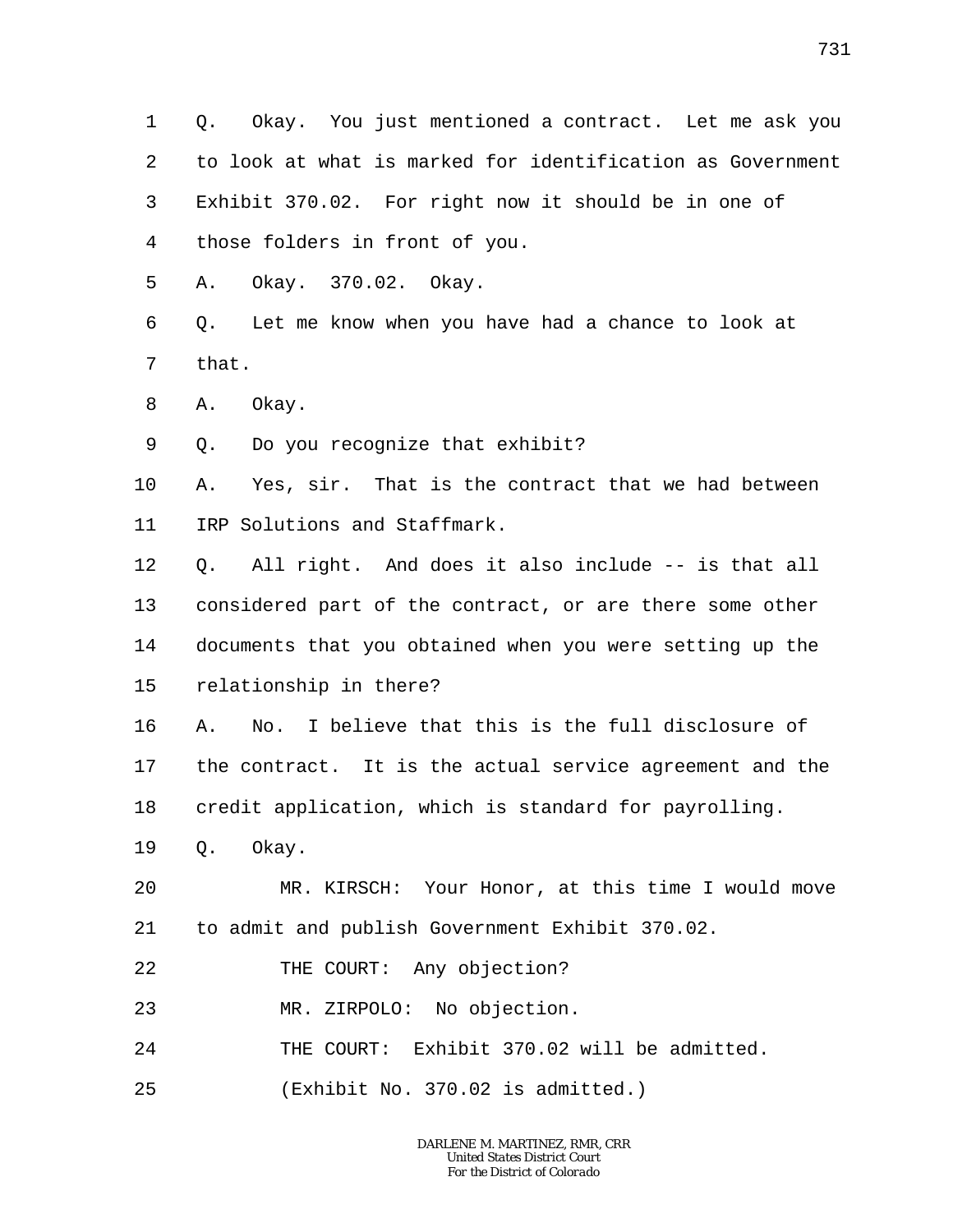2 THE COURT: You may.

3 MR. KIRSCH: Thank you.

4 5 Can you just do the top half of that agreement, please, Special Agent Smith.

6 Q. (BY MR. KIRSCH) Ms. Olson, a minute ago you

7 referenced a change to your regular payment terms?

8 A. Yes, sir.

9 Q. Is that change reflected on the screen right now?

10 A. Yes, it is, in Section 2.

11 Q. Where is that?

12 A. Section 2 of the contract.

13 Q. And is that your writing there?

14 A. Yes, sir, it is.

15 MR. KIRSCH: Okay. Can we go to the second page of

16 that contract now and expand the signature portion,

17 please.

18 Q. (BY MR. KIRSCH) Who signed this on behalf of IRP?

19 A. Al Stewart.

20 Q. Do you recall meeting with an Al Stewart?

21 A. I do not.

22 23 24 MR. KIRSCH: Okay. If we can go to page 4 of that exhibit now, please. And then can you expand the top half of that first, please.

25 Q. (BY MR. KIRSCH) Can you explain what this part of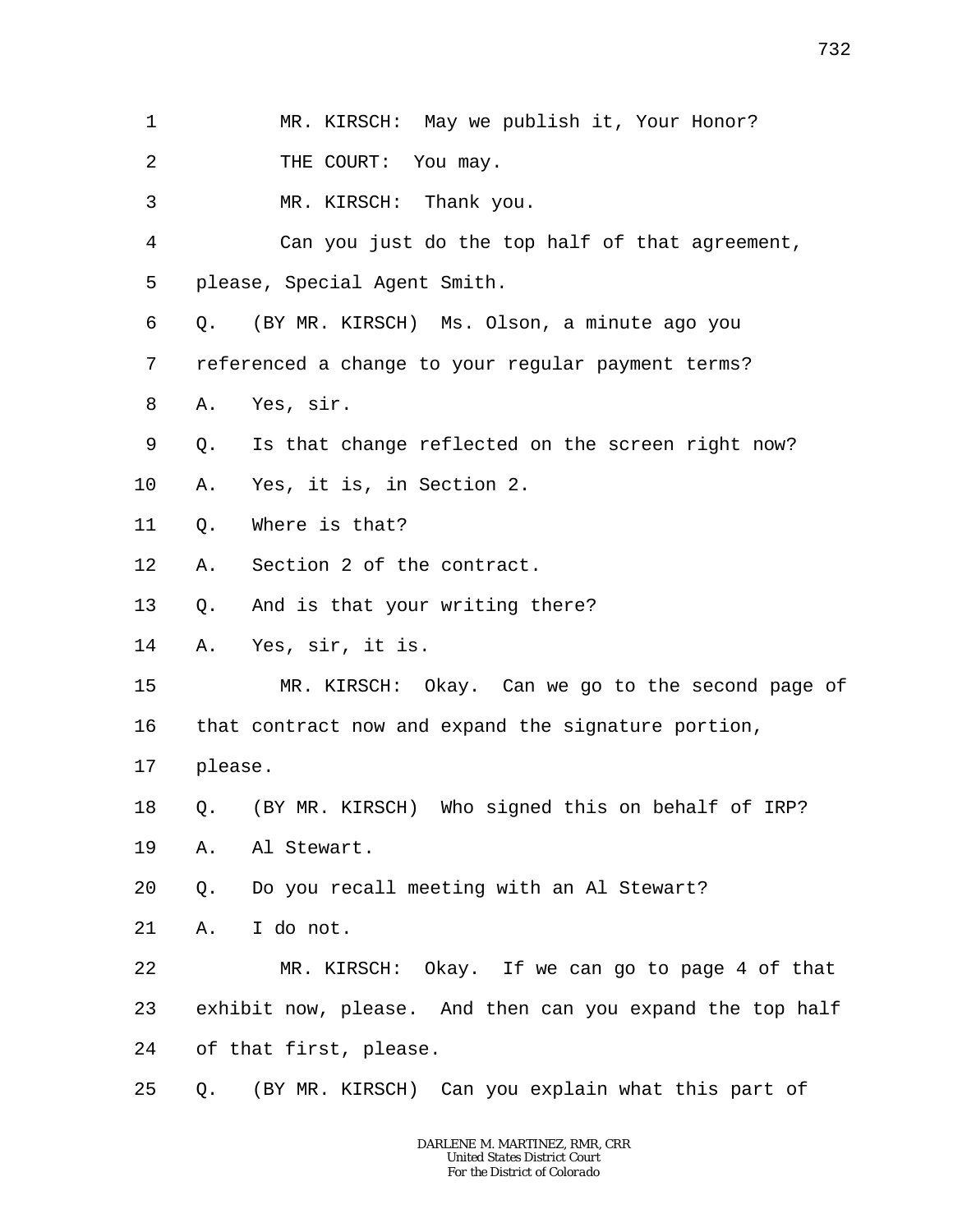1 2 the form is, Ms. Olson? Is there another change to the payment term there?

3 4 5 6 7 8 9 10 11 12 13 14 15 16 17 18 19 20 21 22 23 A. Yes, sir. It is kind of hard to read. But, yes, sir. It is 30, and that is my signature. Q. Okay. And then signed by Alfred Stewart again? A. Yes, sir. MR. KIRSCH: Can we expand the lower part of that page? Q. (BY MR. KIRSCH) Can you tell the jury what this part of the agreement is? A. This is a personal guaranty. It was a standard portion of the contract with Staffmark. Basically, what this meant was that if for some reason the business could not pay the outstanding debt, that there was a personal guaranty by Mr. Banks that he would pay out of personal funds for any debt incurred. Q. Was Mr. Banks a person that you met during any of your contact with IRP? A. I left voice mails and had e-mail contact, but I don't recall ever personally meeting Mr. Banks. MR. KIRSCH: All right. Thank you, Special Agent Smith. Q. (BY MR. KIRSCH) You obtained -- you got this

24 contract, and you obtained the credit information here.

25 Did your company do some sort of a credit check on IRP?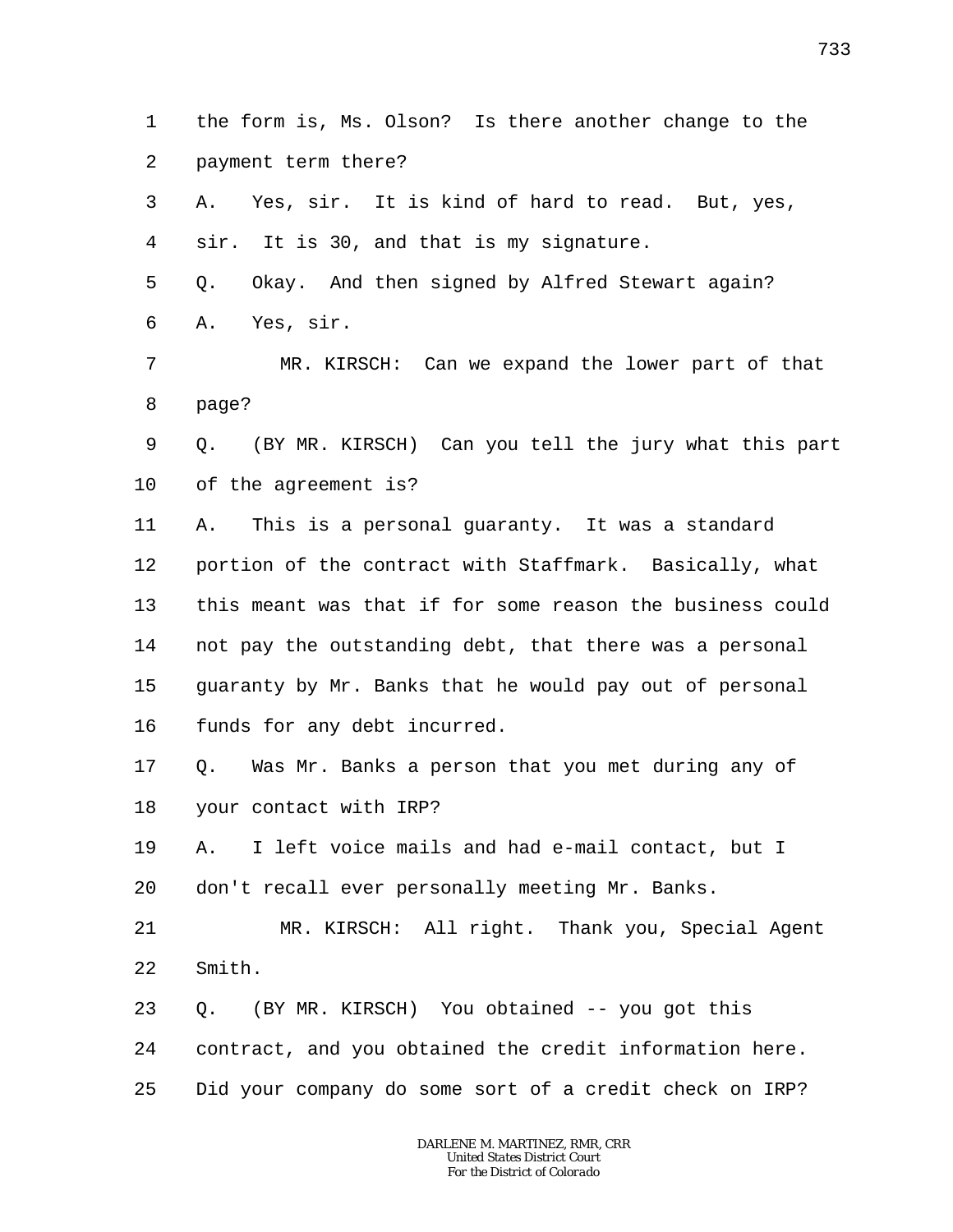1 2 3 4 5 6 A. I honestly don't recall from 6 years ago what the process was, if it was required for the branch to do it or we were required to send the credit application to our corporate offices. So whether or not the corporate offices actually checked the credit references, I'm not certain.

7 8 9 Q. All right. Once the agreement got into place, how did Staffmark keep track of the hours that the employees placed at IRP were working?

10 11 12 13 14 15 16 17 18 A. Standard policy was to turn in a weekly time sheet of the hours worked per employee. So those were either faxed or e-mailed. I don't remember which process was used. Based on that, we had a signature from someone at IRP stating the hours were valid, and authorized us to pay those individuals those hours. And that, alternatively, created the invoices associated with those hours. Q. All right. Can I ask you now to look at what is marked for identification as Government Exhibit 371.00.

19 A. Do you want me to look through all of these? It

20 looks like they were time sheets.

21 22 Q. Is that a document you had a chance to review at some point before you came to court today?

23 A. Yes, sir.

24 25 Q. Based on reviewing that, are you able to identify that exhibit?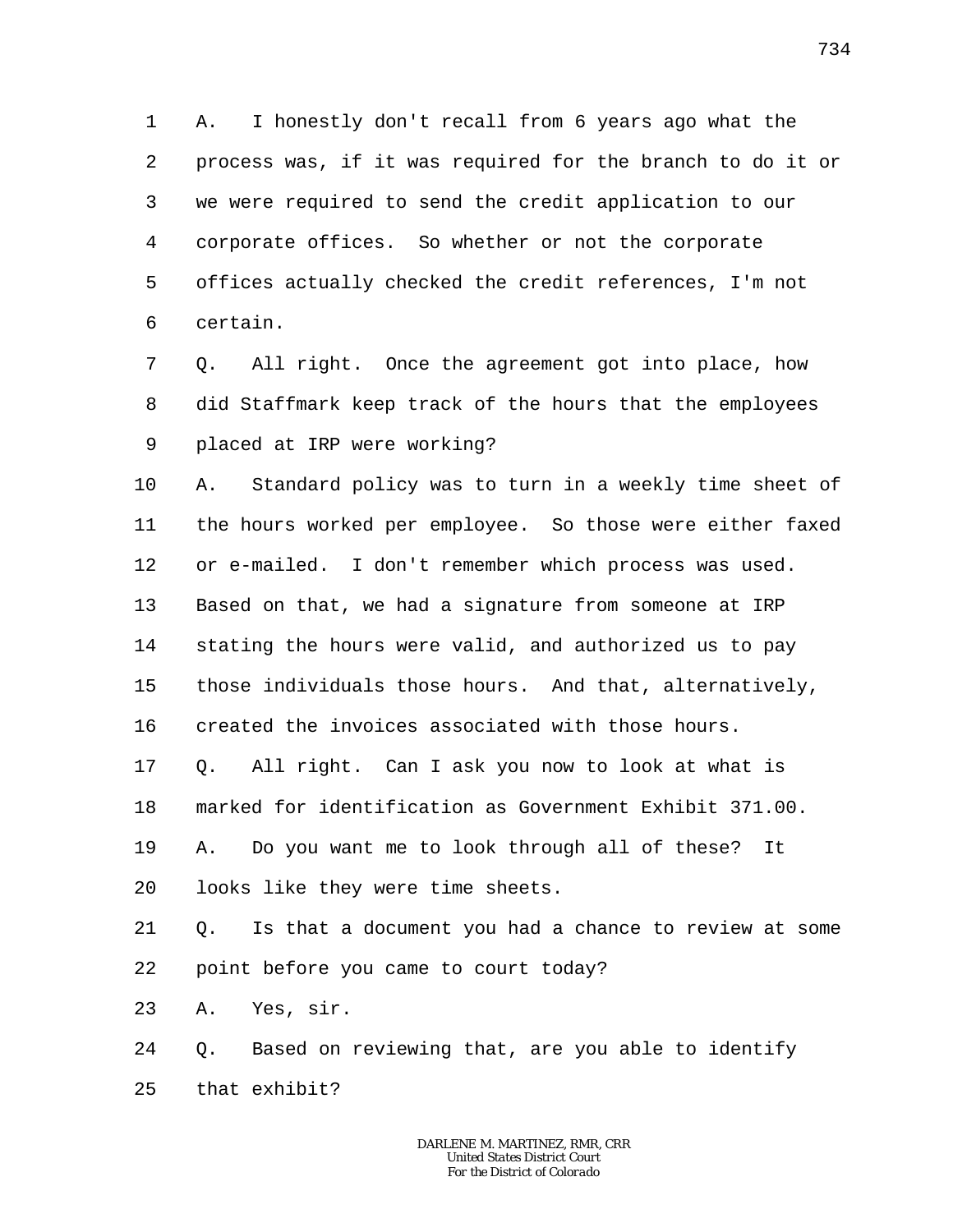1 2 3 4 5 6 7 8 9 10 11 12 13 14 15 16 17 18 19 20 21 22 23 24 25 A. Yes. This is a standard time card that would have been used with any client that we work with. Time in. Time out. Less hours. Total hours. And then the total hours on the time sheet. Signature of the employee. Signature of the customer. Q. Can I stop you for just a minute, just about the specifics? A. Yes, sir. Q. Is this a set of time sheets? A. Yes. Q. And are these -- does this set of time sheets relate to the employees that were payrolled at IRP? A. Yes, they do. MR. KIRSCH: Your Honor, I would move to admit and publish Government Exhibit 371.00. THE COURT: Any objection? MR. ZIRPOLO: No objection. THE COURT: Exhibit 371.00 will be admitted, and it may be published. (Exhibit No. 371.00 is admitted.) MR. KIRSCH: Thank you, Your Honor. Can you just enlarge one of those time cards, please? The top one will be fine. Q. (BY MR. KIRSCH) Ms. Olson, you were, I think, explaining some of the entries on the time sheet. Can I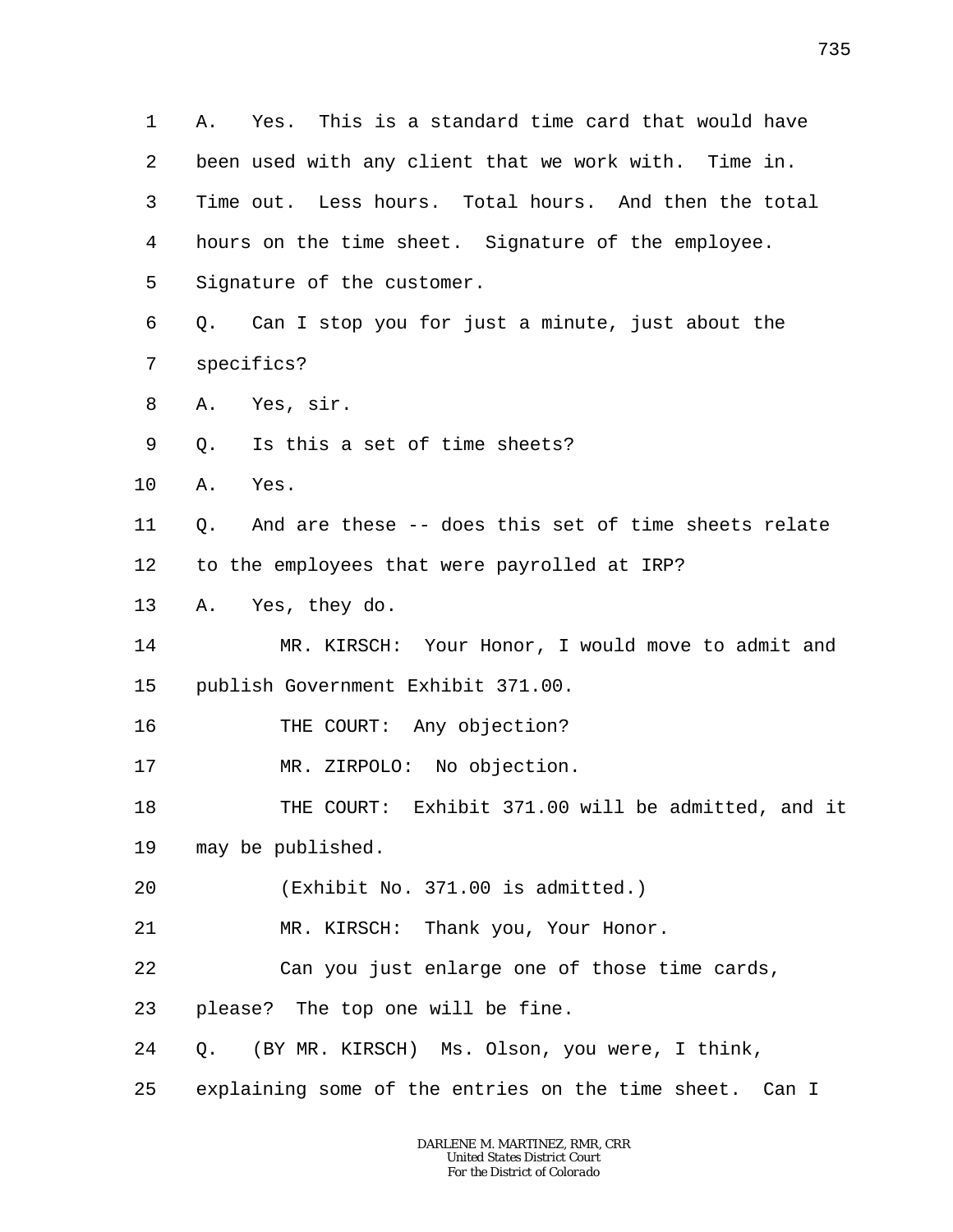1 2 ask you to do that again now that everybody can see it? A. Yes, sir. Sorry about that.

3 Q. That's all right.

4 5 6 7 8 9 10 A. So, basically the requirement of a time card is the employee has to list their name, their Social Security number. They will list each day they worked, the time they started, the time they ended, less any lunch hour. Then the total hours would be on the far right-hand side. And at the bottom, the total hours would list how many hours we're required to pay and bill.

11 12 13 So on the very bottom is the employee's signature. And on -- like three-quarters of the way down, left, is the customer's signature authorizing us to pay.

14 Q. All right. Thank you.

15 MR. KIRSCH: Then if we can expand that back.

16 17 Q. (BY MR. KIRSCH) Are you able to read the names of the employees that are on that sheet?

18 A. A few of them. William Williams. Kendrick --

19 Q. Here. You can look here.

20 A. Kendrick, maybe Barnes. Let me see, Barbara

21 McKenzie, Cliff Stewart. Did I say Enrico Howard?

22 Q. All right. Five people. Is that a correct count of

23 the  $--$ 

24 A. Yes, sir.

25 Q. -- number of people that Staffmark payrolled there?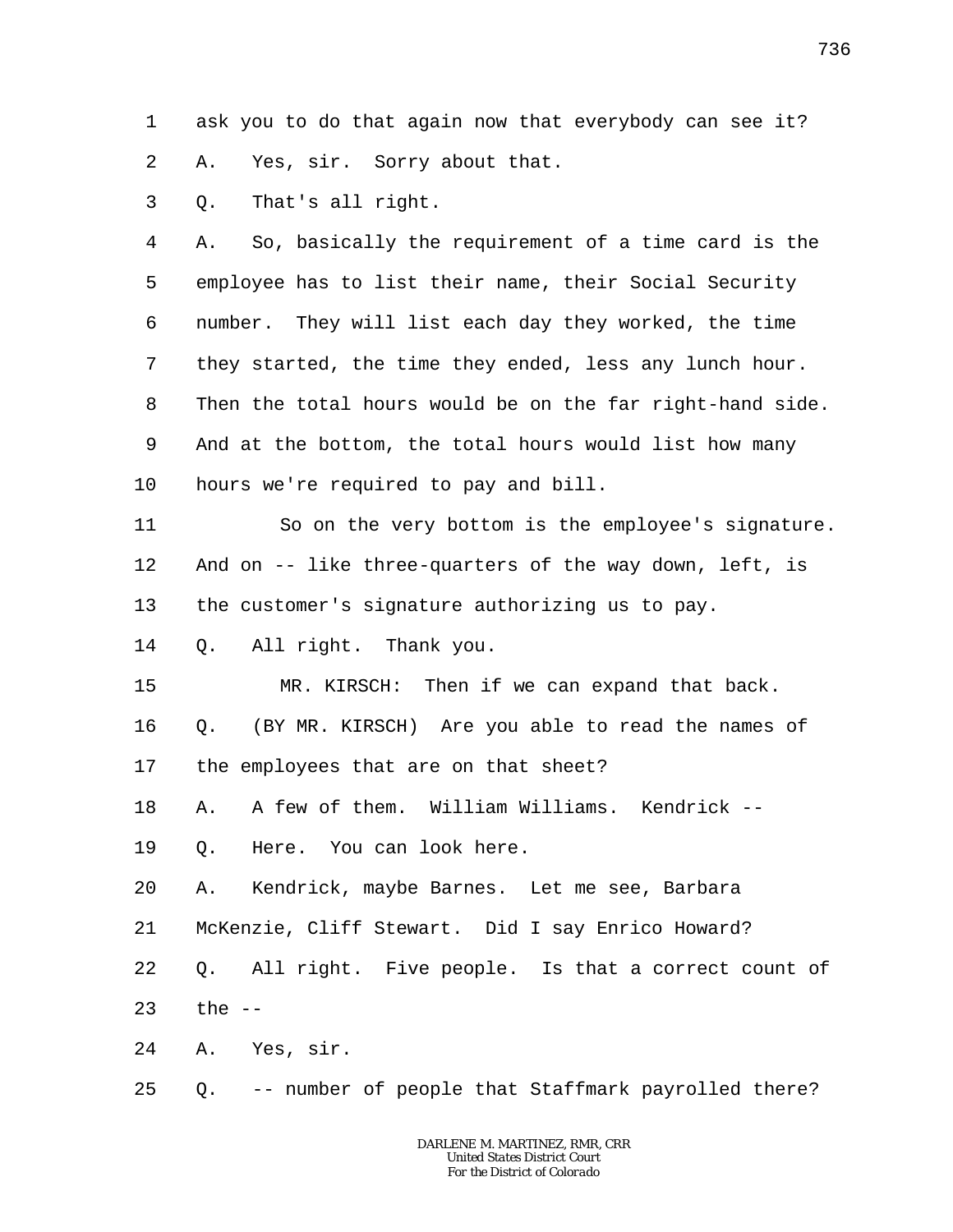- 1 A. Yes, sir.
- 2 Q. And you mentioned a few moments ago that these time

3 cards, I think, were used to generate invoices?

- 4 A. That is correct.
- 5 Q. Can I ask you now to look at what is marked for

6 identification as Government Exhibit 372.00?

- 7 A. Okay.
- 8 Q. Do you recognize that exhibit?
- 9 A. I do.
- 10 Q. What does it contain?
- 11 A. These are actually the invoices that would have been

12 generated based on the corresponding time cards we

13 received for the week the employees worked.

- 14 15 MR. KIRSCH: Your Honor, I would ask that the Court find that Government Exhibit 372.00 is admissible.
- 16 THE COURT: Any objection?
- 17 MR. ZIRPOLO: No objection.
- 18 THE COURT: Exhibit 372.00 is found admissible.

19 (Exhibit No. 372.00 is found admissible.)

20 MR. KIRSCH: Thank you, Your Honor.

- 21 22 Q. (BY MR. KIRSCH) Then, Ms. Olson, can I ask you to look at Government Exhibit 373.00.
- 
- 23 A. I am sorry, you said 373?
- 24 Q. 373. Can you identify what is contained in that
- 25 exhibit?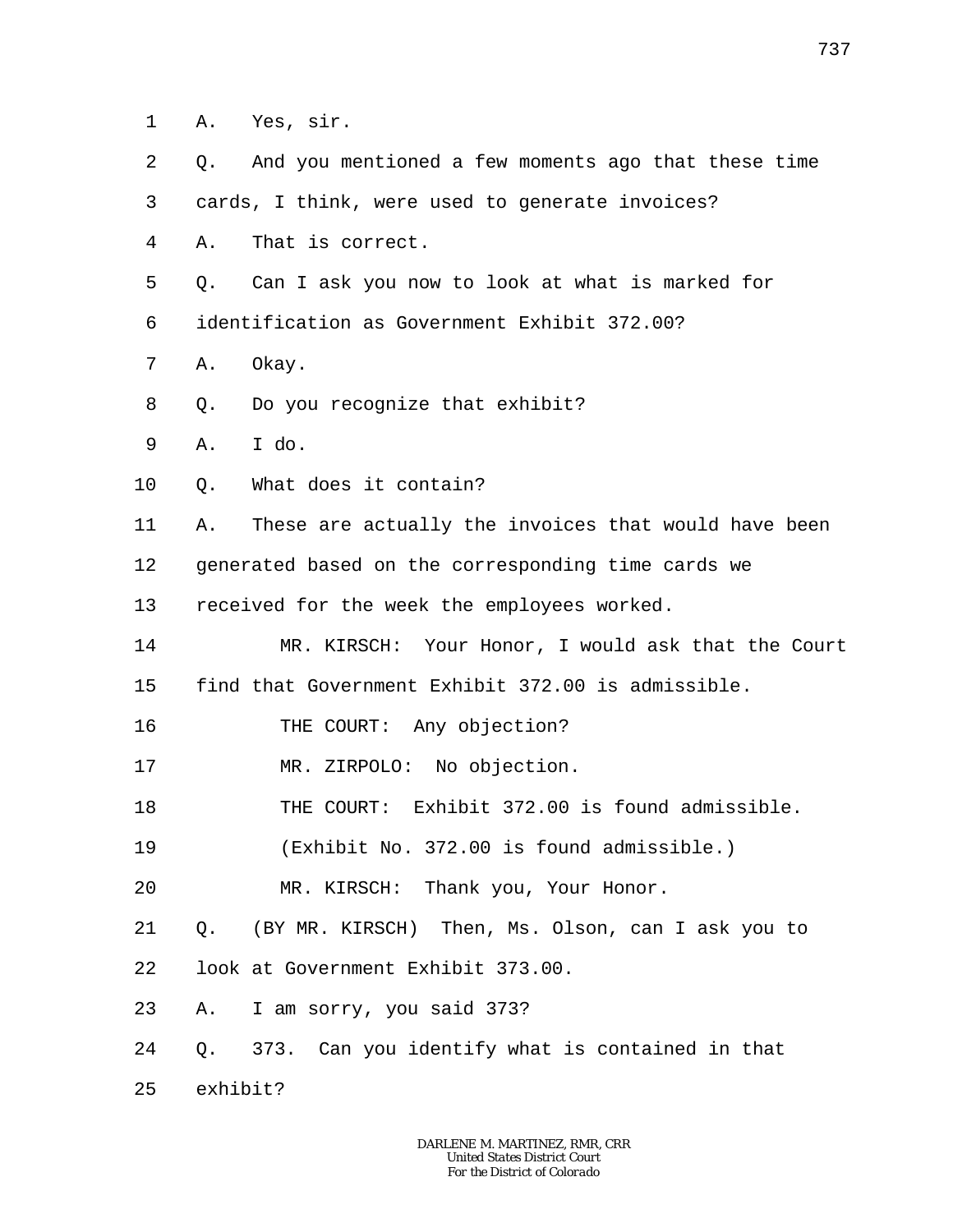1 2 3 4 5 6 7 8 9 10 11 12 13 14 15 16 17 18 19 20 21 22 23 24 25 A. Basically, these are copies of checks that were actually cut to these employees by Staffmark. And it would show the actual net amount that they earned that week. And on the bottom it would list, you know, whether they had direct deposit, their routing number, transmit, that type of things. So these are just several copies of paychecks, front and back, where the paycheck has, in fact, been endorsed by the employee for payment. Q. And these particular ones relate to Kendrick Barnes? A. Let me go through all of them, because I didn't. Yes, these are all related to Kendrick Barnes. MR. KIRSCH: Your Honor, I would ask the Court find Government Exhibit 373.00 is admissible. THE COURT: Any objection? MR. ZIRPOLO: No objection. THE COURT: Exhibit 373.00 will be deemed admissible. (Exhibit No. 373.00 is found admissible.) MR. KIRSCH: Thank you, Your Honor. Q. (BY MR. KIRSCH) Ms. Olson, now I would like to direct your attention, if I could, to what is marked as Government Exhibit 4.00. A. I might be missing something. Is it just maybe 4? Q. Yes. Can you identify the contents of that exhibit? A. This is actually a copy of a single invoice with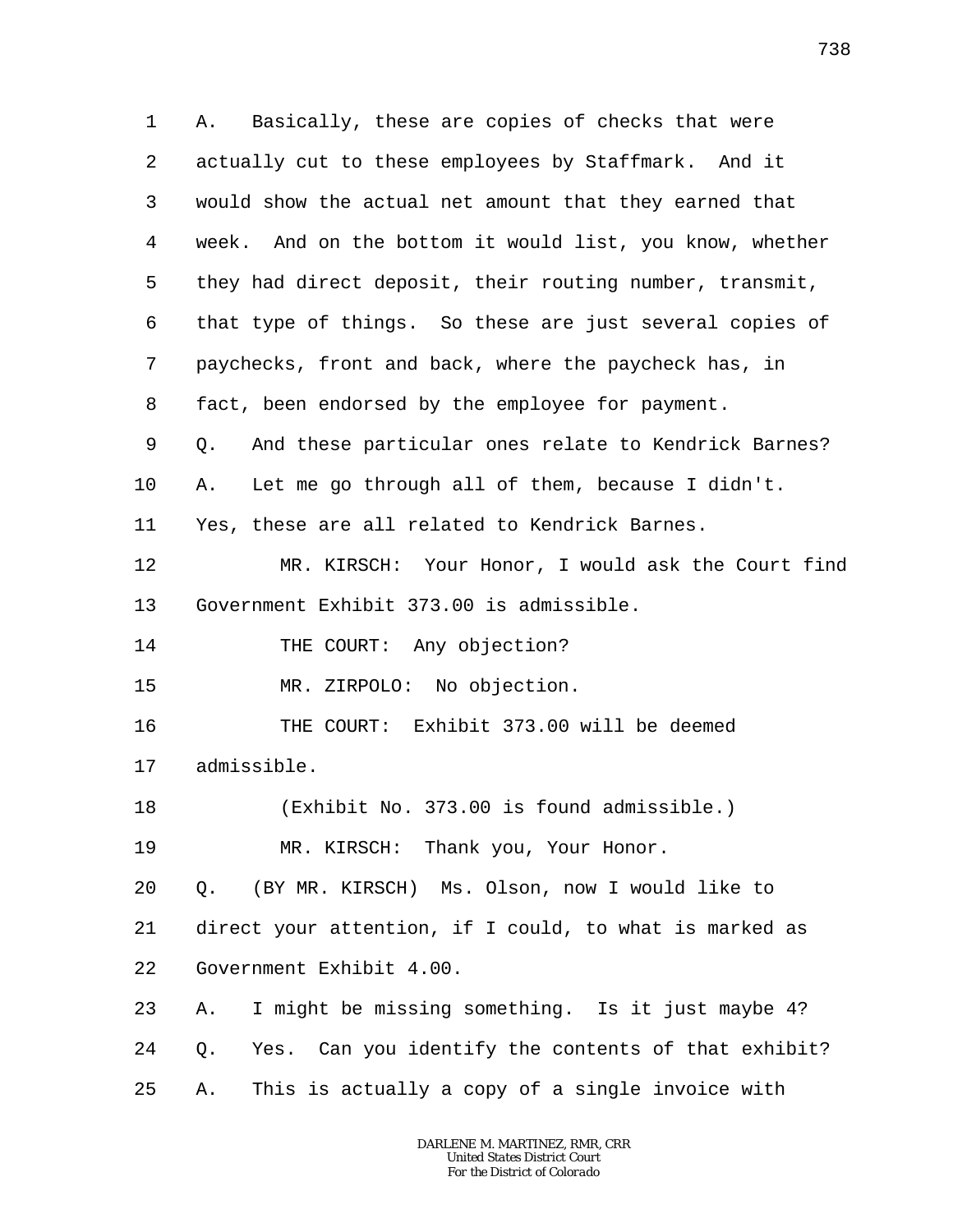1 2 3 4 5 6 7 8 9 10 11 12 13 14 15 16 17 18 19 20 21 22 23 24 25 corresponding time cards that would correspond to the hours paid and the hours billed to IRP Solutions for that week ending date. MR. KIRSCH: Your Honor, I move to admit and publish Government Exhibit 4.00, please. THE COURT: Any objection? MR. ZIRPOLO: 4.00? THE COURT: Yes, Exhibit 4. MR. ZIRPOLO: No objection. THE COURT: Exhibit 4.00 will be admitted, and it may be published. (Exhibit No. 4.00 is admitted.) MR. KIRSCH: Thank you, Your Honor. Can you enlarge the top half of that, please? Q. (BY MR. KIRSCH) This page that we have on the screen now, this page is the invoice? A. Yes, sir. Q. Okay. And the rate that is reflected here, is that the pay rate for those employees, or is that the billing rate from Staffmark to IRP? A. That is the billing rate from Staffmark to IRP. Q. All right. And then if we could go to page 2 of that exhibit. Is this page displaying some of the time cards that related to that particular invoice? A. Yes, it is.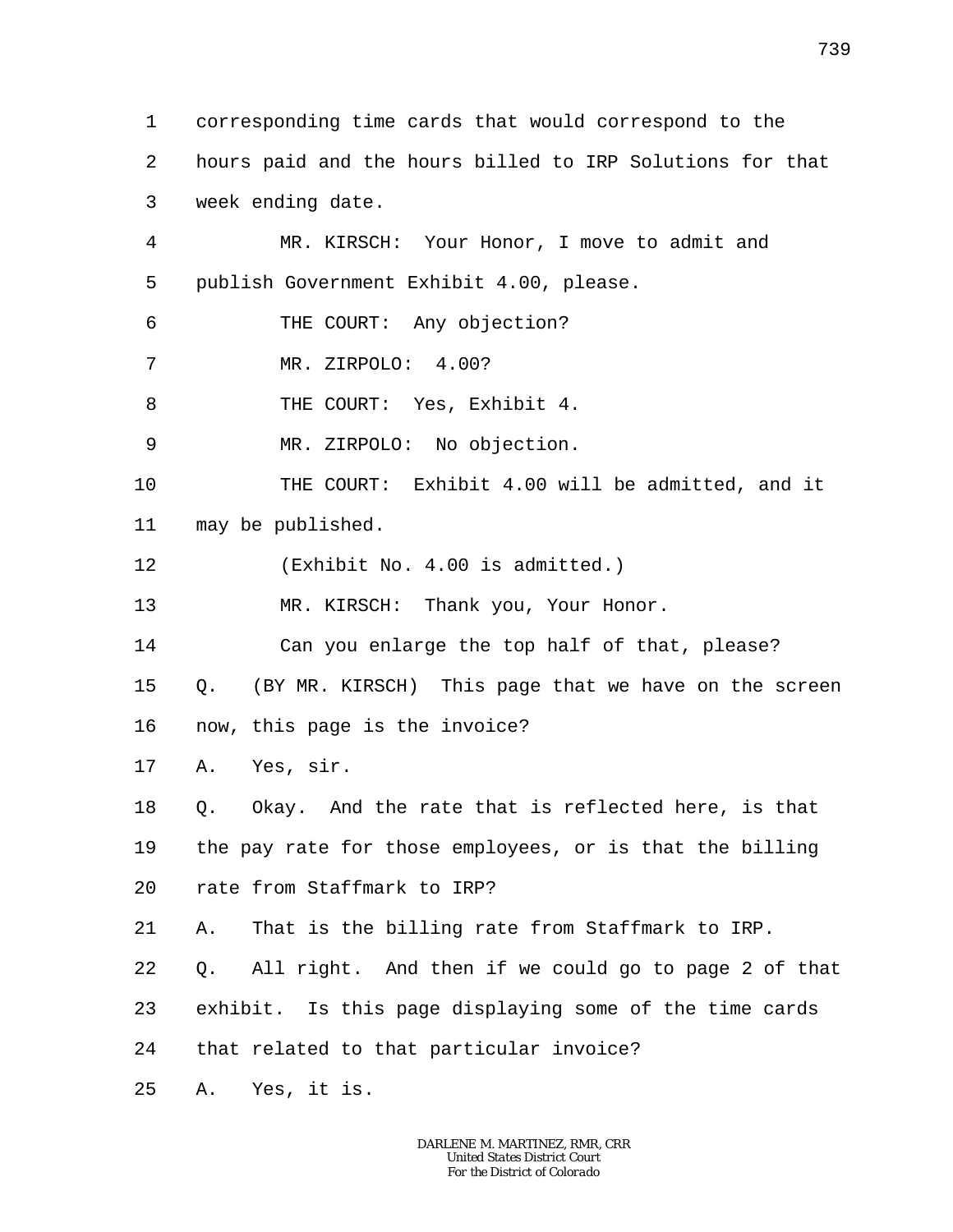1 2 3 4 5 6 7 8 9 10 11 12 13 14 15 16 17 18 19 20 21 22 23 24 25 Q. The invoices -- I am sorry if you said this already. Did you explain where the invoices were generated? A. If I recall correctly, we did payroll in our local office to generate the paychecks off of the time cards. But the corresponding invoices, I believe, were generated from our corporate offices and mailed directly to IRP Solutions. Q. And where were the corporate offices? A. They, at the time, were located in Fayetteville, Arkansas. Q. All right. I want to ask you briefly to take a look at what is marked as Government Exhibit 8.00. I think it just says 8 on your folder. A. Got it. Q. When you have had a look at that, I want to know if you recognize that exhibit. A. Yes, sir. Similar to the prior one. Q. Okay. And meaning it is an invoice and supporting time cards? A. It is, just a different week ending date. MR. KIRSCH: Your Honor, I would move to admit and publish Government Exhibit 8.00. THE COURT: Any objection? MR. ZIRPOLO: No objection. THE COURT: Exhibit 8 will be admitted, and it may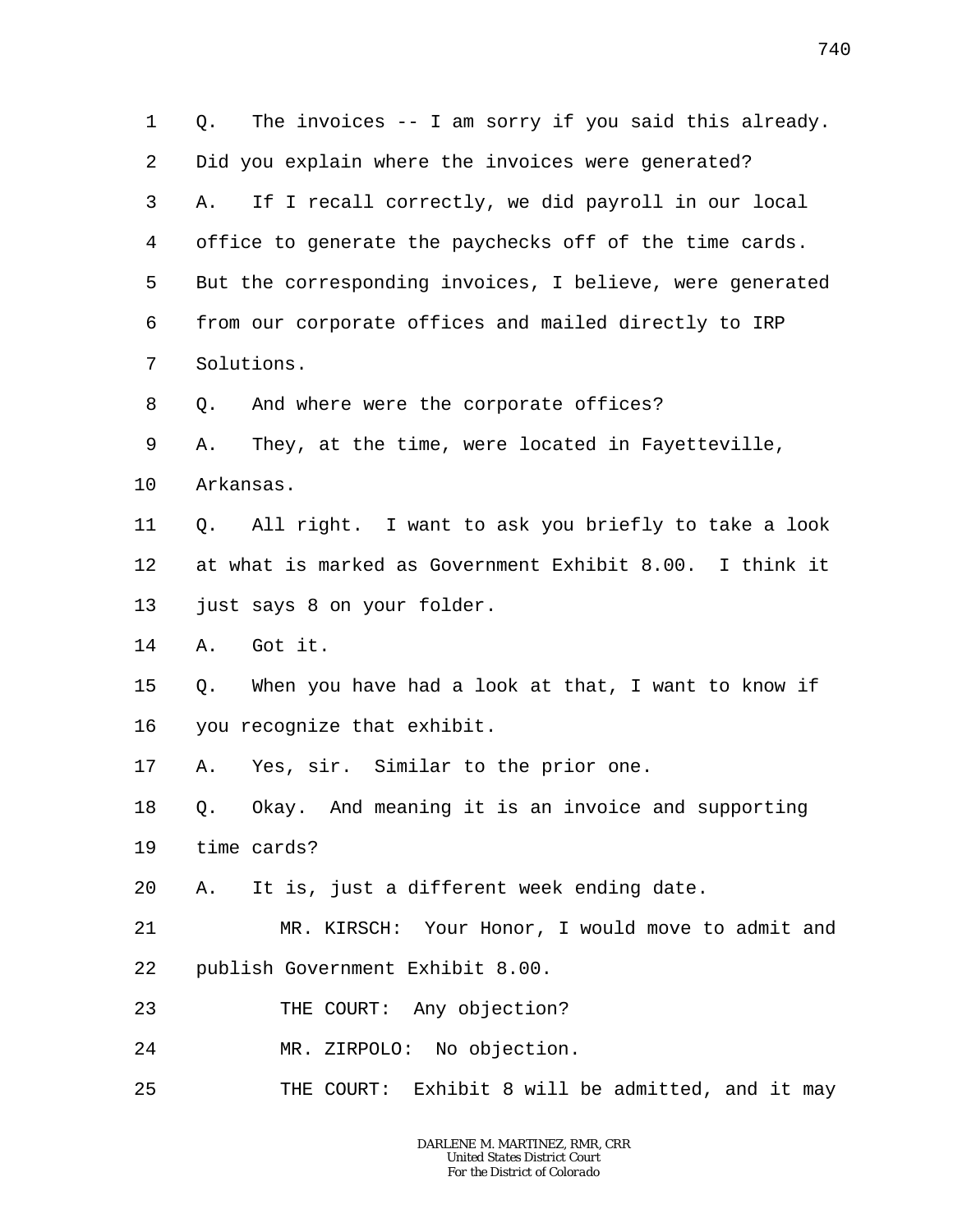1 be published.

2 (Exhibit No. 8.00 is admitted.)

3 MR. KIRSCH: Thank you, Your Honor.

4 5 6 Can we actually go to page 2 of that exhibit, please, and enlarge the time card on the bottom of the page.

7 8 9 10 Q. (BY MR. KIRSCH) Ms. Olson, there is a time card on the screen now for Cliff Stewart that indicates that Mr. Stewart had worked 12 hours on several of the days in that week.

11 A. Uh-huh.

12 13 14 15 Q. Did you ever get any information while these time cards were coming in, that Mr. Stewart might have been reporting that he worked 12 hours on some of those same days to a different staffing company?

16 A. I was not aware of that at all.

17 18 Q. If you had gotten that information, would that have caused you to take any action?

19 20 21 22 A. It would have been a huge red flag. And probably - not probably, I would have called Ken Harper to understand what was happening. I mean, I truly believed that we had an exclusive relationship with this organization.

23 24 25 Q. Were you ever -- was anything ever said to you that would have suggested, or that would have said outright that some of these hours -- for instance, hours reported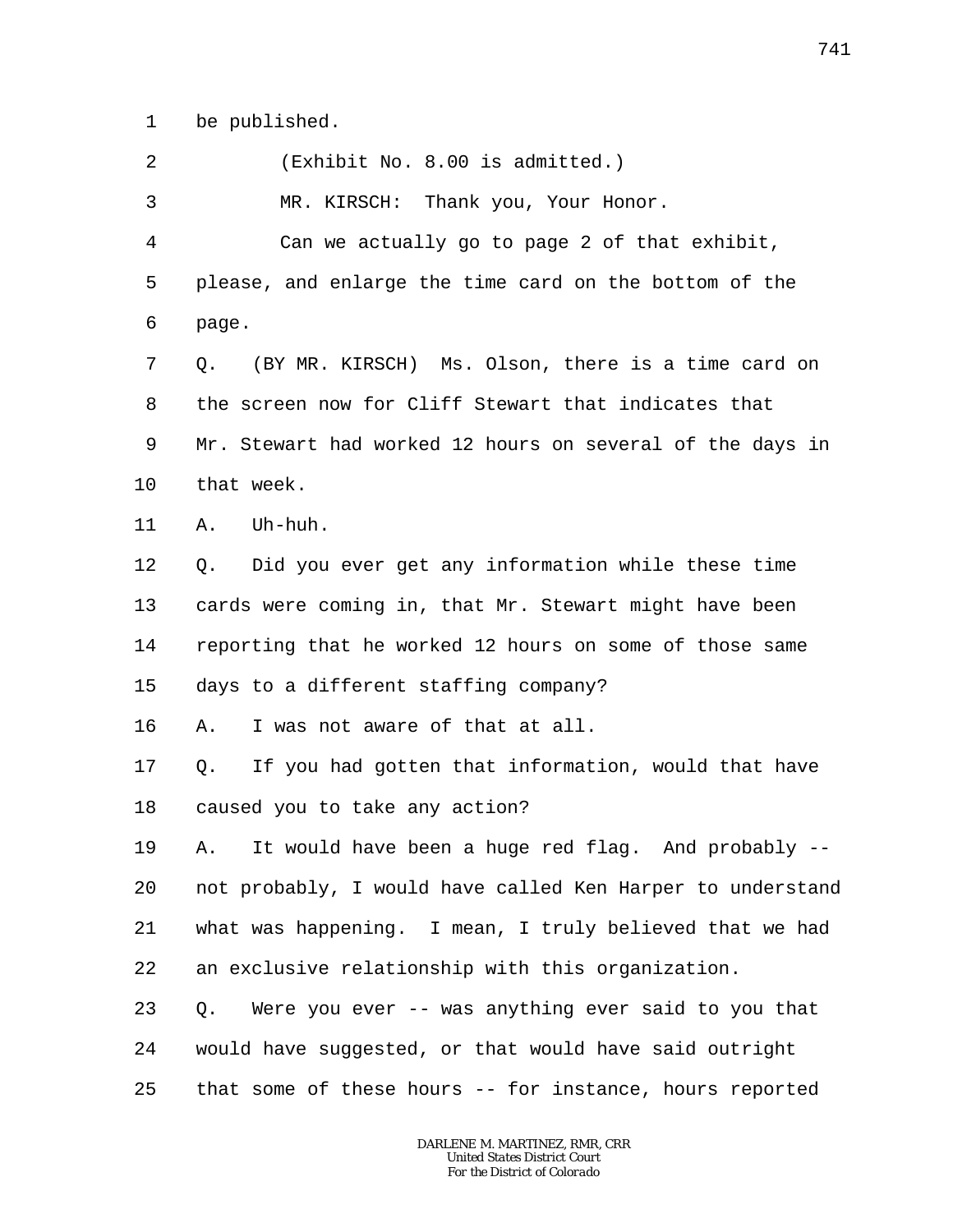1 2 3 4 5 6 7 8 by Mr. Stewart or hours reported by Mr. Howard, that it was, in fact, a different person who was doing that work? A. I would have had no idea whether or not that was occurring or not. I took on face value that the time card that was signed, that that was the person doing the work. Q. If you had learned somehow that it was a person other than that employee who was doing the work, would that have caused you any concern?

9 10 11 12 13 14 A. We would have had to cease and desist, because if it wasn't a person that went through our application I-9 process, and it wasn't the person we were paying through that Social Security number, we could have potentially been held liable. So we would have ceased and desisted any work.

15 16 Q. All right. At some point did you learn the payment status of the IRP invoices?

17 A. Yes. My corporate office called me and was

18 questioning why the bill was getting so high, and asked me

19 to start collection activity.

20 Q. Did you do that?

21 A. I did.

22 Q. And what did you do to start that activity?

23 24 25 A. Because of my contact with Ken Harper, my first instinct was to reach out to Ken because he was the one I had met and dealt with. So phone, voice mails to Ken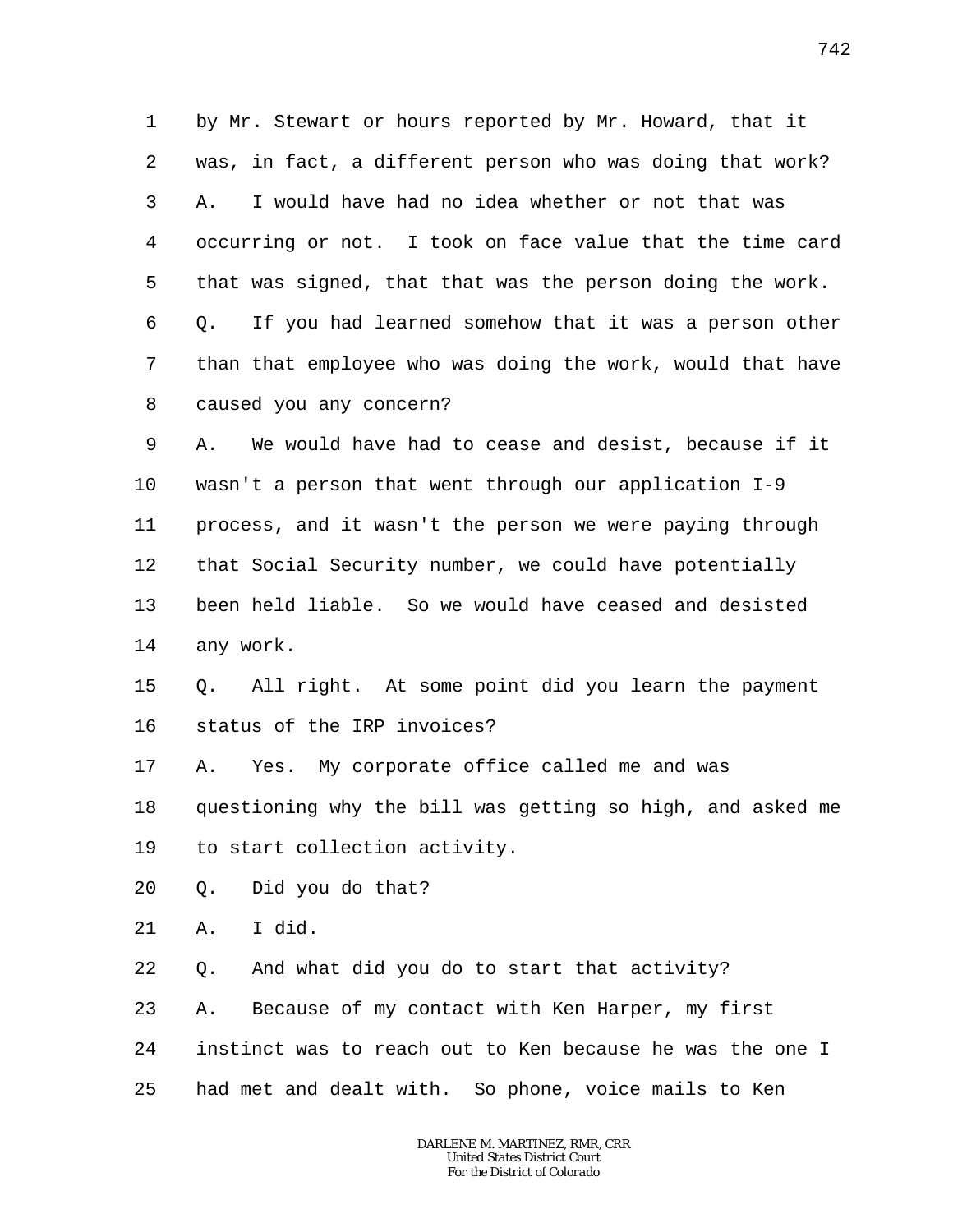1 Harper.

 $\overline{a}$ 3 Q. And did you reach Ken Harper during any of those efforts?

4 A. I did.

5 6 Q. What did he say about why the invoices weren't getting paid?

7 8 9 A. He basically said that we were still waiting for money to come in from the payment on the contract. They hoped to resolve the issue soon.

10 11 12 Q. When you first got that information from Mr. Harper, did you still have employees that were being payrolled there?

13 A. Yes, sir.

14 15 Q. Did you keep those employees there after you got that response from him?

16 A. Yes, sir.

17 18 Q. Did you rely on his response in any way in deciding whether to keep the employees there?

19 A. Yes, sir.

20 Q. In what way?

21 22 23 24 25 A. I truly believed, based on my knowledge of what this organization was doing, and that they truly had a contract in place, that I felt that I was given a reasonable explanation as to why they didn't have funds yet available to pay these invoices.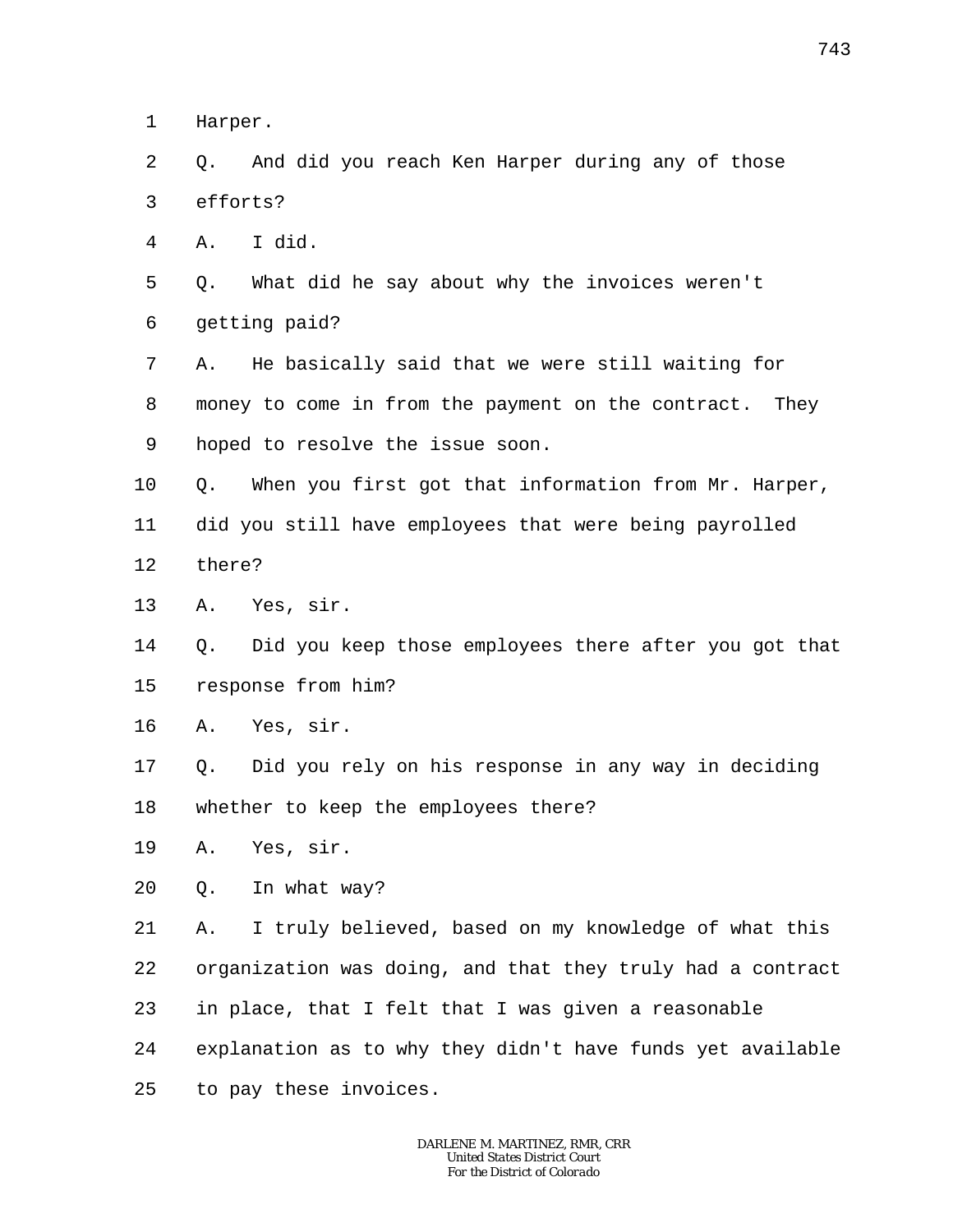1  $\overline{a}$ Q. Did you ever make any attempts to contact David Banks?

3 A. Yes, I did.

4 5 6 Q. Do you recall whether you were ever able to reach him -- let's start with the telephone. Did you try to reach him on the telephone?

7 8 9 A. I did try to reach him on the telephone. To my best recollection, all I ever got was voicemail. I don't recall that I ever actually talked to David Banks.

10 Q. Was there ever an occasion when you would leave a

11 message for David Banks and get a response from a

12 different person?

13 14 15 A. Ken may have called me back based on that before. I do know that I started -- I got at least a response via e-mail from David Banks at one point in time.

16 17 18 Q. Okay. Let me ask you to look at what is marked for identification as Government Exhibit 376.02 -- I am sorry, 376.01.

19 A. Okay.

23

20 Q. What is that?

21 22 A. Basically, the very top portion of it is me responding back to the legal counsel at Staffmark.

24 25 with the collection process. And I basically stated that I would forward any responses I got from IRP to them as to

Because they're questioning, you know, what is happening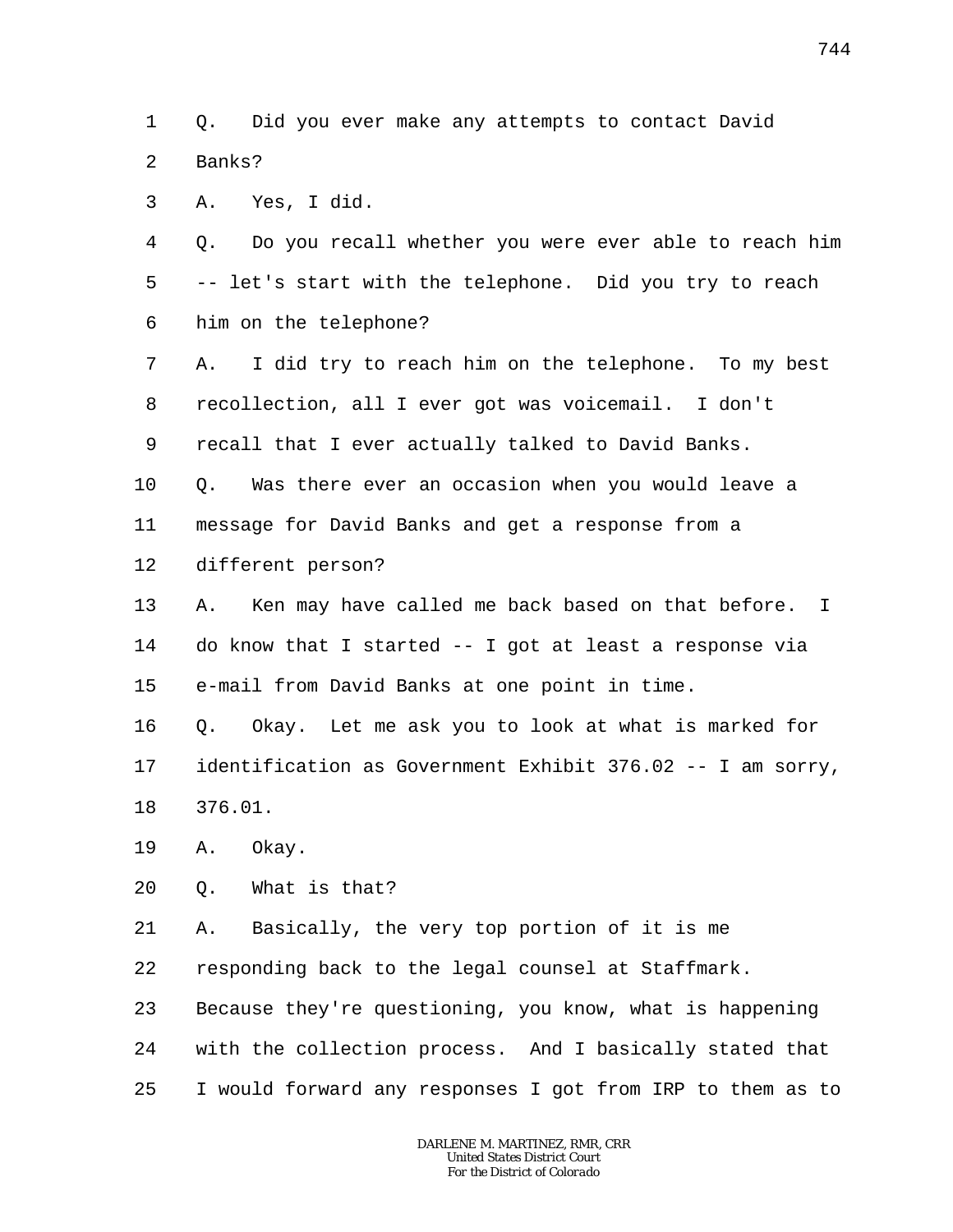1 2 3 4 5 6 7 8 9 10 11 12 13 14 15 16 17 18 19 20 21 22 23 24 25 how I was doing with the collection response. I had e-mailed David Banks basically to say, any updates on payment? THE COURT: Mr. Kirsch, lay the foundation. Have it admitted before she testifies any further as to the contents. MR. KIRSCH: Yes, Your Honor. Sorry. Q. (BY MR. KIRSCH) Without talking about the contents of the messages here -- A. Okay. Q. -- were these messages that involved you? A. Yes. Q. Who were the other parties to the messages? A. David Banks, with IRP, and Patrick McAlpine, legal counsel for Staffmark. Q. And did these messages pertain to the collection activity that you were engaged in with IRP? A. Yes, sir. Q. And are these -- is this an accurate copy of those e-mails that were exchanged during that time? A. Yes, sir. MR. KIRSCH: Your Honor, I would move to admit Government Exhibit 376.01. THE COURT: Any objection? MR. ZIRPOLO: No objection.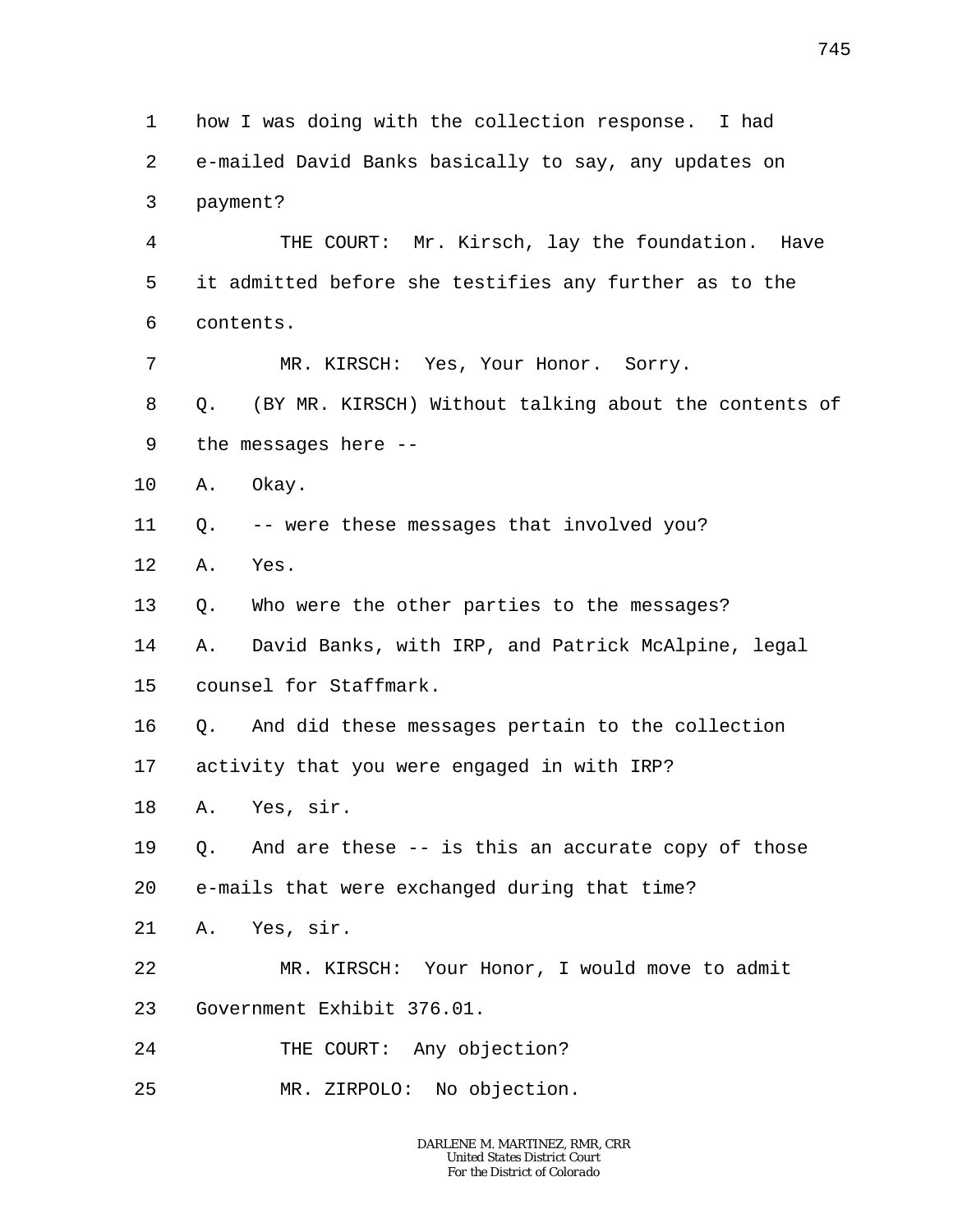- 746
- 1 2 THE COURT: Exhibit 376.01 will be admitted and, yes, you may publish.
- 3 (Exhibit No. 376.00 is admitted.)

4 MR. KIRSCH: Thank you, Your Honor.

5 6 Can we start, please, with page 2 of that exhibit. Can you enlarge the bottom half, please?

- 7 8 Q. (BY MR. KIRSCH) All right. Ms. Olson, can you see that on your screen now?
- 9 A. Yes, sir.
- 10 Q. And this message came from who?
- 11 A. David Banks.
- 12 Q. What is the date on it?
- 13 A. November 18, 2004.

14 15 Q. Do you recall whether or not people were still being payrolled by this time?

- 16 A. Yes.
- 17 Q. All right. And the information that's in the
- 18 paragraph at the bottom of the screen now that begins,
- 19 "Here is a little history on our company," was that
- 20 consistent with the information that you had gotten from
- 21 Mr. Harper before?
- 22 A. That is correct, yes.
- 23 24 25 Q. How did you understand the -- how did you understand the meaning of the phrase, "We are the solution of choice for initiatives with the Department of Homeland Security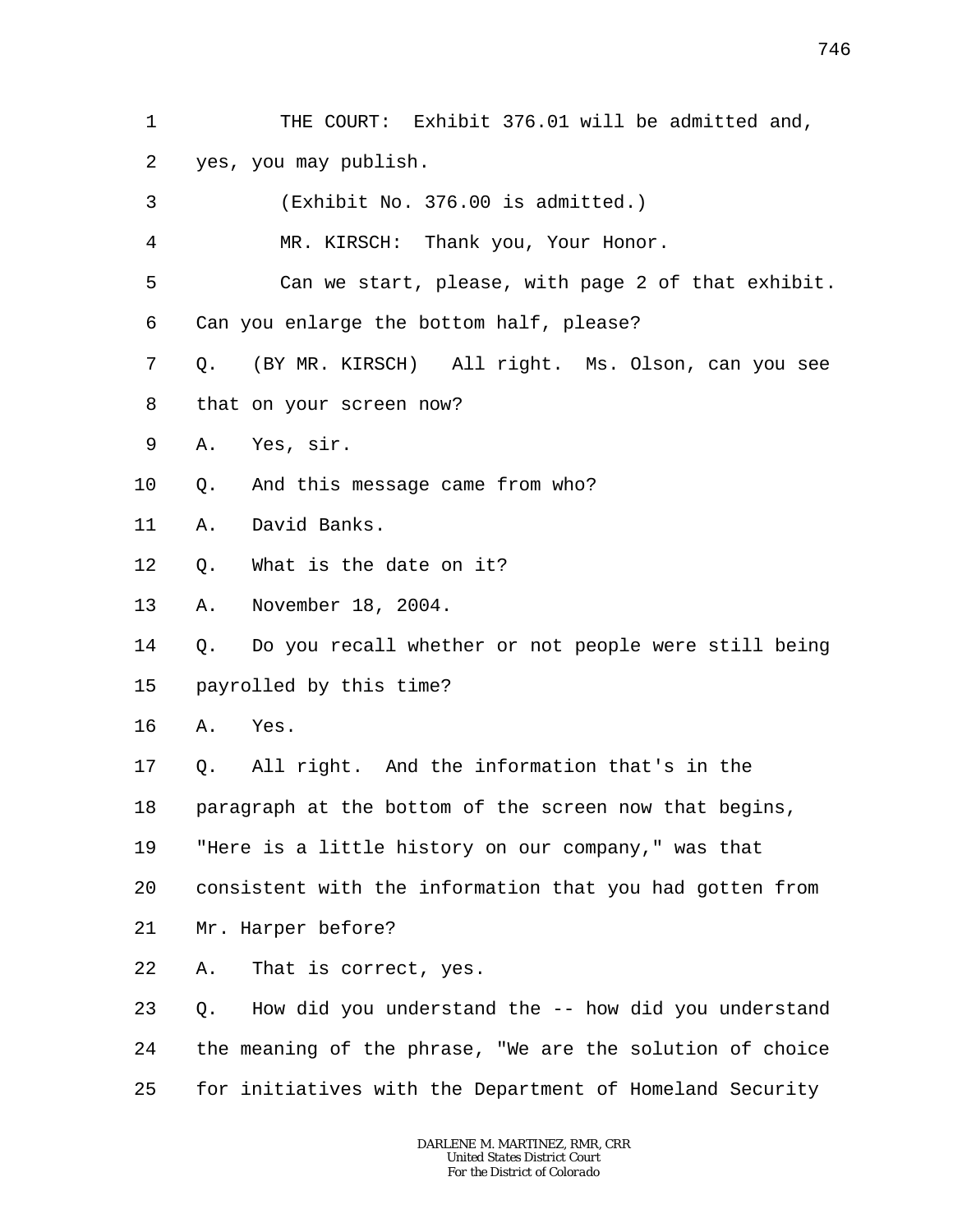1 and the Department of Justice."

2 3 A. My interpretation of that was that they had contracts with the DHS and the DOJ.

4 5 6 MR. KIRSCH: If we can now scroll up on that, please, and enlarge that next message. Please start up there.

7 8 Q. (BY MR. KIRSCH) Is that date accurate, as far as you know, that is on the screen now, Ms. Olson?

9 A. Yes.

#### 10 11 Q. Approximately two months after the previous e-mail? A. Yes.

12 Q. And you indicated there that you hadn't gotten any

13 returned phone calls in the last two weeks?

- 14 A. Correct.
- 15 Q. I take it you had been making calls?
- 16 A. Correct.
- 17 Q. If we go, then, to the bottom of page 1, and start

18 with where it says, "Original Message" there. Is this the

19 response that you received to that message?

- 20 A. Yes.
- 21 Q. Had you requested at some point a meeting with
- 22 Mr. Banks?
- 23 24 A. I actually offered to take him to lunch to see if we could get it resolved.
- 25 Q. All right. And that's the context for the response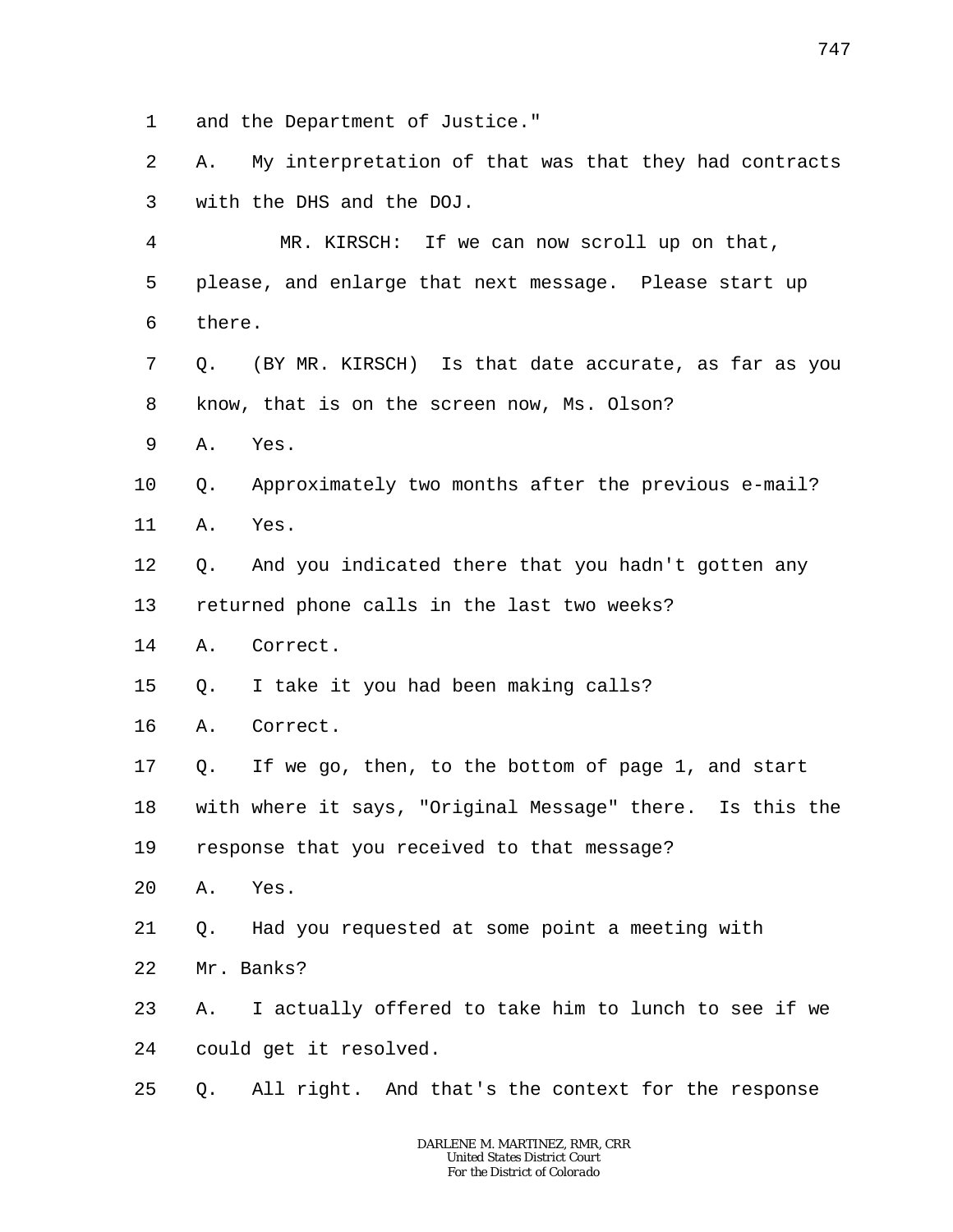1 about the lunch meeting and not providing additional

- $\overline{a}$ information?
- 3 A. Yes.
- 4 5 Q. Did IRP satisfy its debt with your company in the near future as related to that e-mail?
- 6 A. No, they did not.
- 7 Q. As far as you know, did they ever?
- 8 A. To my knowledge, no.
- 9 10 Q. Do you know or do you recall what the approximate total amount of the outstanding invoices was?
- 11 12 13 A. To the best of my recollection, when I was still involved in it before I left Staffmark, it was around 222,000.
- 14 15 MR. KIRSCH: If I could have one moment, Your Honor.
- 16 Thank you very much, Ms. Olson.
- 17 THE WITNESS: You are welcome.
- 18 THE COURT: Mr. Banks, you may proceed.
- 19 MR. BANKS: Thank you.
- 20

#### **CROSS-EXAMINATION**

- 21 **BY MR. BANKS**:
- 22 Q. Ms. Olson, you just testified that you came to the
- 23 office of IRP.
- 24 A. Yes, sir.
- 25 Q. And who did you say you met with?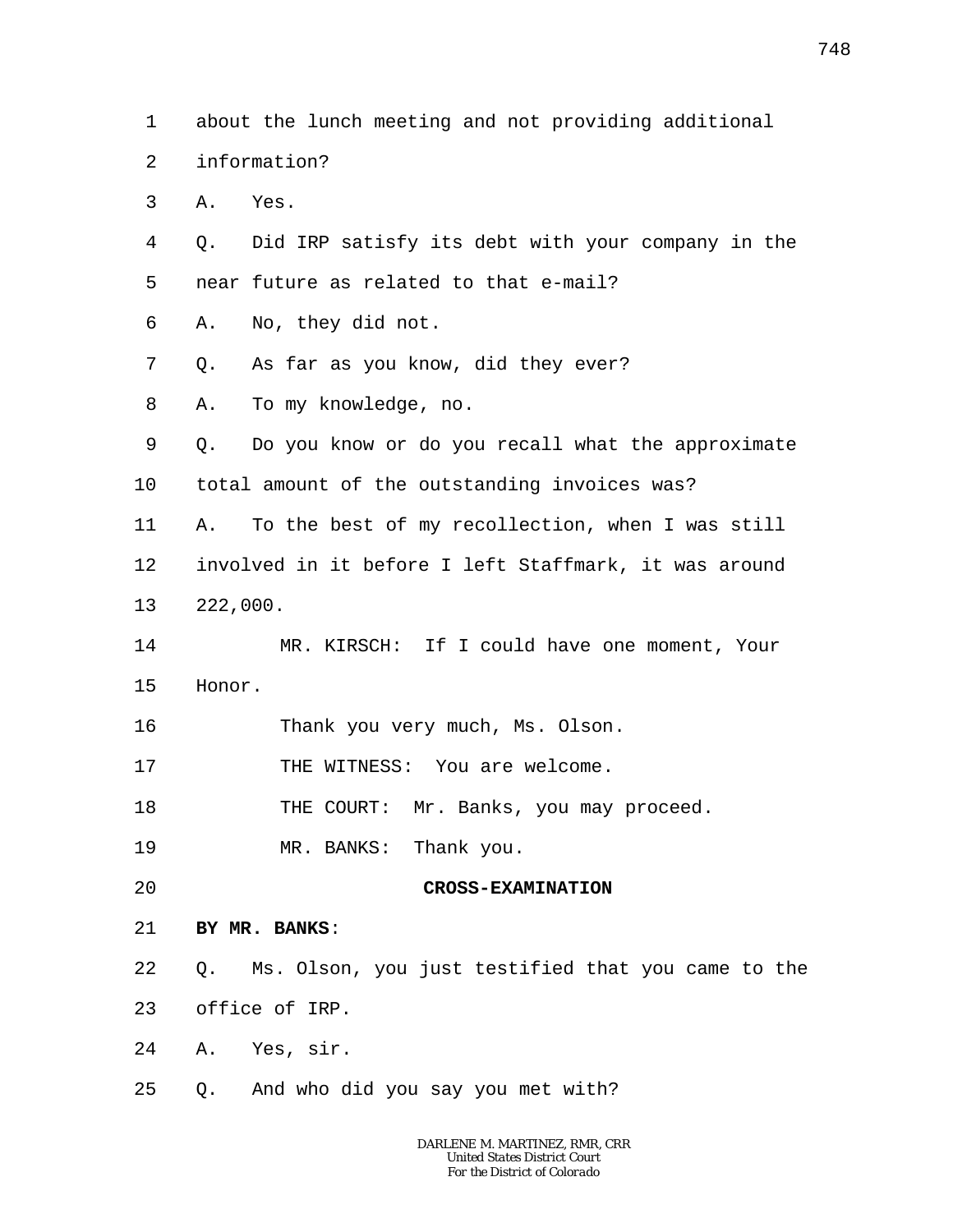1 A. Ken Harper.

2 Q. Did you meet with anyone else?

3 4 5 A. The other five people we were payrolling, yes, sir. Q. You didn't meet with any other executives at IRP? A. Not to my recollection, no.

6 7 8 9 10 11 Q. Can you explain -- now, the Government presented a Service Agreement that was signed by Mr. Stewart, and a personal guaranty that was signed by Mr. Banks. It is your testimony that when you came to the office, you never met with either of those people during your meeting there. You did mention you wanted to wrap up the whole

12 transaction at that particular point in time.

13 14 A. That is correct. I left the contract and credit application with Ken Harper.

#### 15 16 Q. Okay. Now, how did you receive that application back to you?

17 18 19 20 A. I would imagine they either e-mailed it or faxed it back to me, because I only went to the office one time. Q. Okay. Now, I want to ask you a question. You said you were uncertain whether or not you ran a credit check

21 on IRP Solutions.

22 A. Correct.

23 24 Q. What was Staffmark's general policy with extending credit to a company?

25 A. Typically, quite honestly, we would run the reference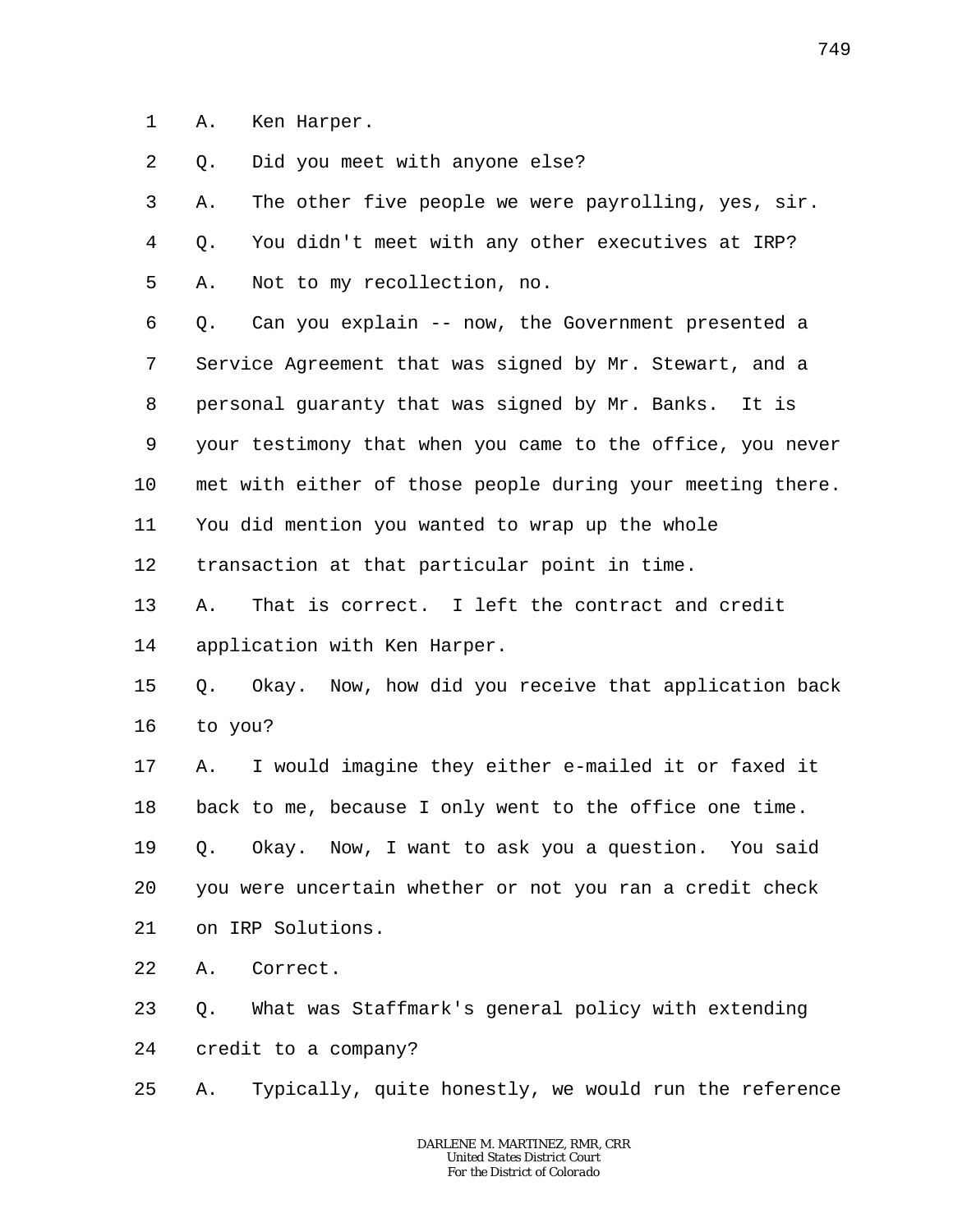1 2 3 4 5 6 7 8 9 10 11 12 13 14 15 16 17 18 19 20 21 22 23 24 25 checks. But for a payrolling aspect, with a personal guaranty, and in light of the fact that I felt that they had a contract with the federal government, I wasn't really concerned about being paid, quite honestly. Q. Honestly, Ms. Olson, is a contract -- let me ask you this. Is the business dealings of a particular company, whether they work with a corporate customer, a government customer, is that really a decision that Staffmark makes to do business? Is it what they would consider? A. I am not sure I understand the question. Q. Do you use the company's credit profile to make a determination on whether to proceed with doing business, or do you just -- or do you just evaluate the customer based on the line of business they might be in? A. Quite honestly, it is a decision made by the branch manager. It is a judgment call.  $Q_2$  So  $-$ MR. BANKS: Your Honor, I would like for Ms. Olson to review credit profiles submitted to her company. THE COURT: For what purpose? MR. BANKS: She said that she is uncertain if she actually -- they actually did a credit review. I would like her to refresh her recollection. THE COURT: So is this a report that was prepared? MR. BANKS: Yes.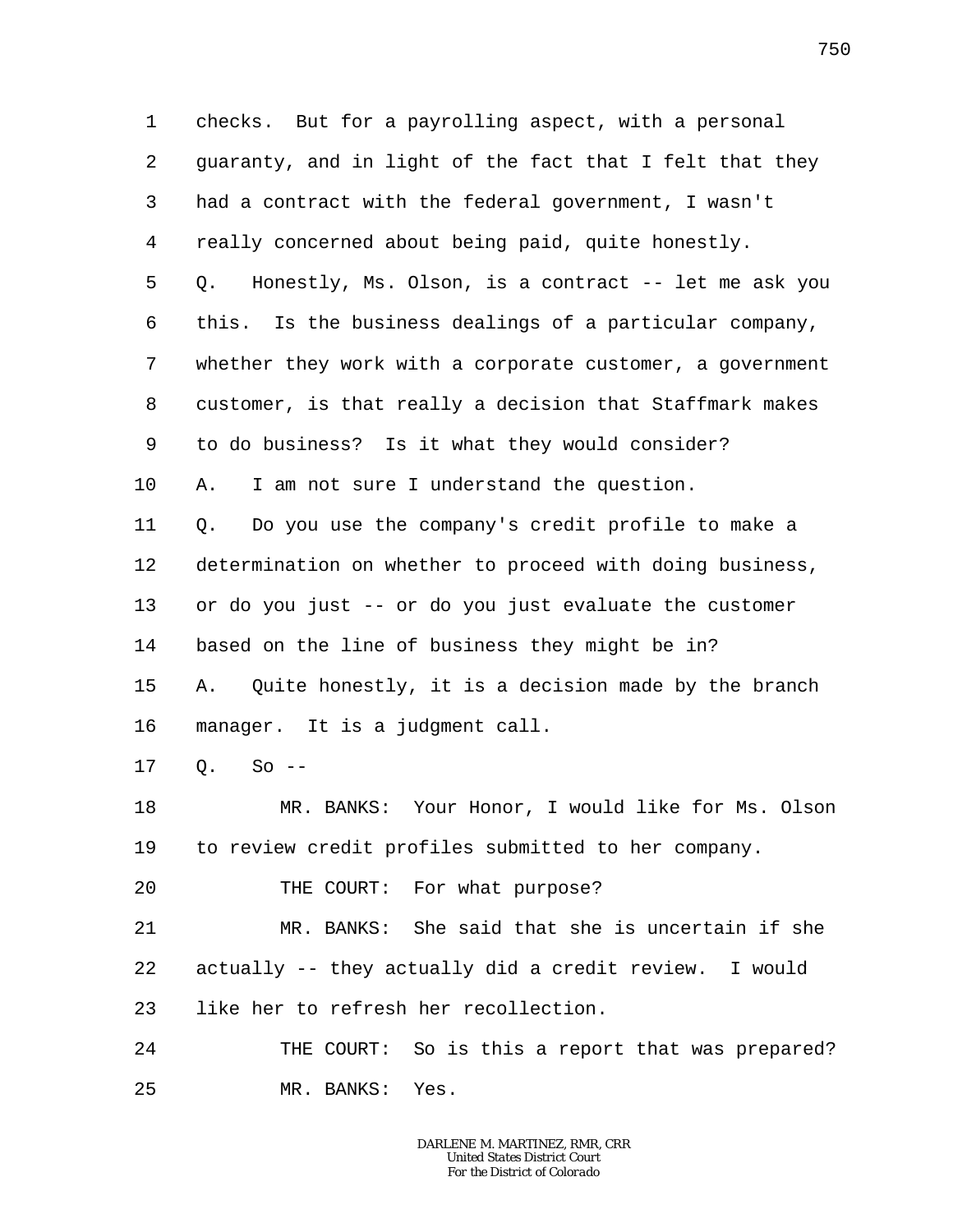1 2 3 4 5 6 7 8 9 10 11 12 13 14 15 16 17 18 19 20 21 22 23 24 25 THE COURT: Have it marked for identification. MR. KIRSCH: Can I see it, as well, Your Honor? THE COURT: Yes. I am sorry. MR. BANKS: May we have a moment, Your Honor? THE COURT: You may. MR. KIRSCH: I have no objection, Your Honor. THE COURT: All right. Have it marked for identification. COURTROOM DEPUTY: Defense Exhibit 332. THE COURT: All of the other numbers we have for identification, the last one was 344. So it should be 345, I believe, to stay in line with where we started. COURTROOM DEPUTY: Defendants' Exhibit 345. MR. BANKS: May I proceed, Your Honor? THE COURT: You may. Q. (BY MR. BANKS) If you would look at the highlighted sections on there. A. Okay. Q. Specifically, on the Experian credit report? MR. KIRSCH: Objection to talking about the subject. THE COURT: You are using this solely to refresh recollection of whether there was a credit check. MR. BANKS: I understand, Your Honor. THE COURT: So ask her if that refreshes her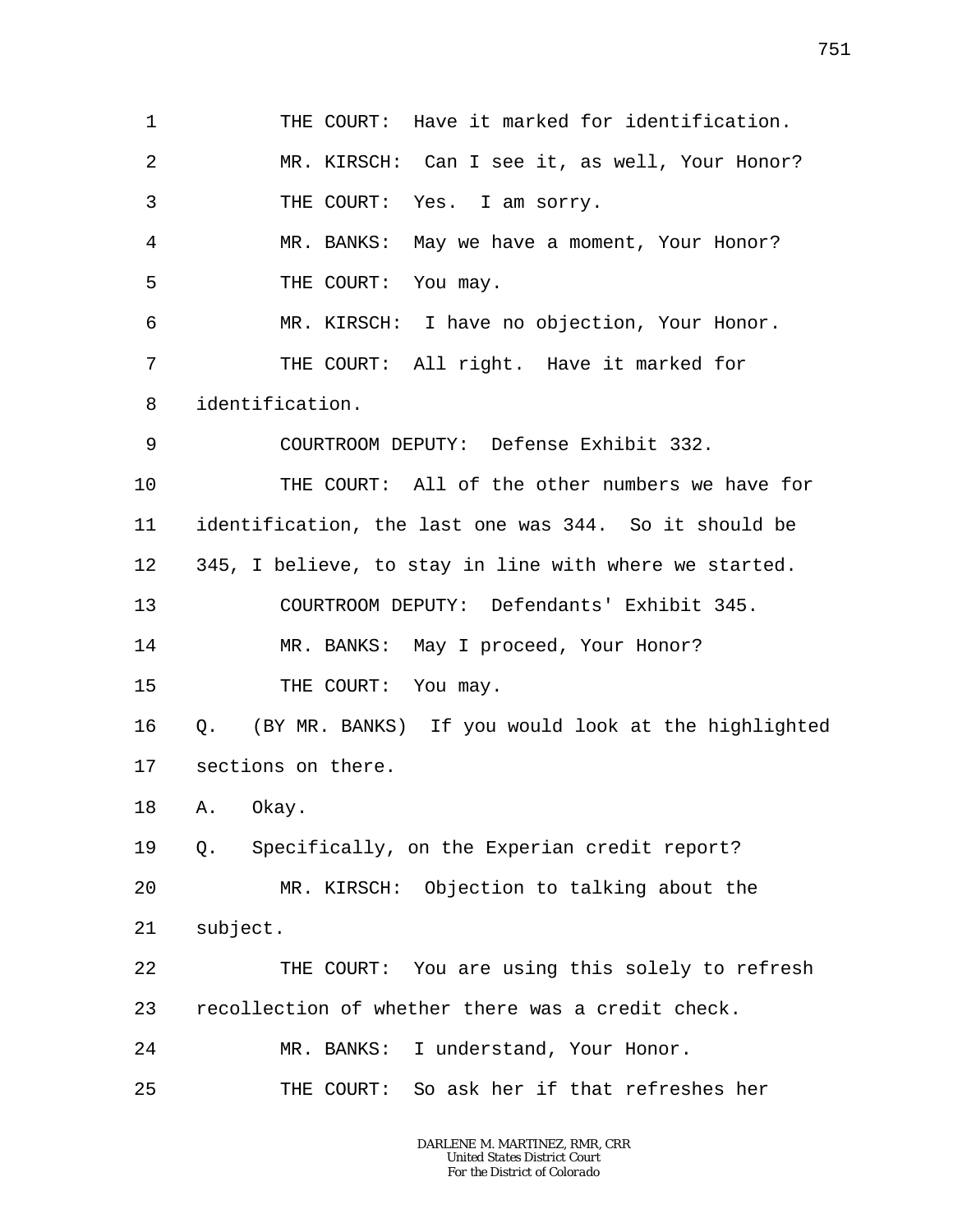1 recollection.

2 Q. (BY MR. BANKS) Does that refresh your recollection?

3 A. I have never seen this before.

4 Q. You have never seen that before.

5 6 7 8 Now, you did provide -- before I move on to that, you did provide a chronology of events that took place to the FBI when they contacted you; is that correct? A. Yes, sir.

9 10 11 Q. And all documentation that you had associated with IRP, you provided to the Government at that time; is that correct?

12 13 A. I didn't personally provide it. I was no longer employed with Staffmark at that time.

14 15 Q. Okay. Now, did -- according to that credit report, did Staffmark run a credit report? Run a credit check?

16 17 MR. KIRSCH: Objection, Your Honor, lack of foundation.

18 THE COURT: If you know.

19 THE WITNESS: Could you repeat the question?

20 Q. (BY MR. BANKS) You had a chance to refresh your

21 recollection; correct?

22 23 A. Yes. To refresh my memory. I don't recall if we ran a credit check or not.

24 MR. BANKS: Okay. One moment, Your Honor.

25 Q. (BY MR. BANKS) Ms. Olson, is that document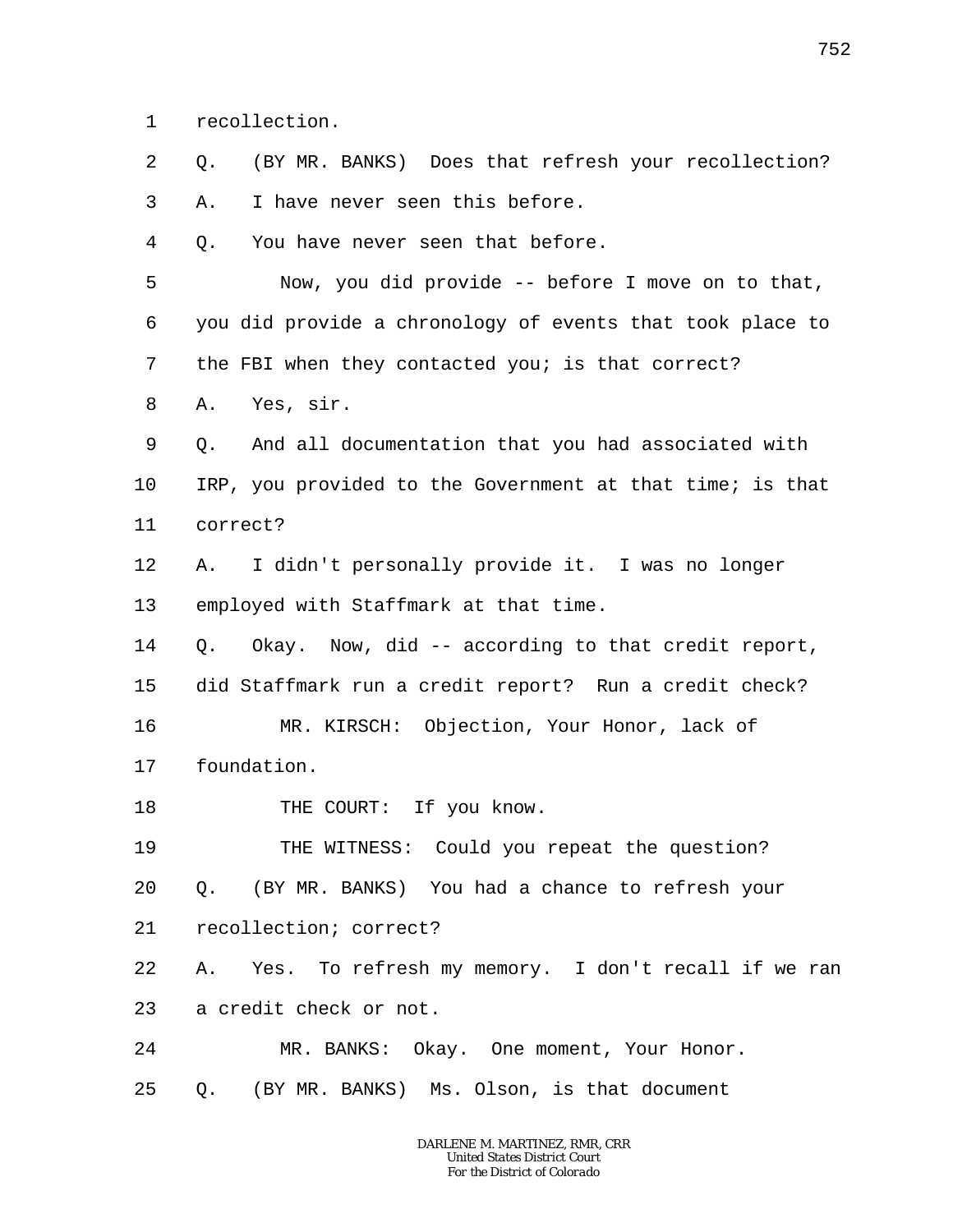1 2 consistent with the type of credit check that Staffmark would usually receive?

3 4 5 6 7 8 9 10 11 12 13 14 15 16 17 18 19 20 21 22 A. I don't know if our corporate offices obtain these typically. These weren't sent to the branch office. Q. So you have no knowledge of whether or not -- I will clarify that -- whether or not Staffmark ran a credit check on IRP Solutions? A. That's true. I am not certain if that was done or not. Q. You cannot testify to that, then. Let's move on. Now, in your -- you have been in the staffing industry for how long? A. For 20 years. Q. And if a person signs a personal guaranty, what does that indicate to you? A. That indicates to me that if for any reason that the company goes bankrupt, goes out of business, whatever the reason might be, that the company, meaning Staffmark, has the right to go after that person individually to collect their debt. That is the interpretation of that contract. Q. Okay. Would you agree that a person signing a personal guaranty is putting his own neck on the line?

- 23 A. Yes.
- 24 Q. And his own credit on the line?
- 25 A. Yes.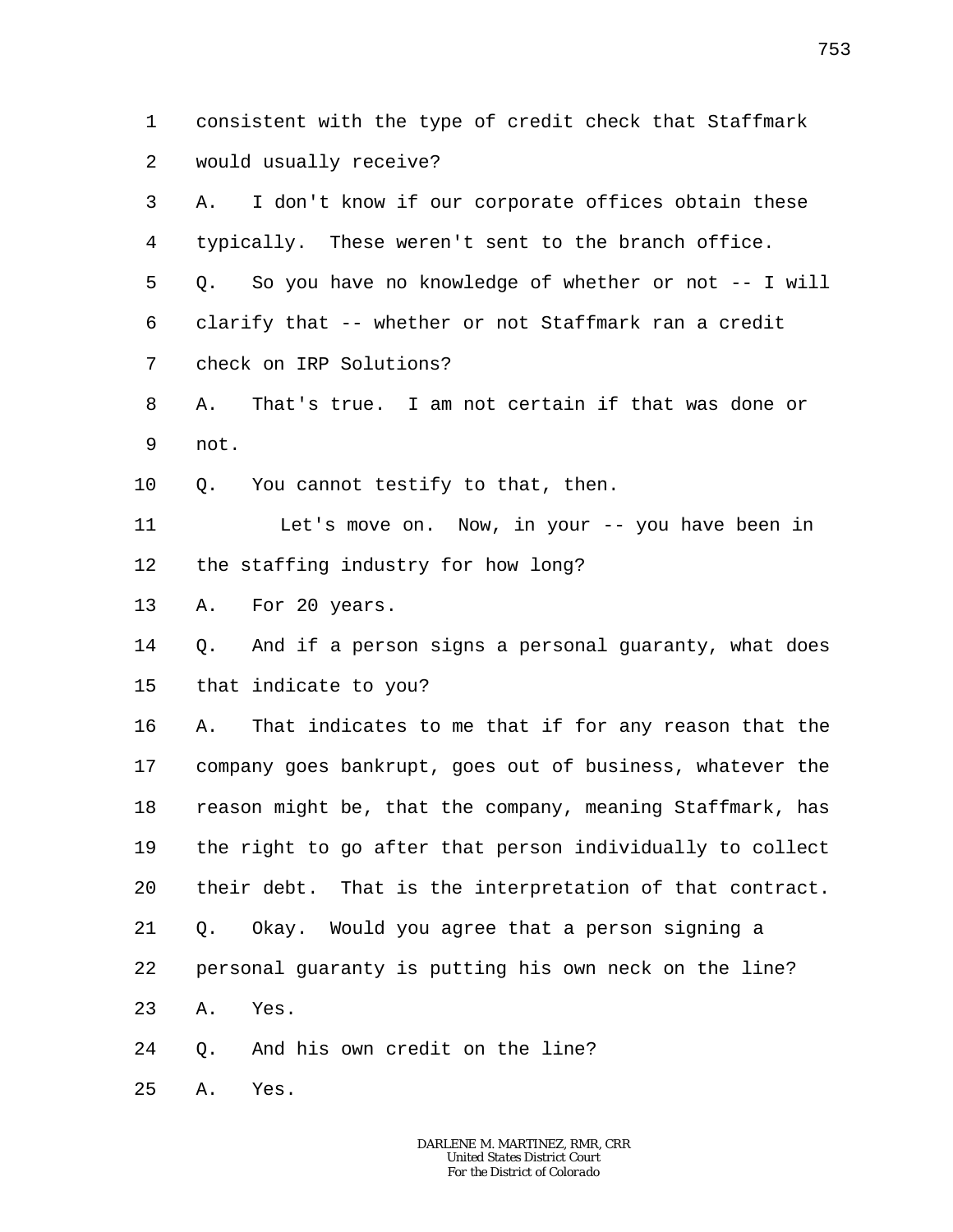1  $\overline{a}$ Q. At such time -- when did you turn this over to collections?

3 4 A. Honestly, I don't recall the date that it got turned over to collections.

5 6 Q. Do you recall any sort of time frame; 20 days, 10 days, 2 weeks?

7 A. No. It had gone out there awhile.

8 Q. What do you mean, "It had gone out there awhile"?

9 A. It had been a couple months before corporate

10 contacted me and said, Kathy, we have no payment on this,

11 we need to start collection activity.

12 Q. Okay. You say you are the branch manager, but you

13 are not aware of any credit policy, whatsoever, that

14 Staffmark has; correct?

15 A. No. What I am saying is -- I don't know if corporate

16 is required to do it or the branch is required to do it.

17 I mean, it's 6 years ago. My company is totally different

18 now. So I am not going to sit here and state I am

19 absolutely certain of the credit policy of Staffmark,

20 because I don't recall.

21 Q. How long did you work for Staffmark?

22 A. The last juncture was for 2 years.

23 Q. And in all that time, over a 2-year period, you did

24 not have occasion to interface with corporate on a

25 credit -- some sort of credit review?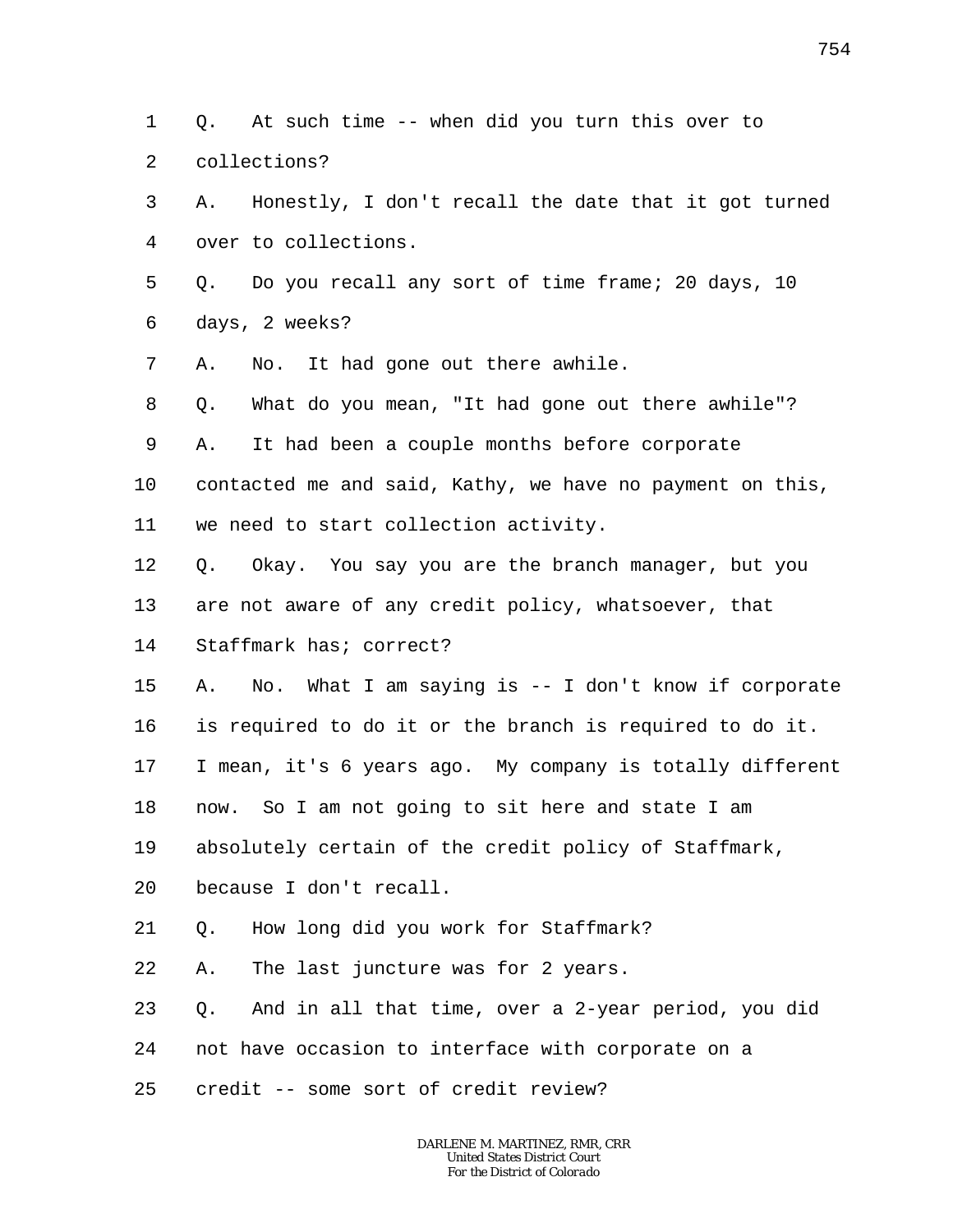1 2 3 4 5 6 7 8 9 10 11 12 13 14 15 16 17 18 19 20 21 22 23 24 25 A. I am not saying that. I am saying I don't recall who ran the credit, whether it was the branch's responsibility or the corporate office's responsibility. Q. But do you remember running credit checks or ever receiving a credit check, for that matter, in the 2 years you were branch manager? A. I don't recall. Q. Okay. Now, I want to take your attention back to Government Exhibit 376.01. A. Okay. MR. BANKS: Your Honor, can we publish 376.01 again? THE COURT: You may. Q. (BY MR. BANKS) I will go ahead and ask you a question. When you contacted Mr. Banks regarding collection activities -- according to the Government's exhibit, it was on November 18, 2004 -- Mr. Banks responded to your communication. A. Okay. Q. Did he provide you just an overall history on his company? A. I am not sure I understand the question. Q. Is that what -- that reading of his e-mail just an overall history on the company? If you go to the first page.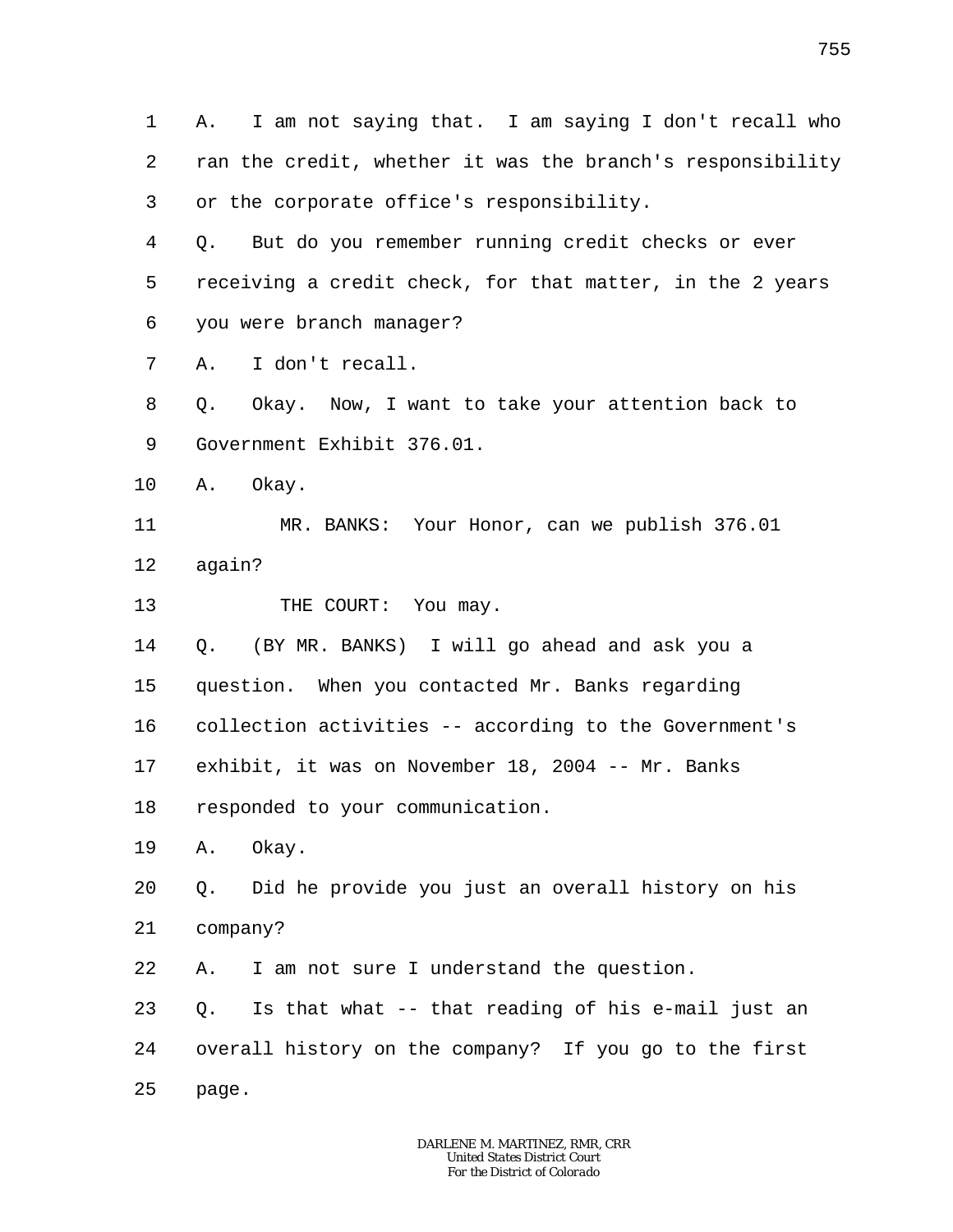1 A. I am sorry, go ahead.

2 Q. I am sorry. You can respond.

3 4 5 6 7 8 9 10 11 12 13 14 15 16 17 18 19 20 21 22 23 24 25 A. On page 2 of the document, he is giving me a background based on their actual solution; CILC solution, due diligence with the DHS. That they were technically aligned to be able to -- I mean, basically, "To our surprise, CILC Solution was so tightly aligned with their conceptual vision, it appeared they had literally plagiarized our intellectual capital." He goes to say that they had numerous meetings with the DHS, other federal, state and local agencies. "The response is the same across all agencies; IRP Solutions has by far developed the most comprehensible investigative solution they have ever seen." Q. Would you say that from reading that, it is your opinion that Mr. Banks believes in their product and what they are doing? MR. KIRSCH: Objection, lack of foundation. THE COURT: Calls for -- yes, sustained. Q. (BY MR. BANKS) What is your opinion of that e-mail? A. My opinion of that is that he is re-affirming what I was already told; that they have contracts; federal government contracts. Q. And where does he mention a contract in that communication?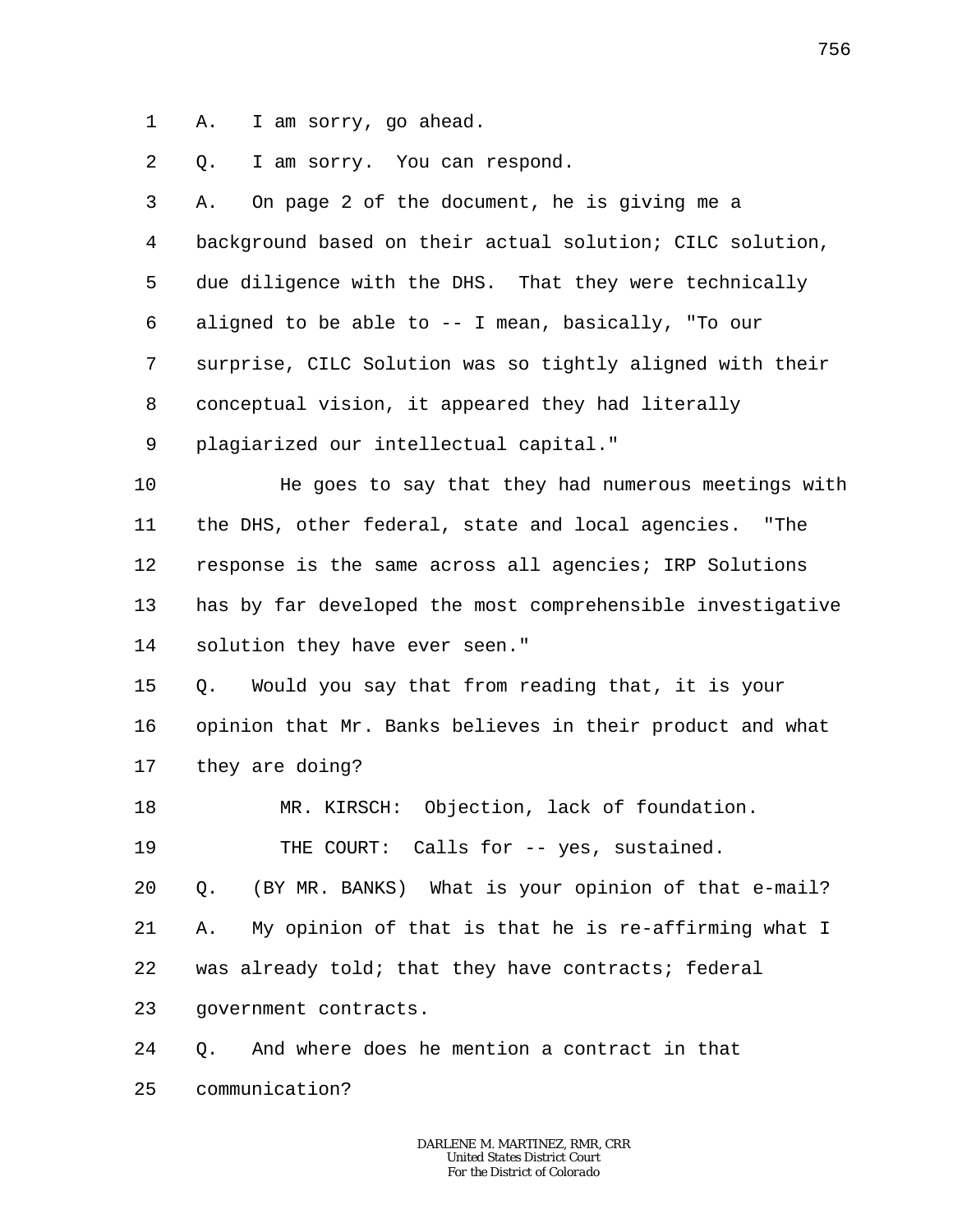1 A. The specific word "contract"?

 $\overline{a}$ Q. Yes.

3 A. He doesn't.

4 5 Q. So if Mr. Banks believes theirs is the solution of choice, and articulates that -- let me withdraw that.

6 7 Would you agree Mr. Banks is fairly articulate in this e-mail and fairly detailed?

8 A. Yes.

9 10 11 12 13 14 Q. Okay. And if there is no mention of a contract, how do you ascertain from that that there was a contract? A. I guess I interpreted it in the last paragraph on page 3, where it says, "I have attached a couple of articles from the federal government on the business we are engaged in."

- 15 Q. Go to the second page where it says "Our company."
- 16 The paragraph starts "Our company."

17 18 A. On the second page of his response, sir, is that what you mean? Actually, page 3 of the document?

- 19 Q. Yes.
- 20 A. Okay.
- 21 Q. Are you there?
- 22 A. Yes, sir.

23 24 Q. If you go down to where it says "Revenues," about the fourth sentence.

25 A. Yes, sir.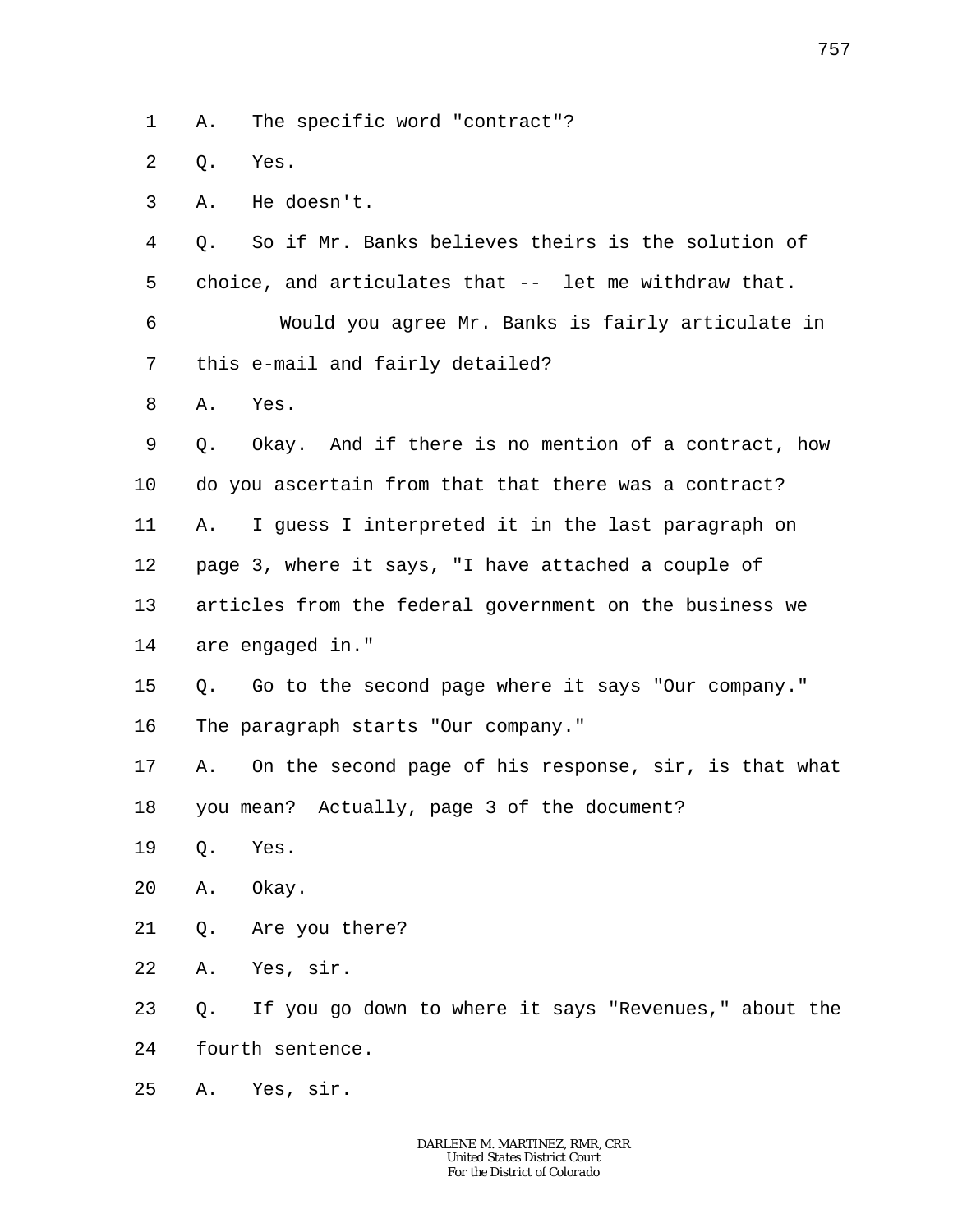1 Q. What exactly does that say?

| 2  | It says, "Revenues are to be realized in excess of<br>Α.    |
|----|-------------------------------------------------------------|
| 3  | \$70 million over the next 12 months from four              |
| 4  | opportunities at the federal, state and local law           |
| 5  | enforcement areas." Which, to me, implies they are going    |
| 6  | to be receiving funds in order to be able to pay their      |
| 7  | debt. That is my perception of this article.                |
| 8  | Can you read on further?<br>Q.                              |
| 9  | "We are very close to resolving our cash flow<br>Α.         |
| 10 | situation through the closing of one of the contracts or    |
| 11 | negotiating satisfactory terms with new investors."         |
| 12 | Okay. So does that indicate a contract in place to<br>Q.    |
| 13 | you?                                                        |
| 14 | No. But the next sentence does.<br>Α.                       |
| 15 | Go ahead.<br>Q.                                             |
| 16 | "We fully expect to start satisfying invoices within<br>Α.  |
| 17 | the next few weeks before we get too entrenched into the    |
| 18 | holiday season."                                            |
| 19 | Q. How does that indicate a contract to you?                |
| 20 | I guess, in my opinion, based on my perception of how<br>Α. |
| 21 | I read this, is that they believe that they are going to    |
| 22 | realize revenue in the amount of 70,000 (sic), based on     |
| 23 | prior discussions that we had with your organization, and   |
| 24 | they feel they can satisfactorily pay their debts before    |
| 25 | the holiday season. That is how I interpret that.           |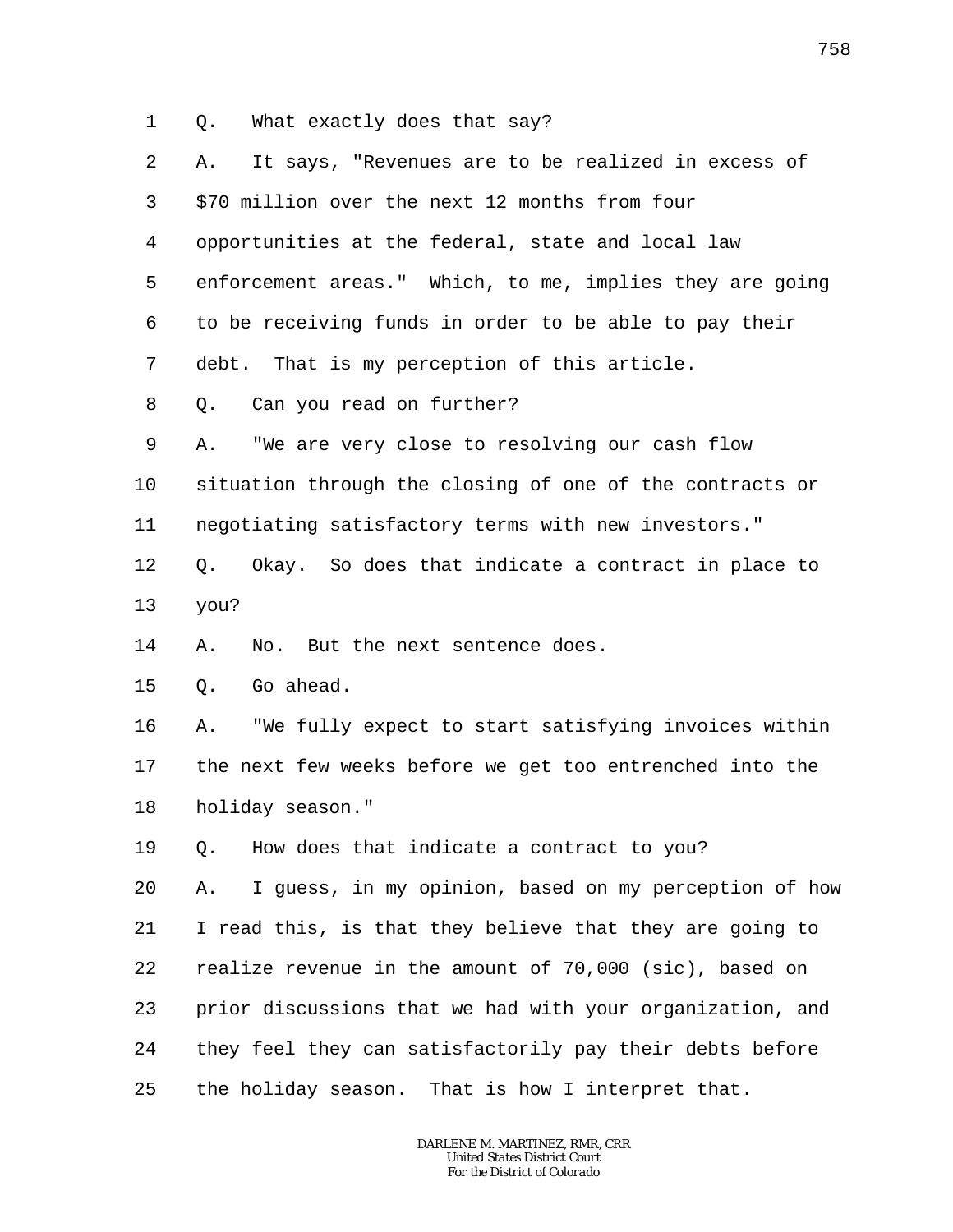1 Q. So that is your interpretation?

2 A. Yes, sir.

3 4 5 6 7 8 9 10 11 12 13 14 15 16 17 18 19 20 21 22 23 24 25 Q. You cannot speak to what Mr. Banks was thinking when he wrote that e-mail, correct? A. No. Because I never have personally spoken to him. So it is all about interpretation. Q. You have never personally spoken to Mr. Banks? A. To my knowledge, I have never personally spoken to Mr. Banks. Q. Now, the Government referred you to another e-mail two months later? A. Uh-huh. Q. Are you aware of any communication between your legal counsel, Mr. McAlpine, between those dates? A. To my knowledge and recollection, no. It could or could not have happened. I am not certain. Q. If Mr. McAlpine had reached out to Mr. Banks, obviously you would not have known that, and your communication -- you were not communicating with Mr. Alpine once it gets turned over to collections; is that correct? A. No. What I am saying is I don't recall whether or not there was any other communication. MR. BANKS: Your Honor, I would like to provide Ms. Olson with a letter from Mr. McAlpine, their legal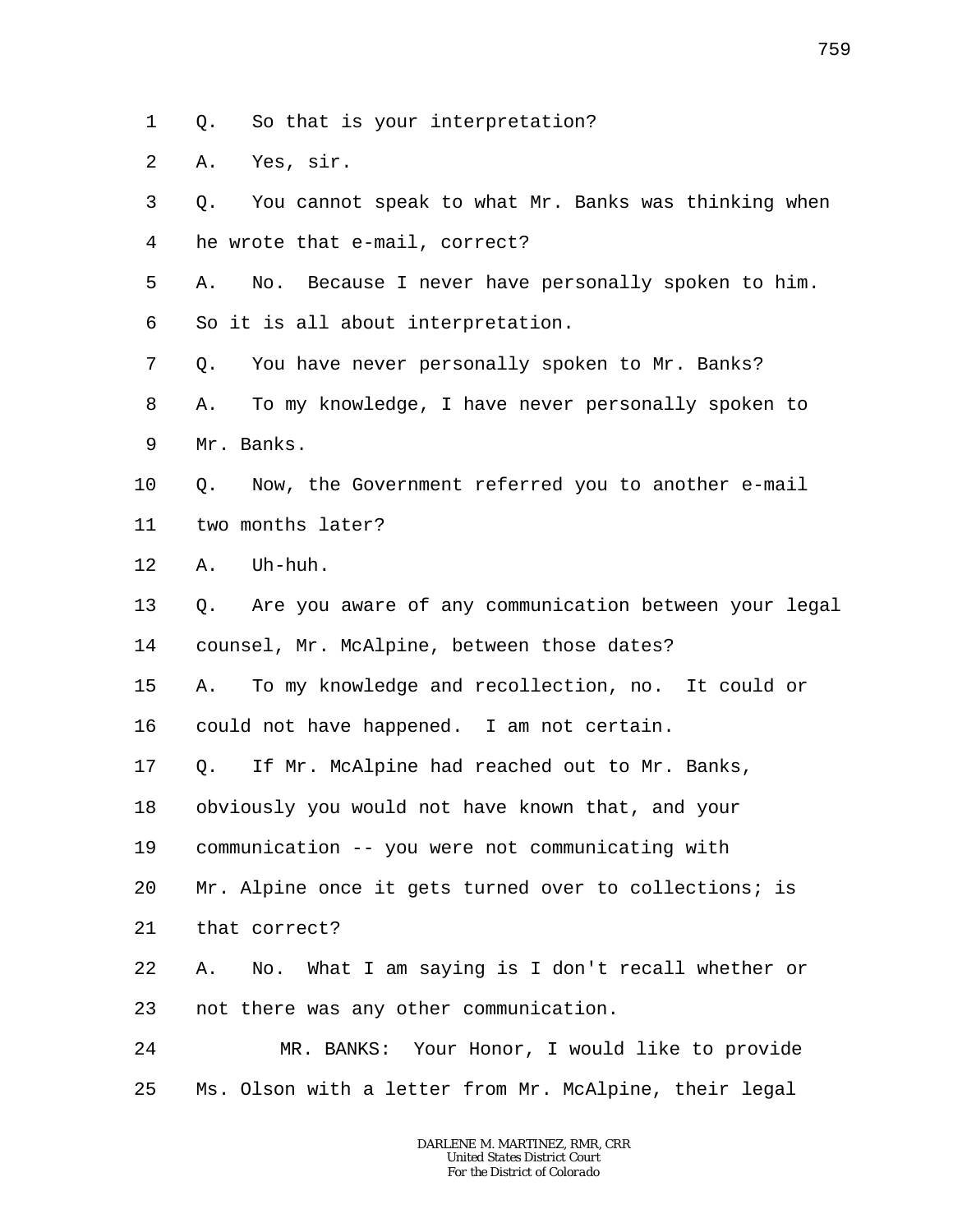1 counsel.

2 3 4 5 6 7 8 9 10 11 12 13 14 15 16 17 18 19 20 21 22 23 24 25 THE COURT: What is the relevance of this letter? MR. BANKS: Ms. Alpine, (sic) through her -- the government testimony, has indicated that I did not contact her. There was no contact between Staffmark and IRP for two months, indicating that there was absolutely no -- THE COURT: So this is essentially communication to Staffmark? MR. BANKS: This is from Staffmark. THE COURT: Does it show you communicating to them? MR. BANKS: No, it does not, Your Honor. THE COURT: Then how is it relevant? MR. BANKS: Because he communicated to us, and it had been turned over to collections at that particular time. And Ms. Olson did not have knowledge of what was going on between credit and collections. THE COURT: How is that relevant to this case? MR. BANKS: It is relevant, Your Honor, because the Government has asserted that not only has IRP not responded, but at least -- THE COURT: Did IRP respond to that letter? MR. BANKS: Yes, but it's not in this document. THE COURT: Mr. Kirsch, have you seen this document? MR. KIRSCH: I have, Your Honor. We actually had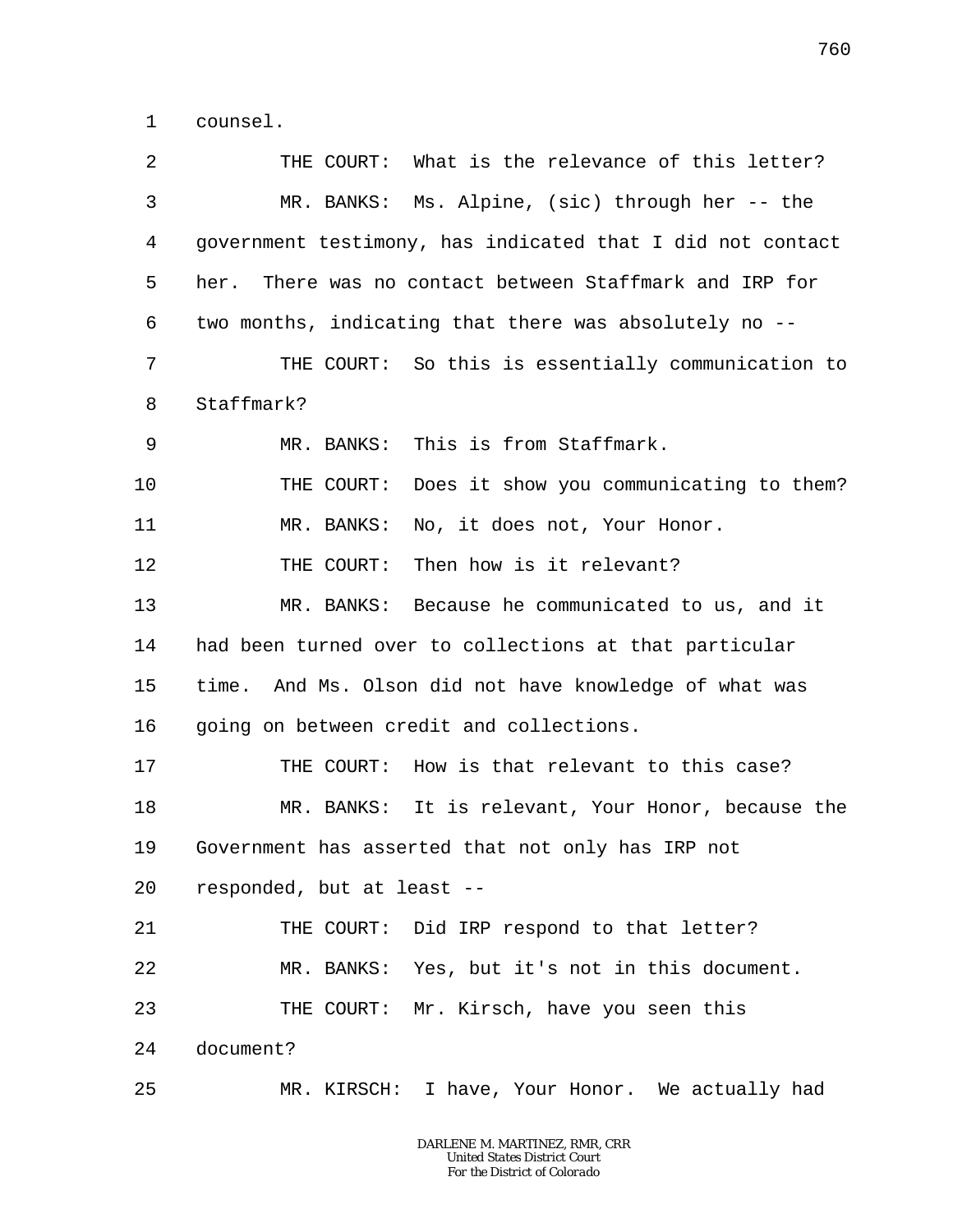1 2 3 4 5 6 7 8 9 10 11 12 13 14 15 16 17 18 19 20 21 22 23 24 25 it marked as a Government exhibit. If Mr. Banks wants to admit it, we have no objection. It is 376.02. I think Ms. Olson already has it in front of her. THE COURT: 376.02. MR. BANKS: Thank you. THE COURT: Do you wish to have 376.02 admitted? MR. BANKS: Yes, Your Honor. THE COURT: 376.02 will be admitted. (Exhibit No. 376.02 is admitted.) Q. (BY MR. BANKS) So, is it safe to say, Ms. Olson, you had no knowledge of corporate credit policy while you were branch manager at Staffmark? You've testified -- THE COURT: You have to let her answer. MR. BANKS: Okay. THE WITNESS: I am saying I don't recall the process since it has been almost 6 years. Q. (BY MR. BANKS) Is there a standard process that branch managers understand the corporate policy of that particular company? A. Again, I believe I said, based on the discretion of the branch manager, we would provide credit applications. Sometimes references are checked, sometimes they aren't, based on the decision that we make of the business that we're going after. Q. Okay. So there is no set due diligence process by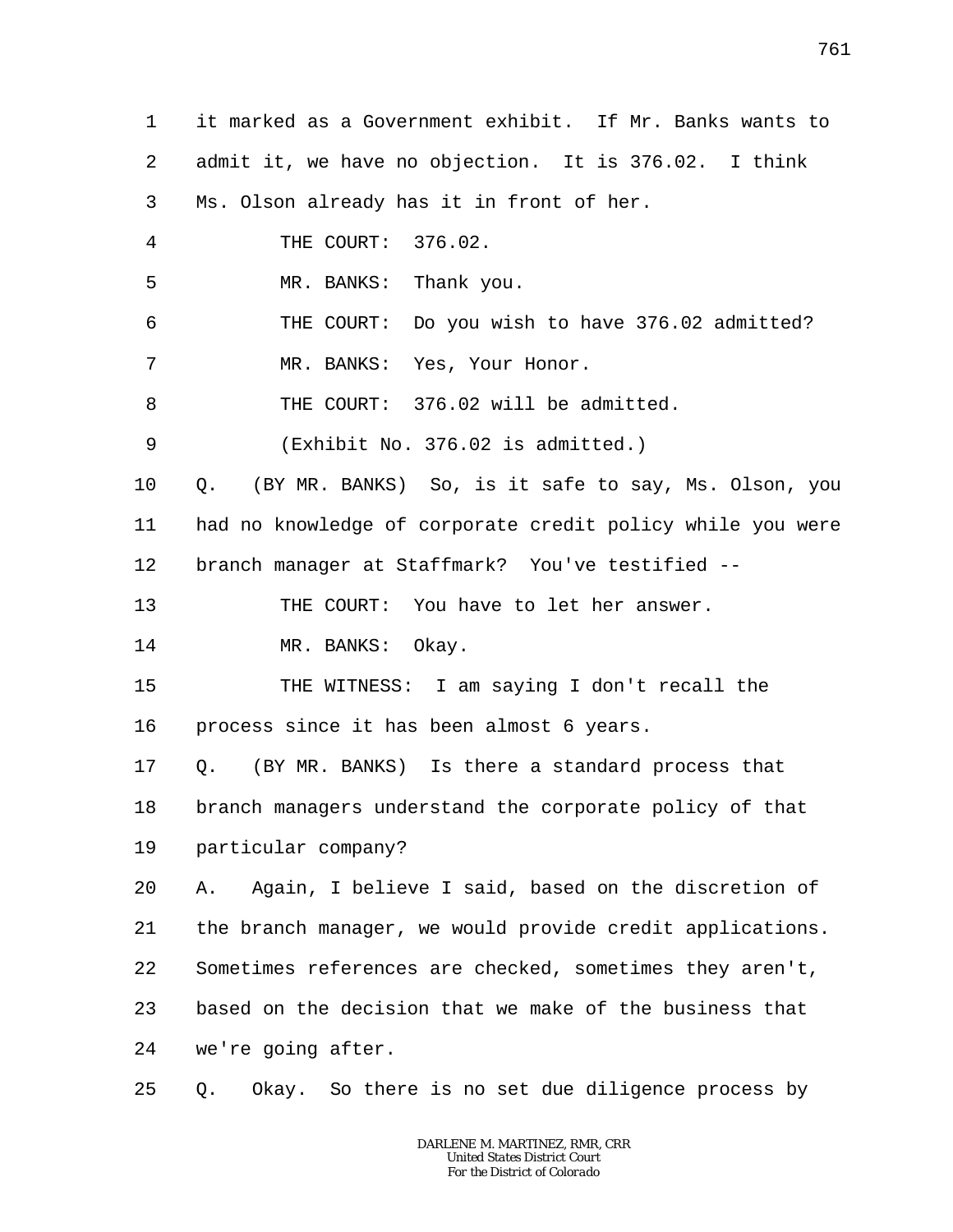- 1 Staffmark to ensure the creditworthiness of a particular
- 2 client -- potential client?
- 3 A. Right.
- 4 Q. Okay. I want to take you back to the --
- 5 A. Do I not need 376.02 any more?
- 6 Q. I don't need that any more. -- credit report we just
- 7 provided to you marked Defense Exhibit 345; is that
- 8 correct?
- 9 COURTROOM DEPUTY: Yes.
- 10 11 Q. (BY MR. BANKS) What is highlighted in yellow on that particular credit profile?
- 12 A. What is highlighted is "Action. High risk."
- 13 14 MR. KIRSCH: Objection, Your Honor. That document is not in evidence.
- 15 THE COURT: Sustained.
- 16 17 MR. BANKS: Your Honor, the defense moves to make that document admissible.
- 18 MR. KIRSCH: Objection.
- 19 THE COURT: The problem is, you haven't laid
- 20 foundation. She has never seen this document before.
- 21 MR. BANKS: Okay, Your Honor. Okay.
- 22 I have no further questions.
- 23 THE COURT: Anybody else?
- 24 MR. HARPER: Yes, Your Honor.
- 25 THE COURT: Mr. Harper, you may proceed.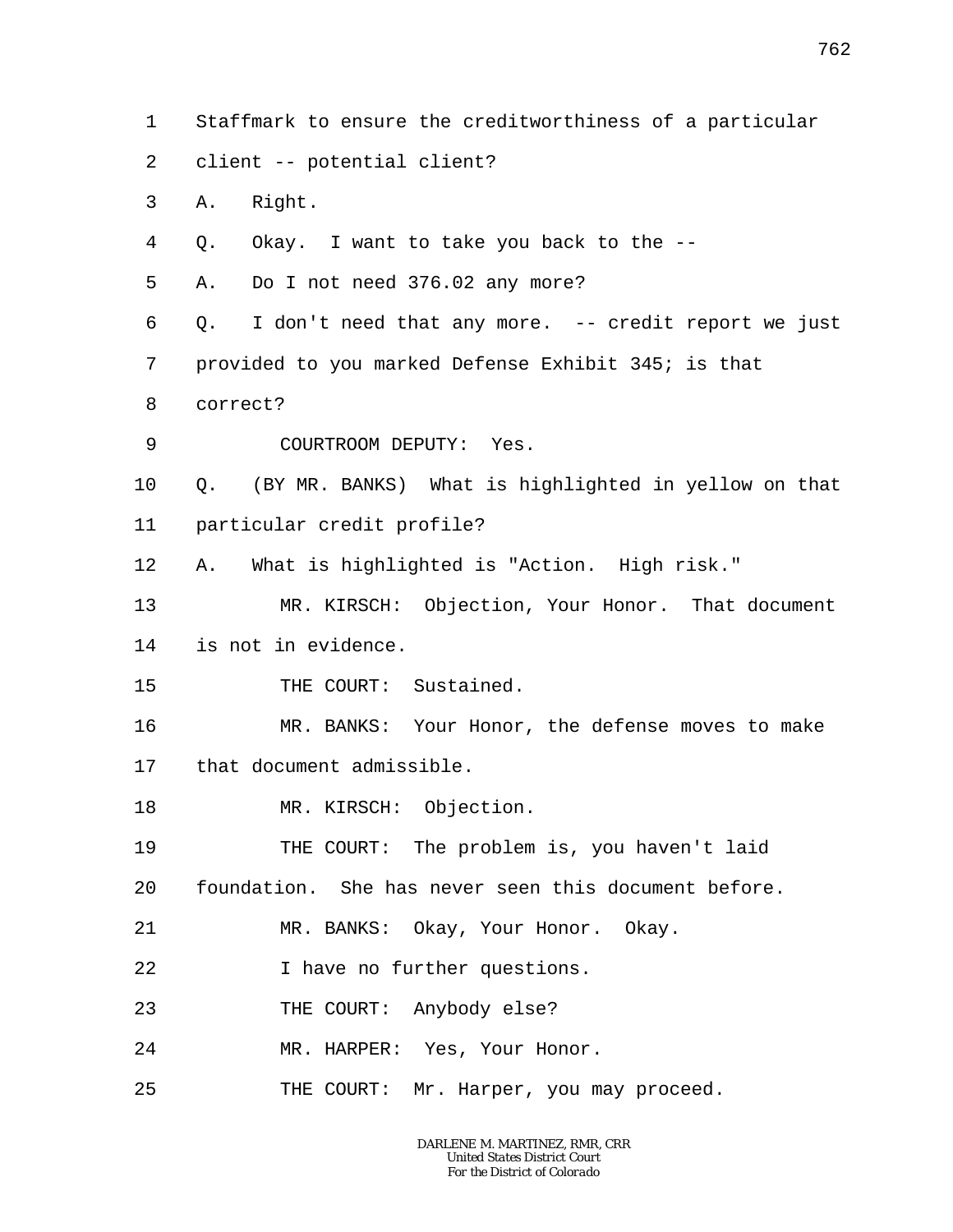| $\mathbf 1$ | <b>CROSS-EXAMINATION</b>                                   |
|-------------|------------------------------------------------------------|
| 2           | BY MR. HARPER:                                             |
| 3           | Good morning, Ms. Olson.<br>Q.                             |
| 4           | Good morning.<br>Α.                                        |
| 5           | Can you explain at the time that you were at<br>О.         |
| 6           | Staffmark, how Staffmark makes money and drives revenue?   |
| 7           | We go out and we pursue business. Or, in the<br>Α.         |
| 8           | situation that a business comes to us, we determine the    |
| 9           | relevance of a good partnership. We put a service          |
| 10          | agreement together based on our ability to fill jobs and   |
| 11          | difficulty of filling them. We establish an agreed upon    |
| 12          | mark-up, get the service agreement signed, and start doing |
| 13          | business.                                                  |
| 14          | THE COURT: Now, when you give an answer, slow down         |
| 15          | so my court reporter can get it all down. She is good and  |
| 16          | she got it all, but slow down.                             |
| 17          | I am sorry.<br>THE WITNESS:                                |
| 18          | (BY MR. HARPER) Ms. Olson, is that a standard<br>Q.        |
| 19          | process for qualifying a new client?                       |
| 20          | When it's not a payroll position. So if I were the<br>Α.   |
| 21          | one to have reached out to IRP Solutions, which was not    |
| 22          | the case, you know, set up an appointment, do the due      |
| 23          | diligence, do the research, find out about the             |
| 24          | organization, and from there we would determine whether or |
| 25          | not we could have a viable partnership; an agreed upon     |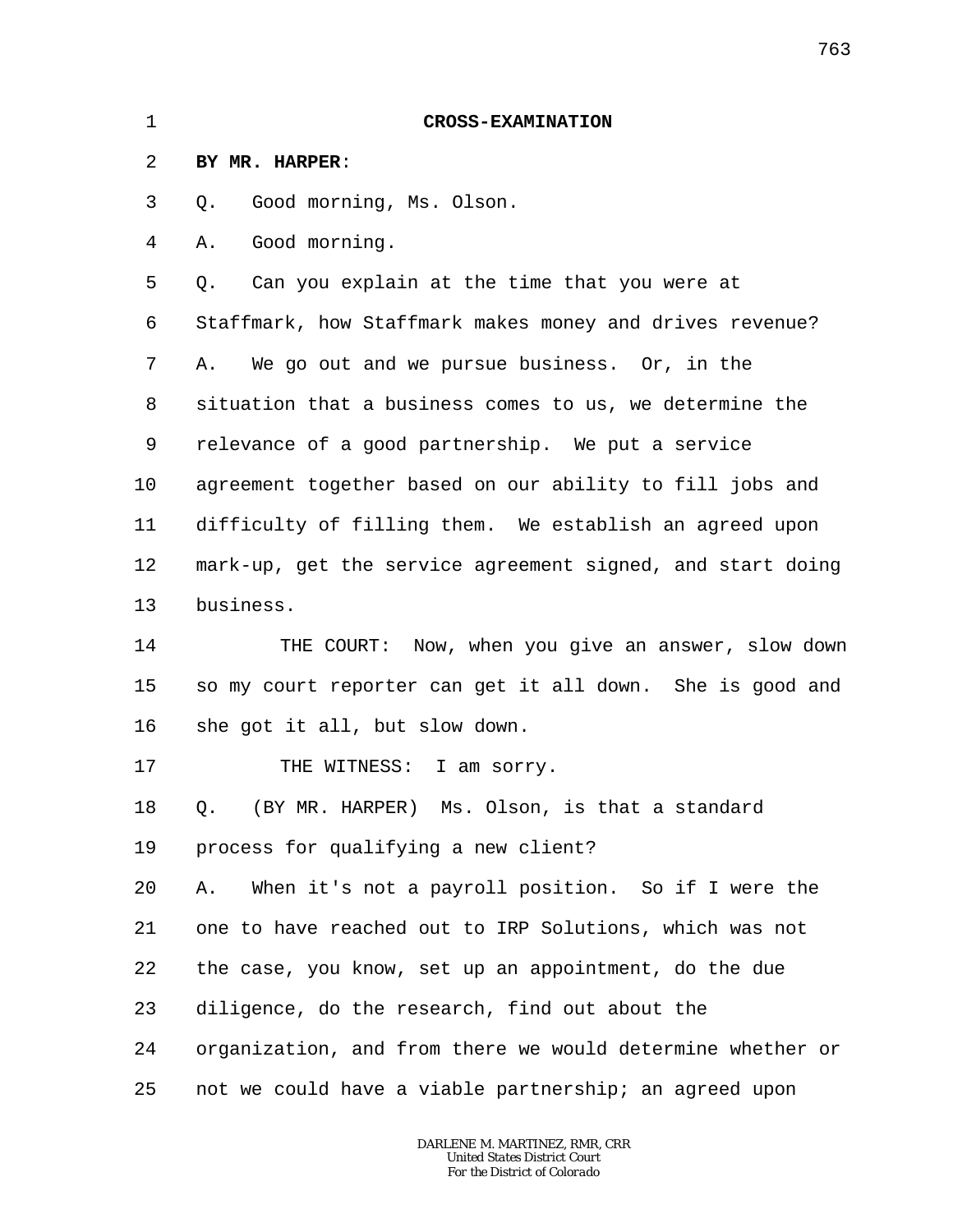1 contract.

2 3 4 5 6 7 8 9 10 11 12 13 14 15 16 17 18 19 20 21 22 23 24 25 Q. Okay. So that process varies from client to client? A. Not necessarily, unless it is a payrolling client. The payrolling vendor is what we call wage mastering in our industry, and is very different. Q. Okay. And you were the branch manager; correct? A. Yes, sir. Q. Okay. Were you also paid commission based off placement, whether it be payroll or contracting or staff augmentation? A. To my recollection, I don't think that there was a percentage you had to hit in GP. So, more than likely, I probably was paid a commission. Q. So you were paid commissions? A. I think so. Q. Okay. Now, are there any situations when you were at Staffmark where you had internal discussions about risk versus reward with doing business with a particular company? A. Meaning risk versus reward on continuing to do business or earn commission, is that what you are asking? Q. No, prior to. Before you engaged a new client. A. Again, it is the judgment call of the branch manager. And, typically, they are the one out selling the business. And so they are the ones that are making the determination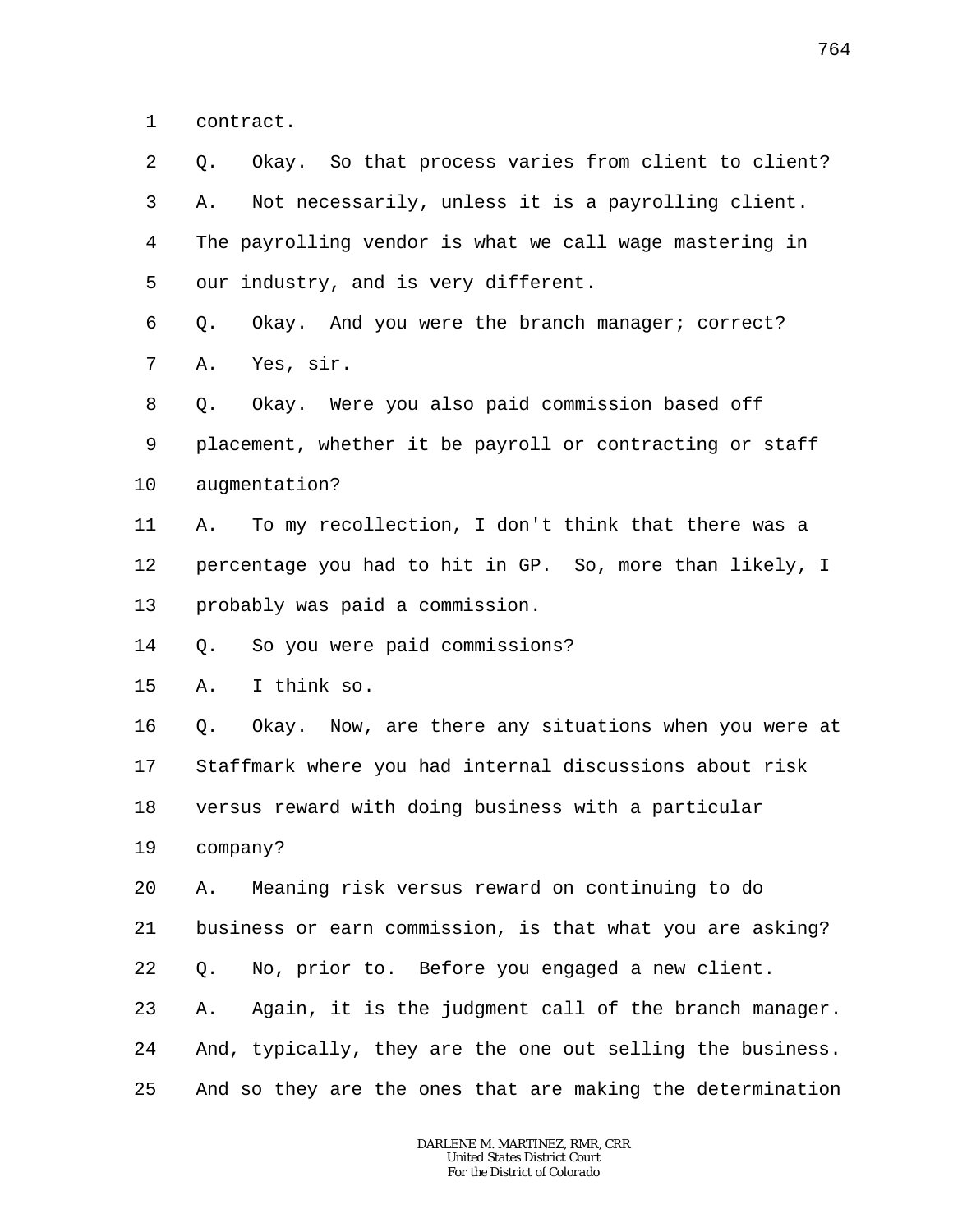1 2 3 4 5 6 7 8 9 10 11 12 13 14 15 16 17 18 19 20 21 22 23 24 25 of whether or not it is a good or bad risk, if you will. Q. And you, being the branch manager, it was your call, so to speak? A. Yes, sir. Q. And at the time, just roughly, how many clients would you say your company had at the time in 2004, if you can recall? A. Best guess, we might have at the time been doing business with 50 to 70 clients. Q. Okay. Now, did you have any documentation of the different types of contracts and projects that all your clients were involved in at that time? A. I'm not sure I understand the question. Q. At the time in question, 2004, did you have documentation, or did you require documentation of your clients of the contracts and the types of projects that they were involved in? A. Our requirement was to have a service agreement in place. And the purpose of that was to safeguard both parties of the agreed upon mark-up of the terms and conditions of the contract. Q. Okay. Is it a prerequisite of all of your clients to have some type of active contract they are working on before you do business with them? A. No.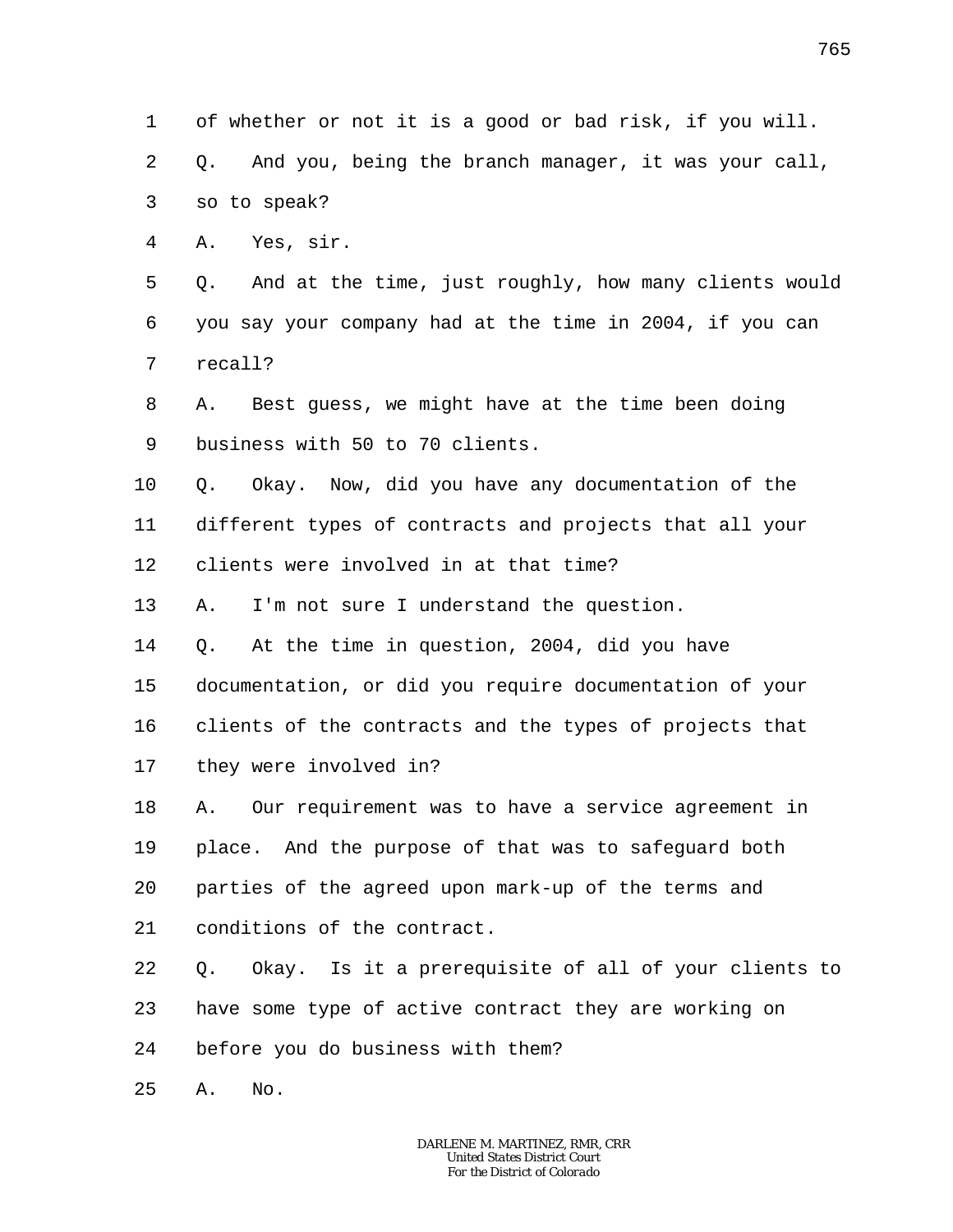1 2 Q. So, specifically to IRP, you were told that they had a government contract?

3 A. Yes, sir.

4 Q. What type of contract did they have?

5 6 7 8 9 A. To my knowledge, the way they prefaced it with me, is that they had a software program that they were working on; that they had a contract in place with Homeland Security in order to put that program -- software program in place.

10 11 12 Q. I am sorry, Ms. Olson, that is not what I asked. I asked what type of contract. You said they had a contract. So I am asking you what type of contract did

- 13 they have?
- 14 A. I can't answer that.

15 16 17 Q. So if you didn't know what type of contract, but you just affirmed they had one -- you just said you didn't know what type.

18 19 20 A. Good point. It's how I perceived my conversations and the e-mails that I read. Based on that, I felt personally that they had, in fact, established a contract

21 with Homeland Security.

22 23 Q. So your perception was that they had a contract, but they did not tell you?

24 25 A. I never saw an actual contract from IRP with Homeland Security.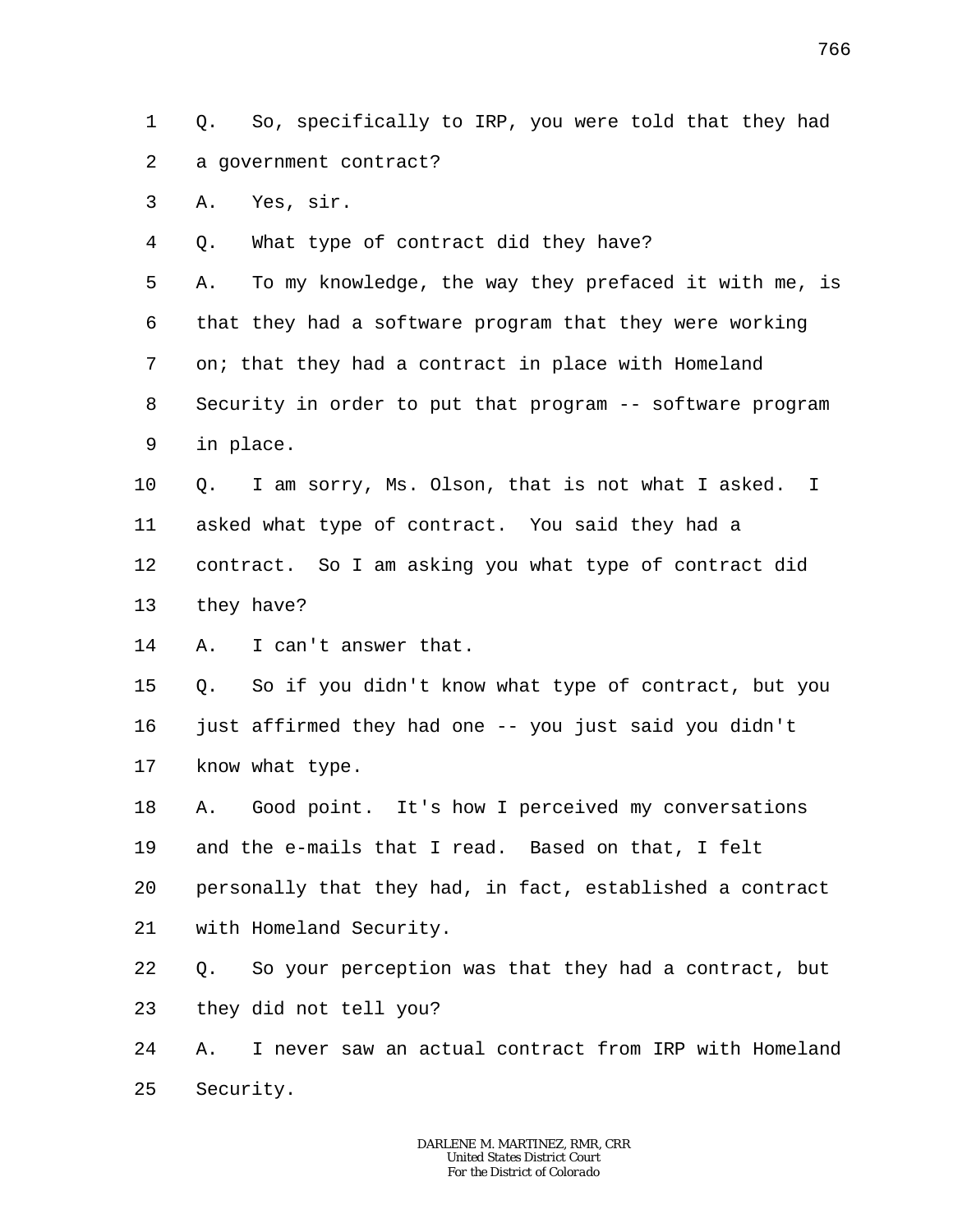1 Q. So you never saw a contract?

2 A. No. But why would I ask for it?

3 4 5 6 7 8 Q. You just stated they told you they had an active contract, but you did not want to see that contract? A. I didn't say that. I said I don't -- when I start doing business with a client, I don't delve in and have them verify that they do what they say they are doing. May I use an example?

9 Q. Please.

10 11 12 13 14 A. So a current client that I currently have right now, Avago Technologies, a \$2.2 million a year contract, I don't go in and ask to see their contracts of what clients they are doing business with in order to do business with them from Manpower.

- 15 16 Q. Okay. Are you familiar with the type of contract called DOA?
- 
- 17 A. I don't believe so.

18 19 Q. Okay. Are you familiar with a contract called IDIQ? A. I don't think so.

20 21 22 23 24 Q. Okay. So your basic understanding of government contracts, and the facts you are stating, that you began working with IRP based off of that assumption that they had a contract, why didn't you feel it important to get specifics about that contract?

25 A. You know, having worked for the federal government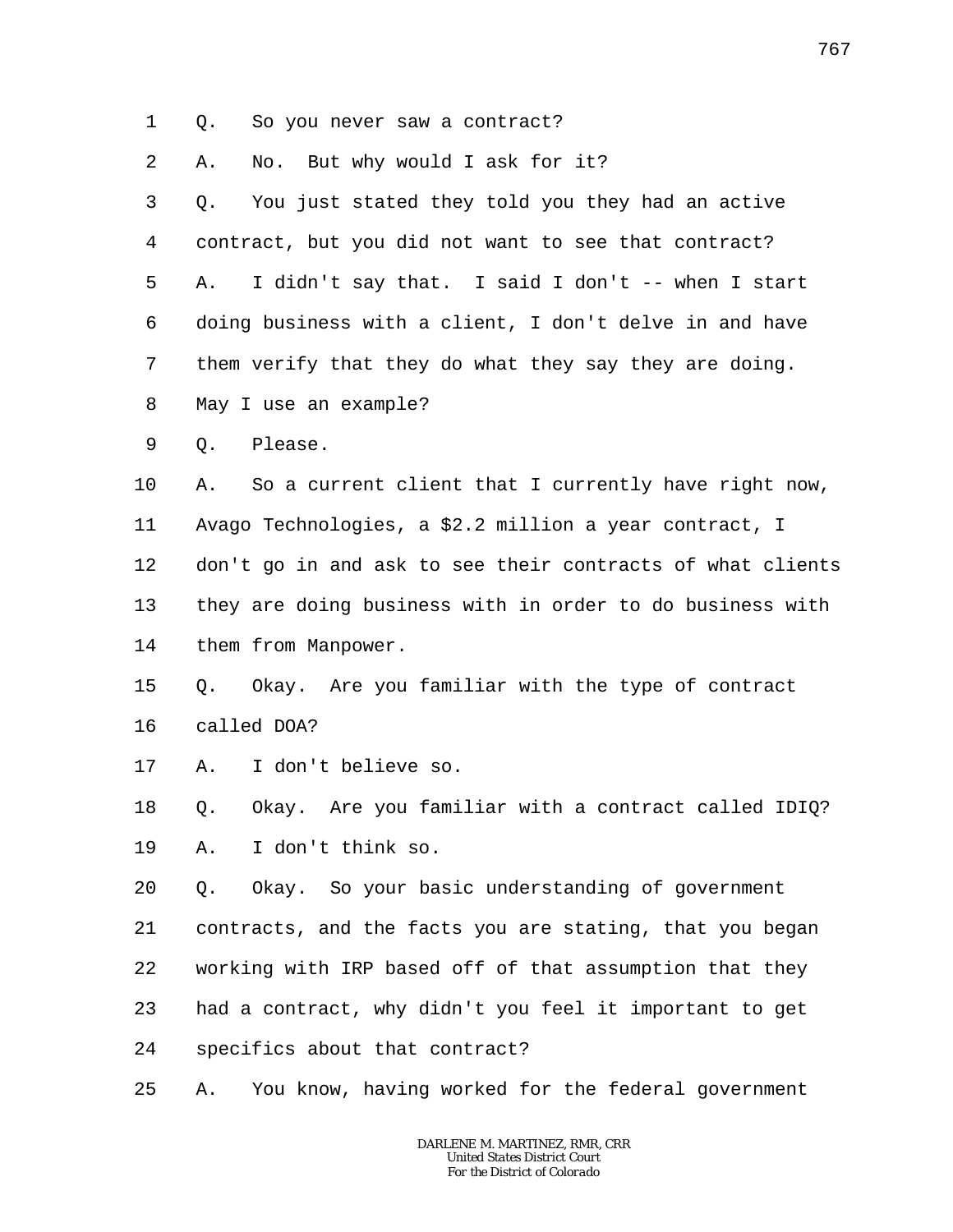1 2 3 4 5 6 7 8 9 10 11 12 13 14 15 16 17 18 19 20 21 22 23 24 25 prior in my career, I feel like when someone says they have a contract with the federal government, I feel pretty secure personally, my perception, that bills will get paid. Q. So you didn't care if the contract was a hundred dollars or \$10 million? A. But when you look at the e-mail that was presented where he stated -- Q. That is not the question I asked. You didn't care if the contract was a hundred dollars or \$10 million? A. Yes. That would have mattered to me. Q. But you didn't ask the amount of the contract? A. No, sir, I did not. Q. Okay. So, ultimately, whether a company has a contract with the government or is just doing an internal project that requires assistance, it doesn't matter to you? A. Could you repeat that? Q. Yes. So whether your company, Staffmark -- or, I am sorry, let me rephrase. Whether IRP had a contract with the government or was just doing an internal project that requires assistance on that project, it doesn't matter to you whether they have a contract or working on a project? A. I guess my answer to that is I thought they did have a contract.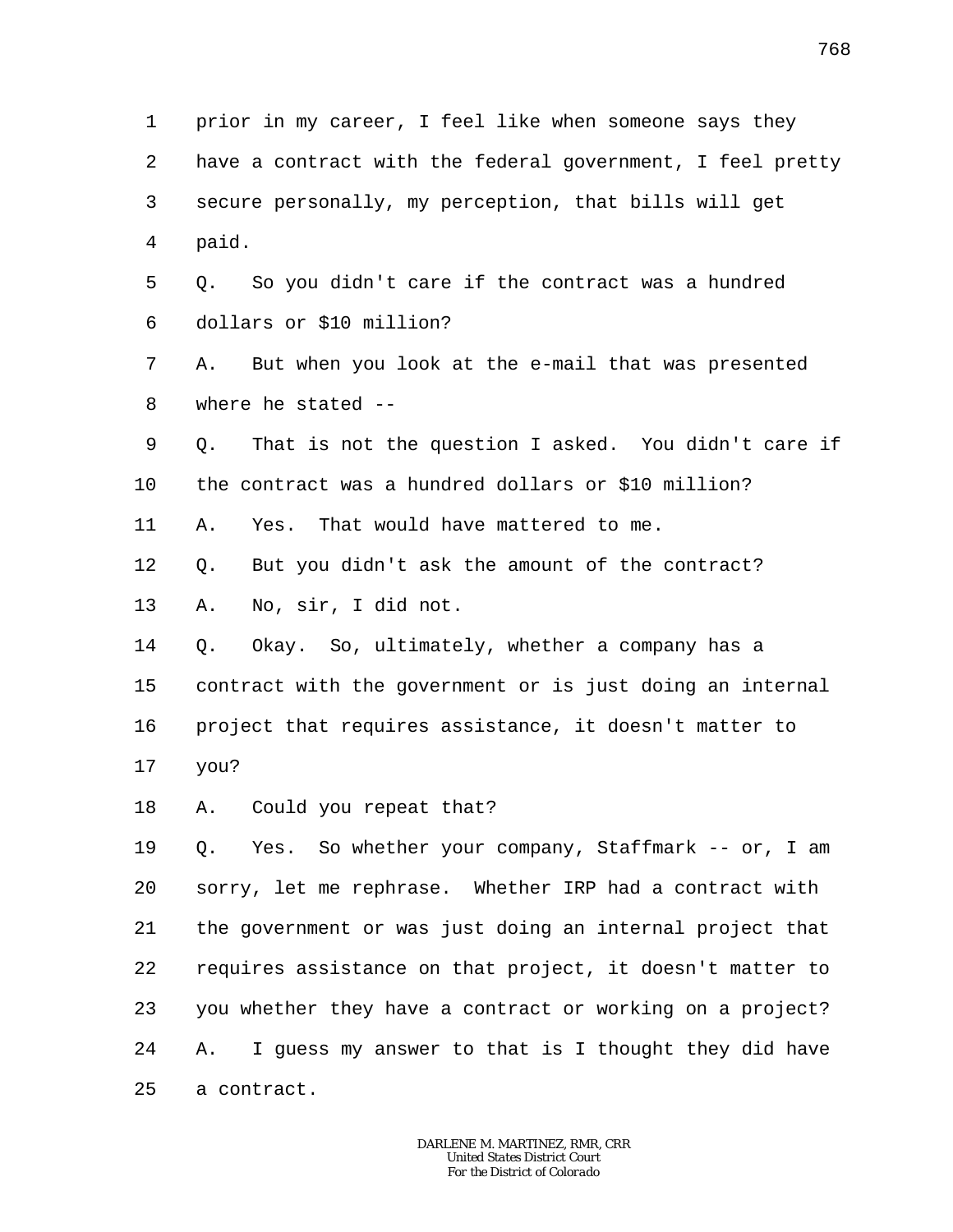1 2 3 4 5 6 7 8 9 10 11 12 13 14 15 16 17 18 19 20 21 22 23 24 25 Q. And you stated earlier they had a contract. Why was there no mention in your e-mail communication with Mr. Banks that you didn't state IRP told me they had a contract? A. Can't answer that. I guess it never came up. Q. You were never told they had a contract, were you? A. Yes. I was told by Ken Harper that they had a contract with Homeland Security. Q. But you can't recall any specifics of the contract; is that correct? A. Only that they had a contract with Homeland Security developing software. I believe there was even an article that was presented to me way back when that stated that IRP was working with Homeland Security. I don't know if that article is available or not. Q. So you would agree that working with an agency and having a contract are two different things. Would you agree with that? A. I would agree with that statement. MR. HARPER: No further questions, Your Honor. THE COURT: Okay. Anybody else? MR. BANKS: No, Your Honor. THE COURT: Any redirect? MR. KIRSCH: Please, Your Honor. Your Honor, could I ask to publish Government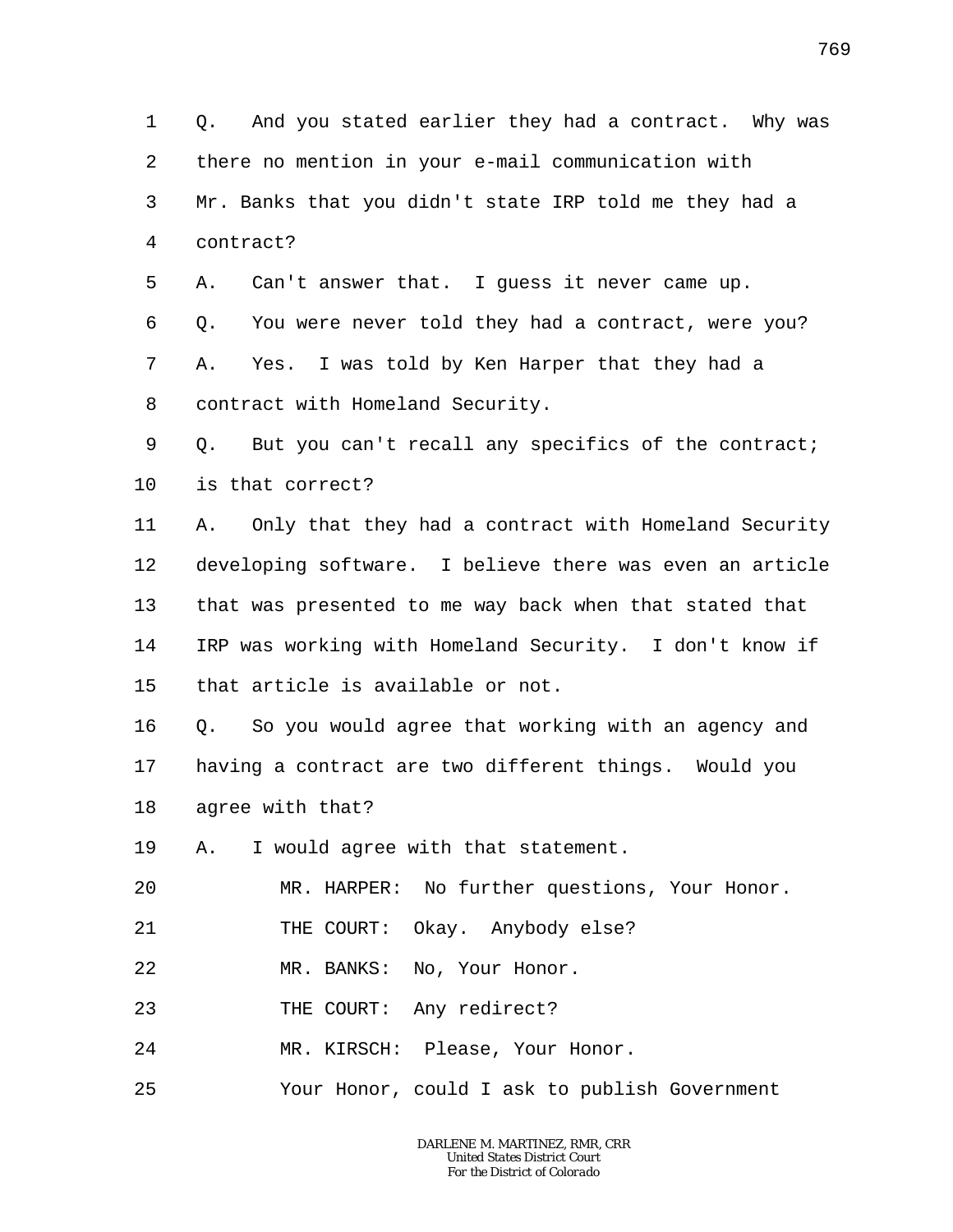1 Exhibit 376.02, please?

 $\overline{a}$ THE COURT: You may.

3

## **REDIRECT EXAMINATION**

4 **BY MR. KIRSCH**:

5 6 7 Q. Ms. Olson, this is the collection -- the letter from the attorney that you were referencing; is that right? A. Yes, sir.

8 9 10 11 Q. This references a total amount due of over \$240,000. Do you have any reason to think that that figure is incorrect, as opposed to the figure you said before, which I think was a little lower?

12 13 14 A. No. They would have had records at the corporate office of every outstanding invoice. I was just giving my best guess.

15 MR. KIRSCH: Thank you, Special Agent Smith.

16 17 18 19 20 Q. (BY MR. KIRSCH) And, then, when you were being asked the questions about the existence of the contract, at one point you said, why would I ask to see the contract? Can you explain why it is that you didn't feel the need to see the actual contract?

21 22 23 24 25 A. I mean, based on my conversations with Ken Harper on what they were doing and the product that they were building, you know, Homeland Security is real and existing today, and if the statement of we are working on a software program for Homeland Security, I felt very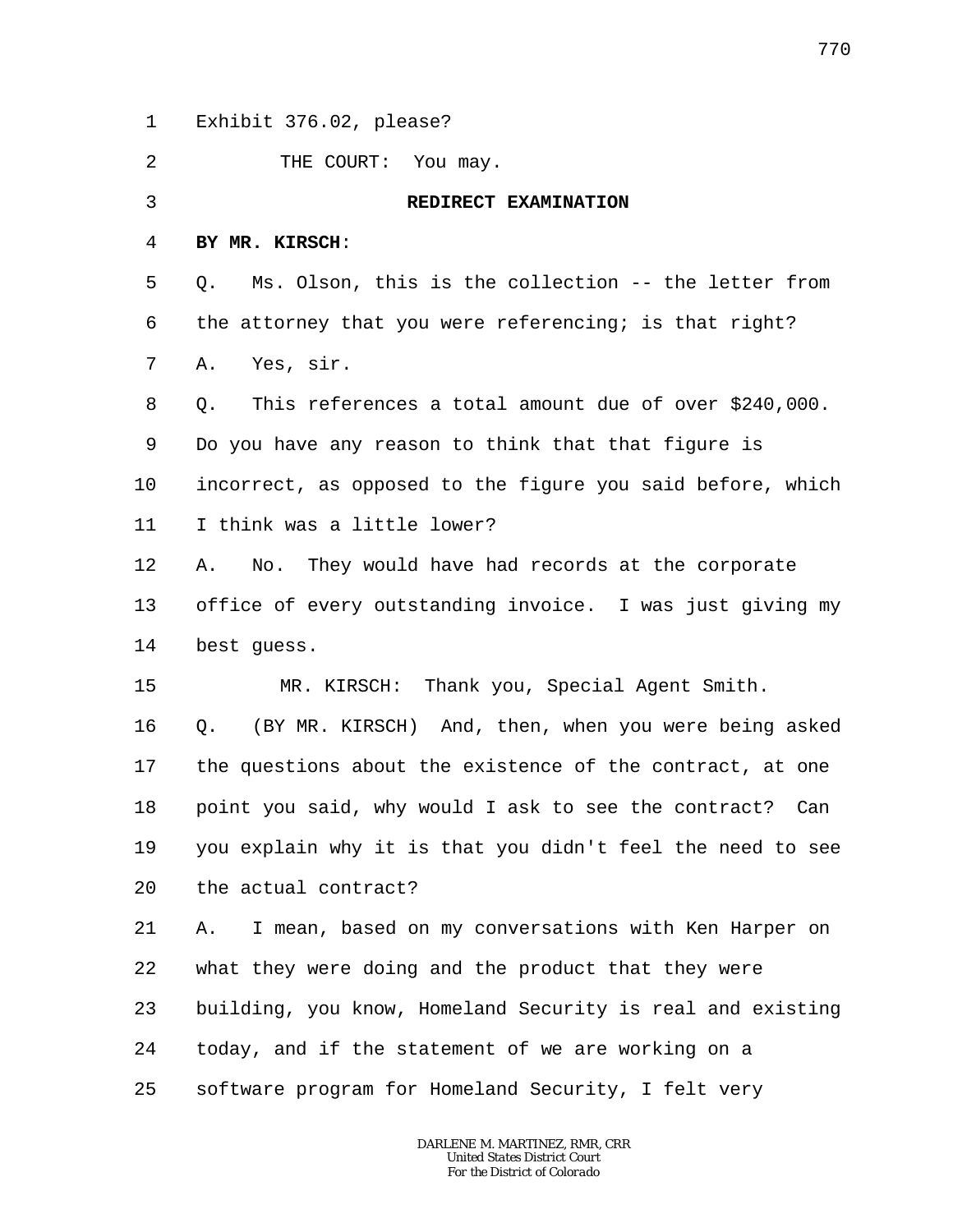1 2 3 4 5 6 7 8 9 10 11 12 13 14 15 16 17 18 19 20 21 22 23 24 25 confident that there was a contract in place, and that they would be able to pay their bills accordingly. That was my interpretation of that. Q. Did you have any -- were you making any assumptions at that time about whether or not Mr. Harper was being truthful with you? A. I would have no reason to think he wasn't. Q. When you generally do business with clients, like the ones that you described, do you generally assume that your clients are giving you accurate information? A. Yes, sir. MR. KIRSCH: Thank you, Ms. Olson. THE COURT: All right. May this witness be excused? MR. KIRSCH: Yes, please. THE COURT: Thank you very much, Ms. Olson, you are excused. THE WITNESS: Thank you. THE COURT: How long will the next witness take? MR. KIRSCH: Your Honor, I expect a similar amount of time to Ms. Olson. THE COURT: Why don't we go ahead and take a short break now, as opposed to having to wait until that later time. We will be in recess until 10:25. (A break is taken from  $10:09$  a.m. to  $10:28$  a.m.)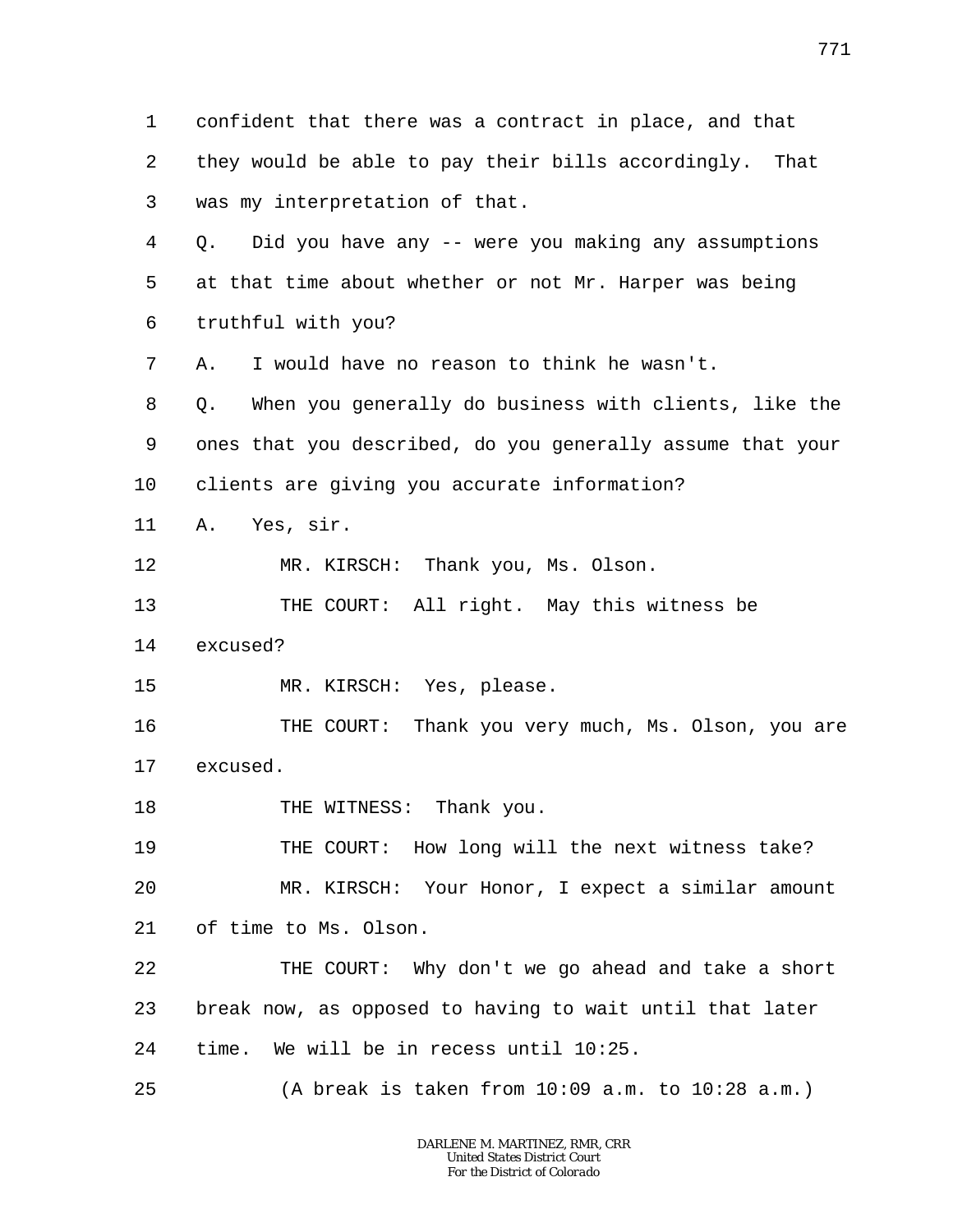1 2 3 4 5 6 7 8 9 10 11 12 13 14 15 16 17 18 19 20 21 22 23 24 25 (The following is had in open court, outside the hearing and presence of the jury.) THE COURT: All right. Anything that needs to be brought to my attention? MR. KIRSCH: No, Your Honor. THE COURT: All right. Ms. Barnes, would you please bring in the jury. (The following is had in open court, in the hearing and presence of the jury.) THE COURT: You may be seated. Government may call its next witness. MS. HAZRA: Thank you, Your Honor. The Government calls Susan Slakey. COURTROOM DEPUTY: Your attention, please. **SUSAN SLAKEY** having been first duly sworn, testified as follows: COURTROOM DEPUTY: Please be seated. Please state your name, and spell your first and last names for the record. THE WITNESS: Susan Slakey. That's S-U-S-A-N  $S-L-A-K-E-Y$ . **DIRECT EXAMINATION BY MS. HAZRA**: Q. Good morning, Ms. Slakey. A. Good morning.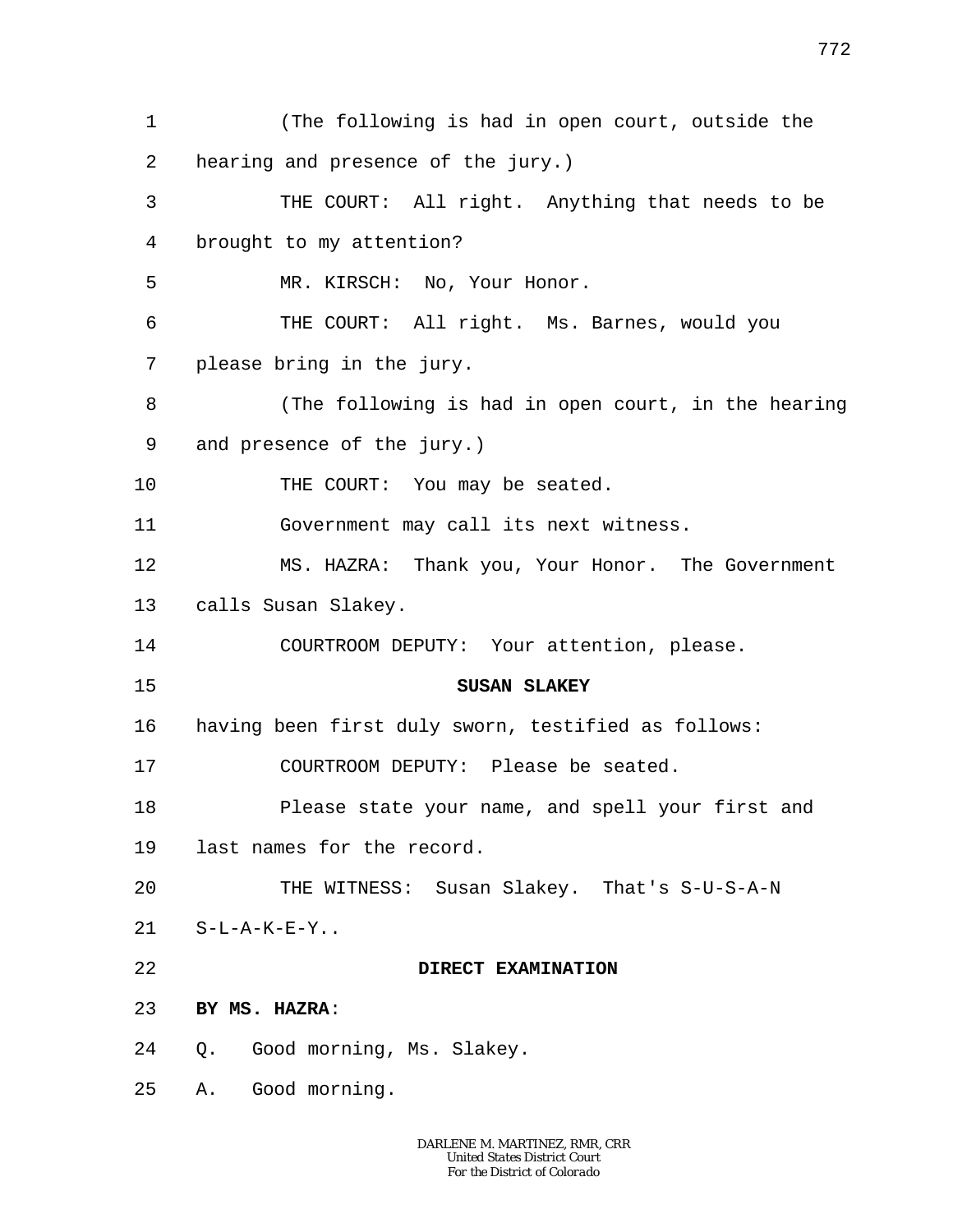- 1 Q. Where are you currently employed?
- 2 A. ESG Consultants.
- 3 Q. And how long have you been with ESG?
- 4 A. I started with ESG in 1997.
- 5 6 Q. If you could just make sure you keep your voice up so everybody can hear you.
- 7 A. Okay.
- 8 Q. What is your position with ESG?
- 9 A. Director of corporate services.
- 10 Q. And how long have you been the director?
- 11 A. Since 2003.
- 12 Q. Where are you located?
- 13 A. Santa Clara, California.
- 14 Q. Is that where the main office of ESG is?
- 15 A. It is.
- 16 Q. What kind of business is ESG?
- 17 A. IT consulting and staffing services.
- 18 Q. What kind of staffing services does ESG provide?
- 19 A. Information technology.
- 20 Q. I would like to turn your attention to 2004.
- 21 A. Okay.
- 22 Q. At some point in time did you become aware of a
- 23 potential business opportunity with IRP?
- 24 A. I did.
- 25 Q. What was your understanding of the business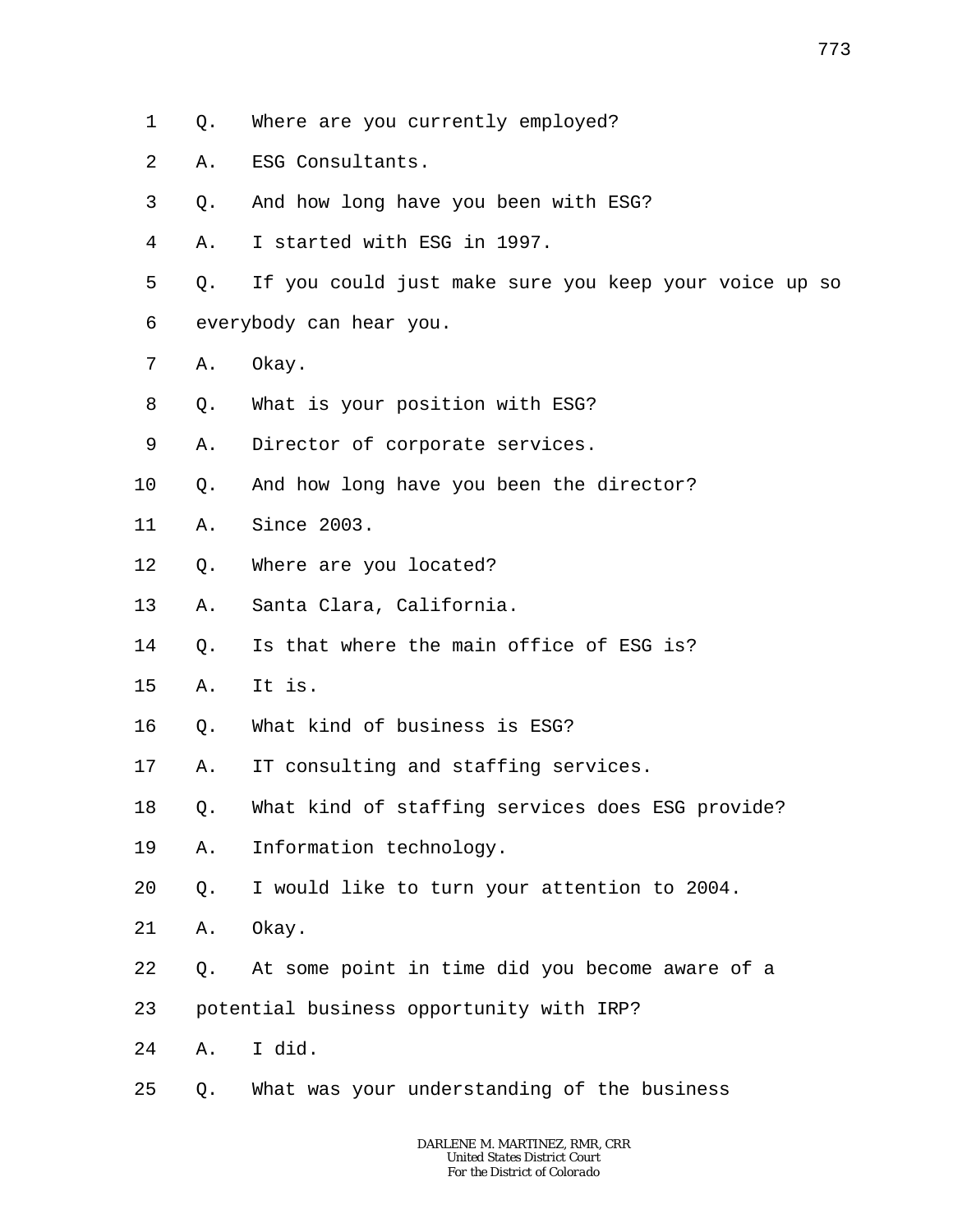- 1 opportunity with IRP Solutions?
- 2 A. They had a project that they wanted ESG to support
- 3 4 them with by bringing in a consultant to do some technical work for them.
- 5 Q. Based on this, did you follow up with IRP?
- 6 A. Yes.
- 7 Q. Who did you speak with?
- 8 A. David Banks.
- 9 10 Q. Did Mr. Banks tell you his connection to the company? A. He did.
- 11 Q. What was that?
- 12 A. CEO.
- 13 Q. You did follow up with him on telephone, I suspect?
- 14 A. Yes.
- 15 Q. And in the course of this conversation, did Mr. Banks
- 16 tell you what kind of work IRP did?
- 17 A. They were developing software for law enforcement.
- 18 Q. Did Mr. Banks identify specific law enforcement
- 19 agencies?
- 20 A. Yes.
- 21 Q. And what were those?
- 22 A. Homeland Security, FBI and police.
- 23 Q. Did Mr. Banks tell you what they wanted in terms of
- 24 staffing needs?
- 25 A. Yes.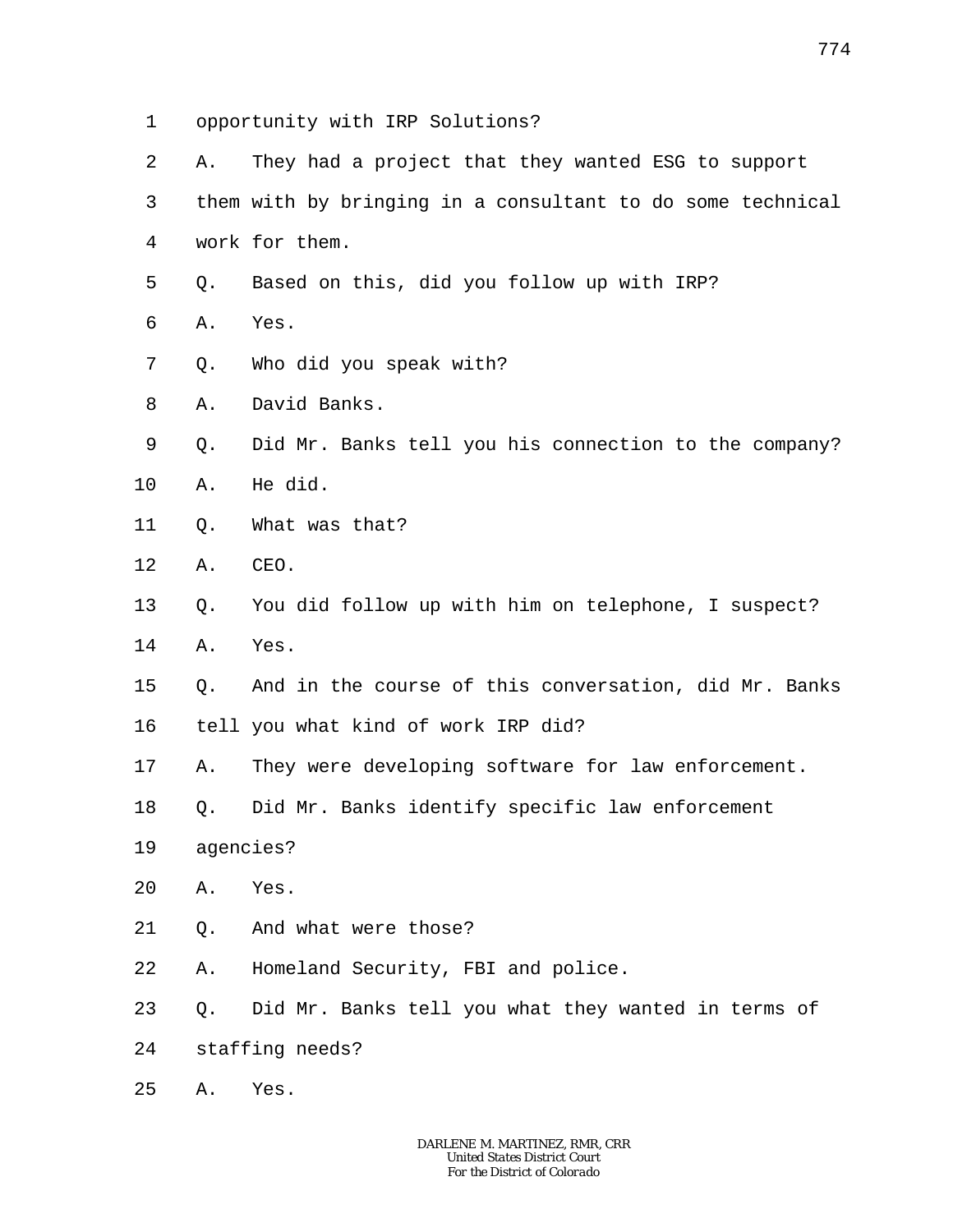1 Q. And what did he say?

2 A. The services of Kendrick Barnes.

3 4 5 Q. And what was your understanding, based on what Mr. Banks told you, what Mr. Barnes was going to do? A. Some technical work.

6 7 8 Q. In addition to speaking with Mr. Banks, did you request additional information concerning IRP's financial situation?

9 A. Yes.

10 Q. And what kind of information did you request?

11 A. The completion of our credit reference form.

12 Q. And who did you ask to do that?

13 A. David Banks.

14 15 16 17 18 19 20 21 Q. What was Mr. Banks' reaction when you asked him that? A. His initial reaction was that he did not want to provide information -- financial information, because his investors would not want to provide that information. After some discussion, eventually he completed the form, but asked that we not follow up in contacting the people. Q. Did he tell you why he didn't want you to follow up to contact the people?

22 23 24 A. He said because he didn't want -- the investors did not want to provide the information; didn't want it to be public.

25 Q. Did you honor his request to keep his investors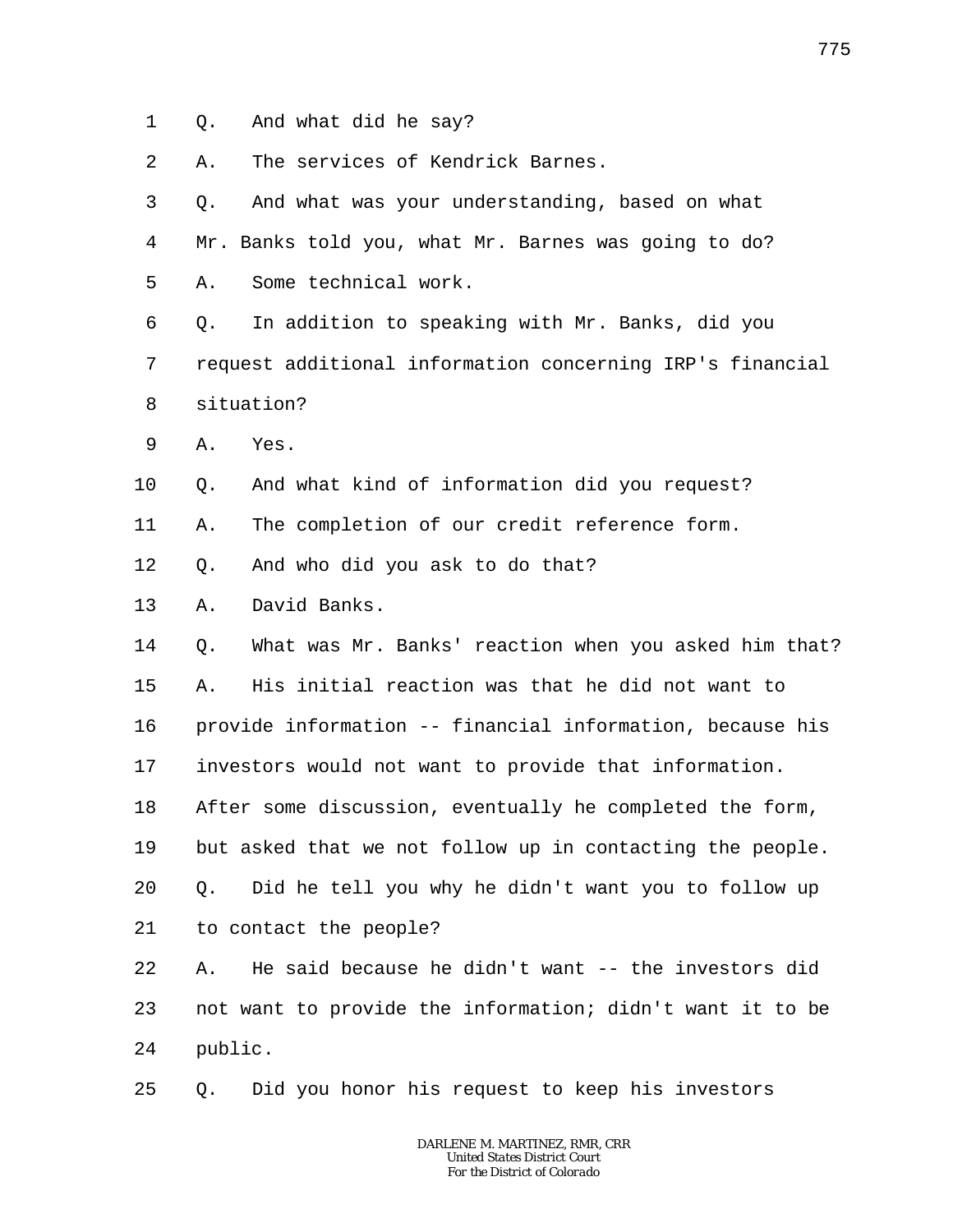1 non-public?

- 2 A. Yes, we did.
- 3 4 Q. Did Mr. Banks also supply references at your request? A. Yes.
- 5 Q. Were those references related to IRP Solutions?

6 7 A. These were business references of theirs that IRP Solutions had done business with.

- 8 Q. Do you remember the references that Mr. Banks
- 9 provided?

## 10 11 A. I remember one was a Demetrius Harper, and another was Sylvia McGhee.

12 13 Q. Do you remember the companies that were associated with either of those individuals?

14 15 A. Demetrius Harper was DHK or DKH Enterprises. And I don't remember Ms. McGhee, but it is on the form.

16 Q. In addition to getting the credit reference

17 information and references, did you take additional steps

18 to find out more information about IRP's business?

- 19 A. Yes.
- 20 Q. And what were those?

21 22 23 24 25 A. The two owners of ESG and I went on the internet and went onto IRP Solutions' website and confirmed on there that there was all sorts of information about law enforcement work. They were supporting police departments, and they had a contract with Homeland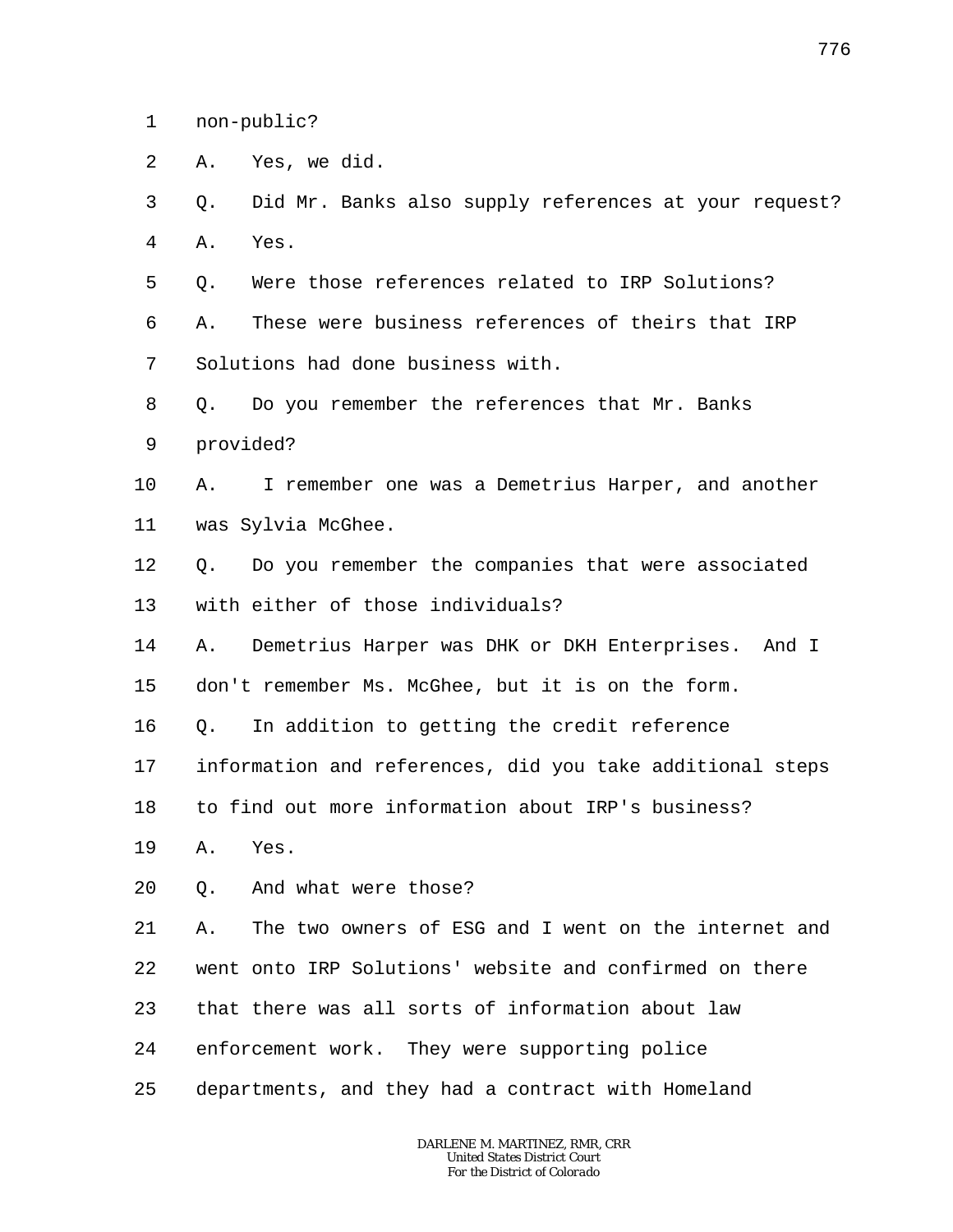1 Security.

- 2 3 Q. Based on all of this information, did you decide to go into business with IRP?
- 4 A. We did.
- 5 6 Q. Was this decision consistent with ESG's normal policy?
- 7 A. No, it was not.
- 8 Q. Why was it not?
- 9 A. ESG has a policy of not working with start-ups.
- 10 Q. Why did you make an exception in IRP's case?
- 11 A. Because after information provided by Mr. Banks, and
- 12 the information that we saw on the internet, it seemed
- 13 very credible that they did, in fact, have law
- 14 enforcement, Homeland Security, government contracts, and
- 15 they would have the funding necessary to pay us.
- 16 Q. I would like to show you what has been marked for
- 17 identification as Government Exhibit 130.01. Do you
- 18 recognize that document?
- 19 A. I do.
- 20 Q. What is this document?
- 21 A. This is ESG's client agreement.
- 22 Q. Who is the client agreement between?
- 23 A. ESG Consulting and IRP Solutions.
- 24 MS. HAZRA: Your Honor, I ask that Government
- 25 Exhibit 130.01 be admitted.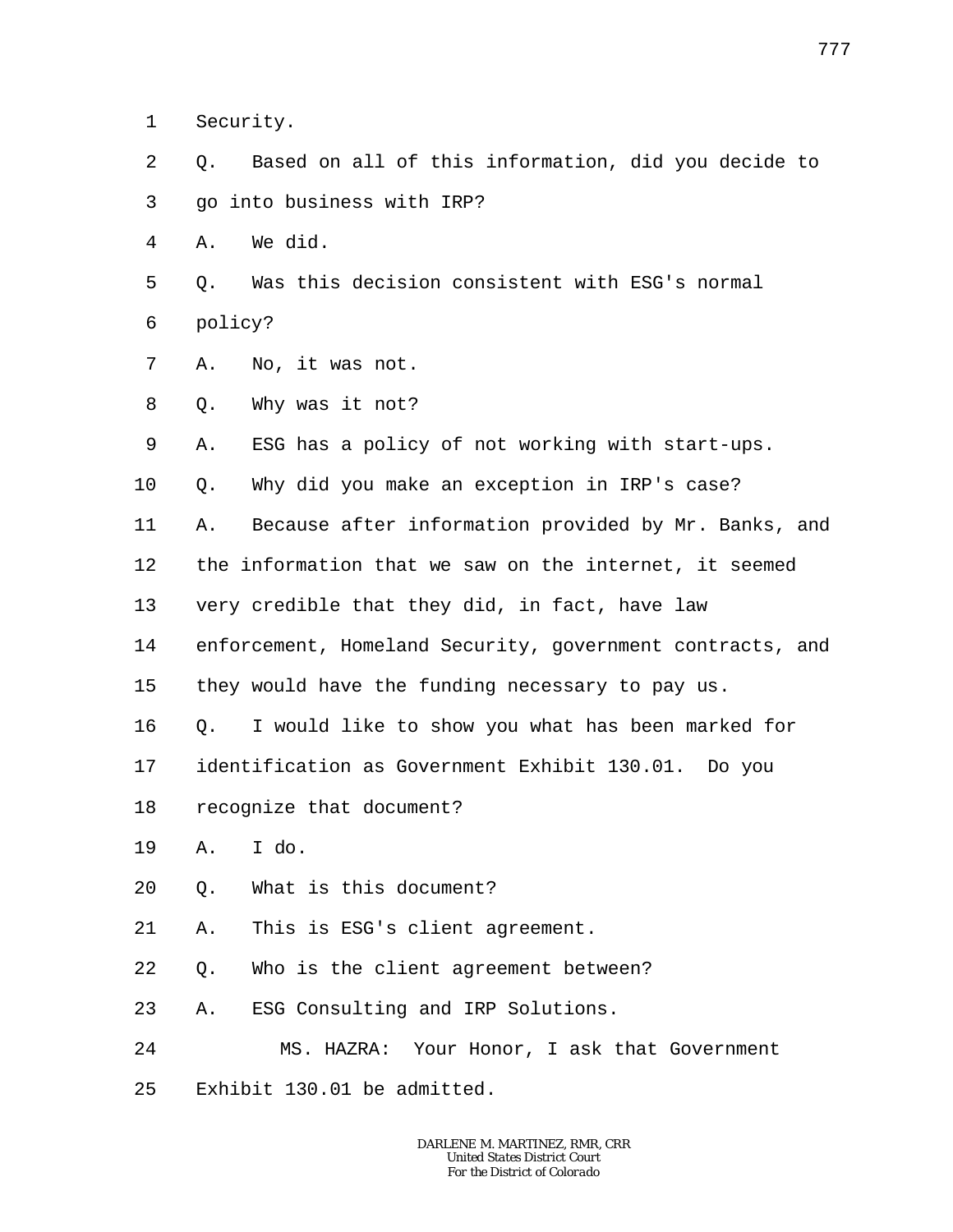| 1              | THE COURT: Any objection?                                  |
|----------------|------------------------------------------------------------|
| $\overline{2}$ | MR. ZIRPOLO: No objection, Your Honor.                     |
| 3              | THE COURT: 130.01 will be admitted.                        |
| 4              | (Exhibit No. 130.01 is admitted.)                          |
| 5              | MS. HAZRA: May it be published?                            |
| 6              | THE COURT: It may.                                         |
| 7              | MS. HAZRA: Thank you, Your Honor.                          |
| 8              | Special Agent, if you could go to the second page,         |
| 9              | and highlight the bottom signature area.                   |
| $10 \,$        | (BY MS. HAZRA) The date there, does that accurately<br>Q.  |
| 11             | reflect the time in which ESG entered into a contract with |
| 12             | IRP?                                                       |
| 13             | A. Yes, it does.                                           |
| 14             | And signature there for ESG Consulting, who is that<br>Q.  |
| 15             | individual?                                                |
| 16             | Sal Safi.<br>Α.                                            |
| 17             | Who is that?<br>Q.                                         |
| 18             | Owner and CEO.<br>Α.                                       |
| 19             | Who signed for IRP Solutions?<br>Q.                        |
| 20             | David Banks.<br>Α.                                         |
| 21             | MS. HAZRA: Thank you Special Agent.                        |
| 22             | (BY MS. HAZRA) If you could please look what has<br>Q.     |
| 23             | been marked for identification purposes as Government's    |
| 24             | Exhibit 130.02. Do you recognize 130.02?                   |
| 25             | I do.<br>Α.                                                |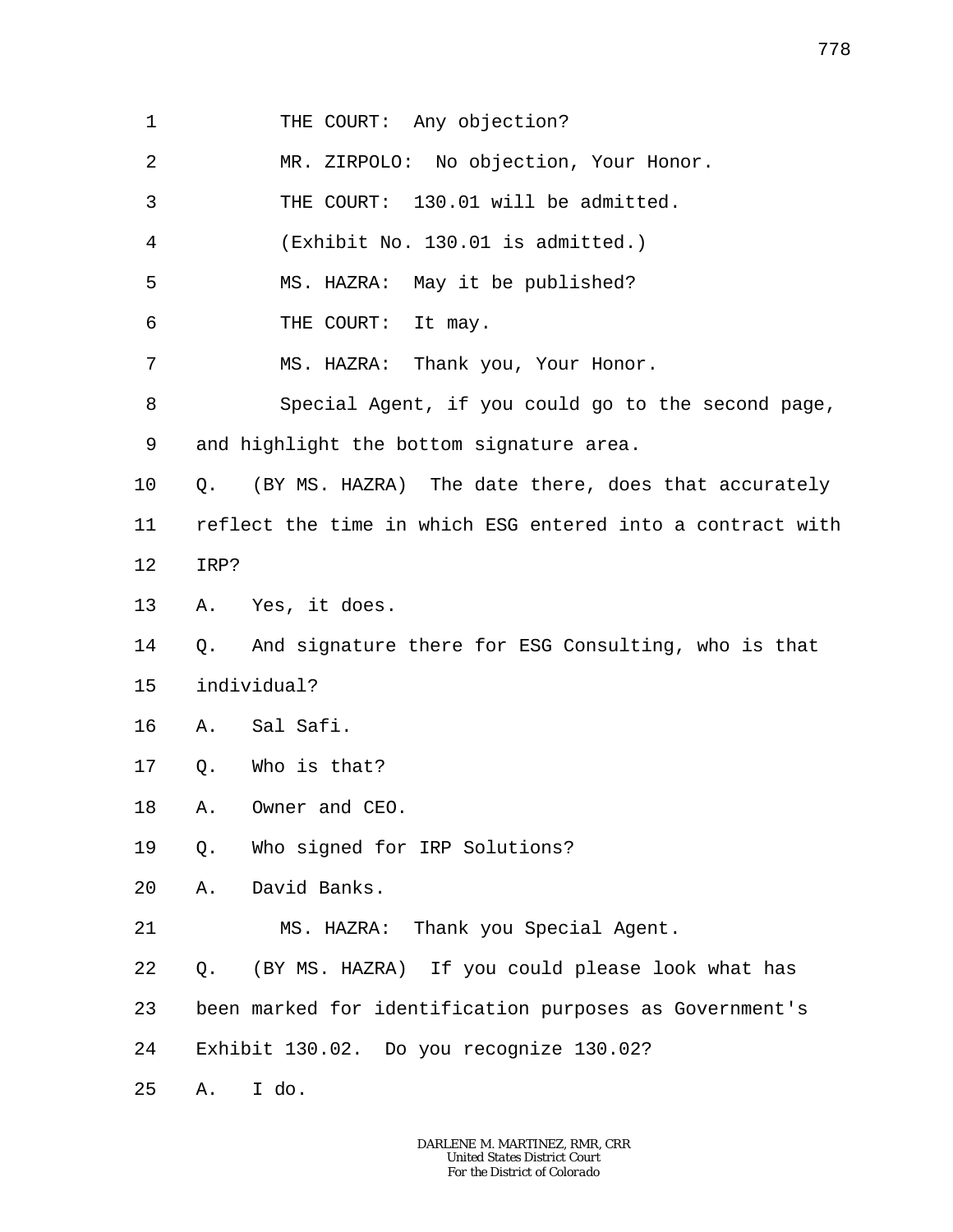1 Q. What is that document?

2 A. This is a statement of work.

3 Q. Between whom?

4 A. Between IRP Solutions and ESG Consulting.

5 6 MS. HAZRA: Your Honor, I ask that Government's Exhibit 130.02 be made admissible.

7 THE COURT: Any objection?

8 MR. BANKS: No objection, Your Honor.

9 THE COURT: 130.02 will be made admissible.

10 (Exhibit No. 130.02 is found admissible.)

11 Q. (BY MS. HAZRA) Last, if you could please look at

12 what has been marked for identification purposes as

13 Government Exhibit 130.03. Do you recognize that

- 14 document?
- 15 A. I do.
- 16 Q. What is this document?

17 18 A. This is a temporary employment agreement between ESG Consulting and Kendrick Barnes.

19 MS. HAZRA: I would ask 130.03 be admitted.

20 THE COURT: Any objection?

21 MR. ZIRPOLO: No objection.

22 THE COURT: 130.03 will be admitted.

23 (Exhibit No. 130.03 is admitted.)

24 MS. HAZRA: Your Honor, may it be published?

25 THE COURT: Yes, it may.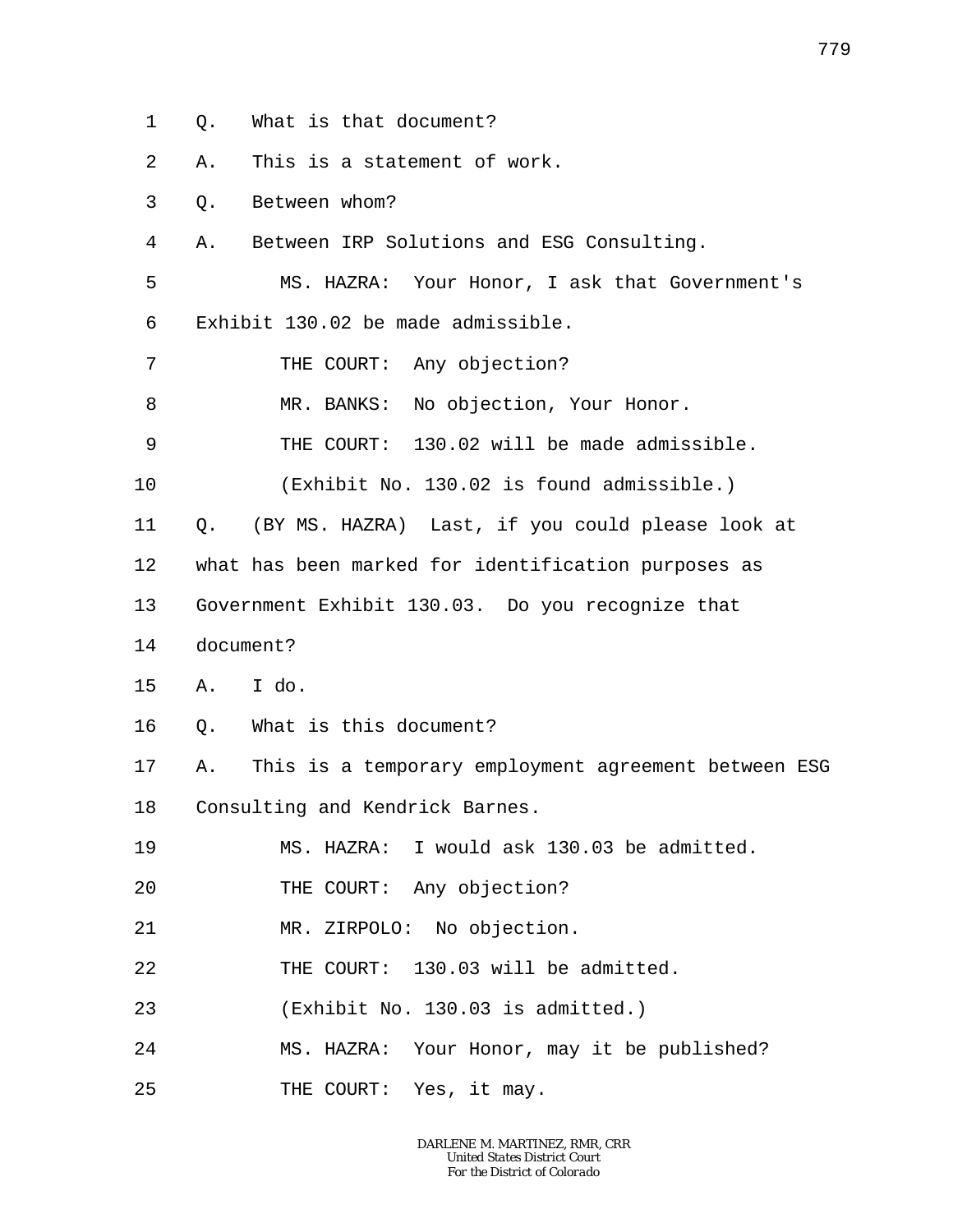1 2 MS. HAZRA: If you could highlight just that first page there.

- 3 4 5 6 Q. (BY MS. HAZRA) Does this agreement memorialize the -- does this document memorialize the agreement between ESG and Kendrick Barnes? A. It does.
- 7 8 Q. Do you see his name there under "Employee Information"?
- 9 A. Yes.
- 10 Q. Whose employee was Mr. Barnes in this arrangement?
- 11 A. He was an employee of ESG Consultants.
- 12 Q. How does that work?
- 13 14 15 16 A. ESG hired him as a W2 employee, which means we were responsible for paying him, for paying all payroll taxes and statutory insurance and taxes on him. For all intents and purposes, he was employed by ESG.
- 17 Q. There is a "Client Information" here of IRP
- 18 Solutions. What is that information?
- 19 20 A. That is the client that our employee, Kendrick Barnes, was asked to support.
- 21 22 23 MS. HAZRA: And if you could just turn to the second page, Special Agent. Just highlight the signature line.
- 24 Q. (BY MS. HAZRA) Again, is that Kendrick Barnes'
- 25 signature on the right-hand side?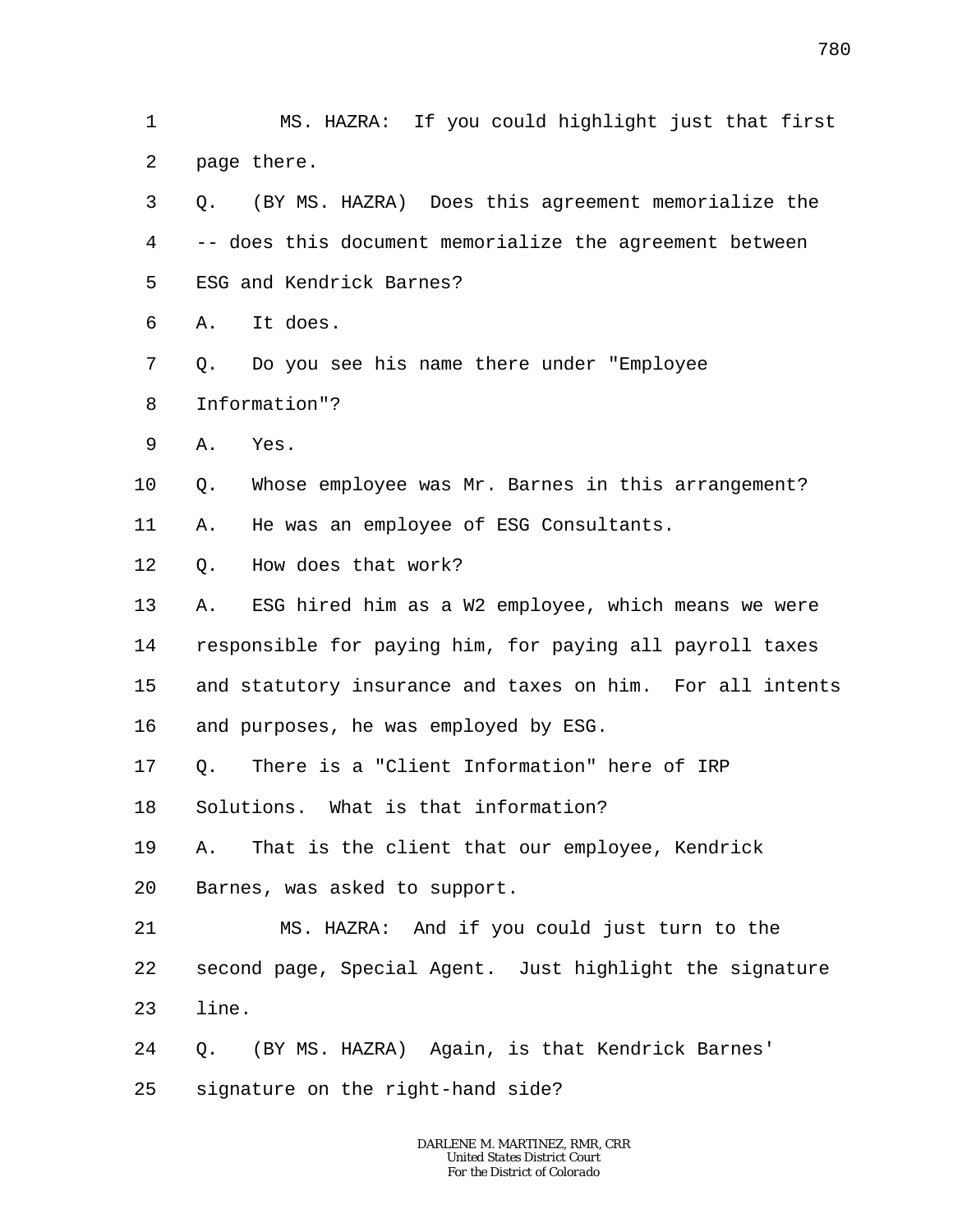1 A. I believe so, yes.

2 Q. Who is the other signature?

| 3              | Α.      | John Landau. He was the account manager and              |
|----------------|---------|----------------------------------------------------------|
| $\overline{4}$ |         | recruiter for ESG Consulting who handled Mr. Barnes.     |
| 5              | Q.      | In this arrangement between Mr. Barnes and ESG, who      |
| 6              |         | found Mr. Barnes, so to speak, to work for IRP?          |
| 7              | Α.      | Well, the recruiter that he worked with was John         |
| 8              | Landau. |                                                          |
| 9              | Q.      | Was it your understanding that IRP suggested him or      |
| 10             |         | Mr. Landau independently found Mr. Barnes, if you know?  |
| 11             | Α.      | What I was told by Mr. Landau --                         |
| 12             | Q.      | And I don't want you to tell me what he told you.        |
| 13             |         | At the time that Mr. Barnes entered this employment      |
| 14             |         | contract with ESG, did you have any knowledge of a       |
| 15             |         | personal relationship between Mr. Barnes and Mr. Banks?  |
| 16             | Α.      | No, I did not.                                           |
| 17             | Q.      | And at the time that Mr. Barnes entered into this        |
| 18             |         | employment contract with ESG, did you have any knowledge |
| 19             |         | that Mr. Barnes had worked for IRP previously with other |
| 20             |         | staffing companies?                                      |
| 21             | Α.      | No.                                                      |
| $2\sqrt{2}$    | Q.      | And would that fact have caused you some concerns?       |
| 23             | Α.      | Absolutely, yes.                                         |
| 24             | Q.      | Why is that?                                             |
| 25             | Α.      | Because we would only have an employee who is doing      |
|                |         |                                                          |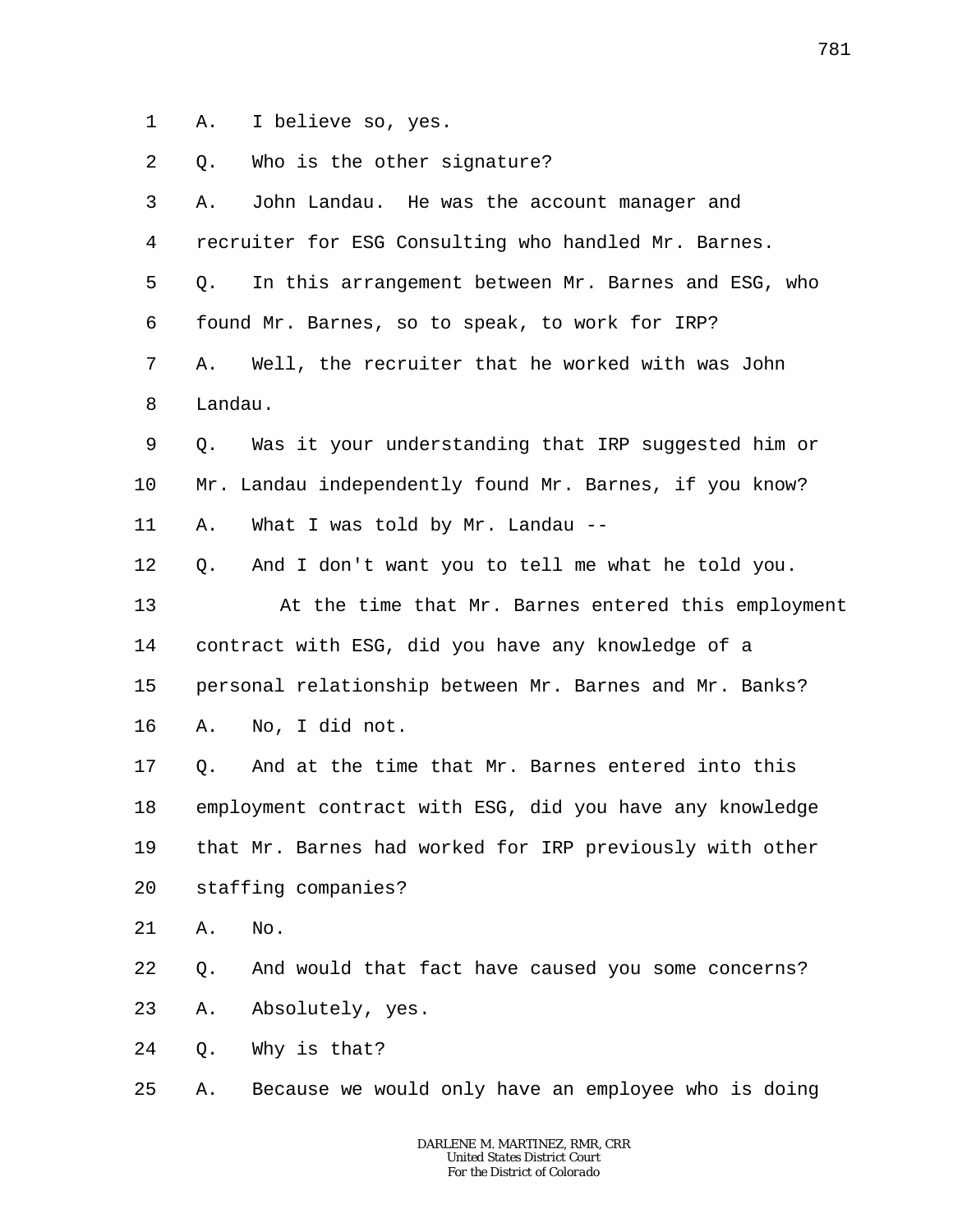1 2 work for us, and not for someone else at the same time. It wouldn't be practical.

3 4 5 Q. Okay. That is if you had known that he was working for another company at the same time he was working for ESG?

6 A. That's correct.

7 8 9 Q. Did you have knowledge that at the time that you employed Mr. Barnes to work at IRP, he had previously worked at IRP for other staffing companies?

- 10 A. No, I did not.
- 11 Q. Would that fact have caused you any concern?

12 13 A. It would have made me very curious. I would have wanted more information about why.

14 15 16 Q. And would you have wanted to know the knowledge of whether or not Mr. Barnes had a personal relationship with IRP and Mr. Banks?

- 17 A. Yes.
- 18 Q. And why is that?

19 20 A. Because it's -- it is outside the normal course of business.

21 22 Q. And how does Mr. Barnes keep track of his time for ESG, the time he is working at IRP?

23 24 25 A. He completed a time sheet on a weekly basis and had it approved by the manager, confirming the work was done. Then he faxed that time sheet to our office in California.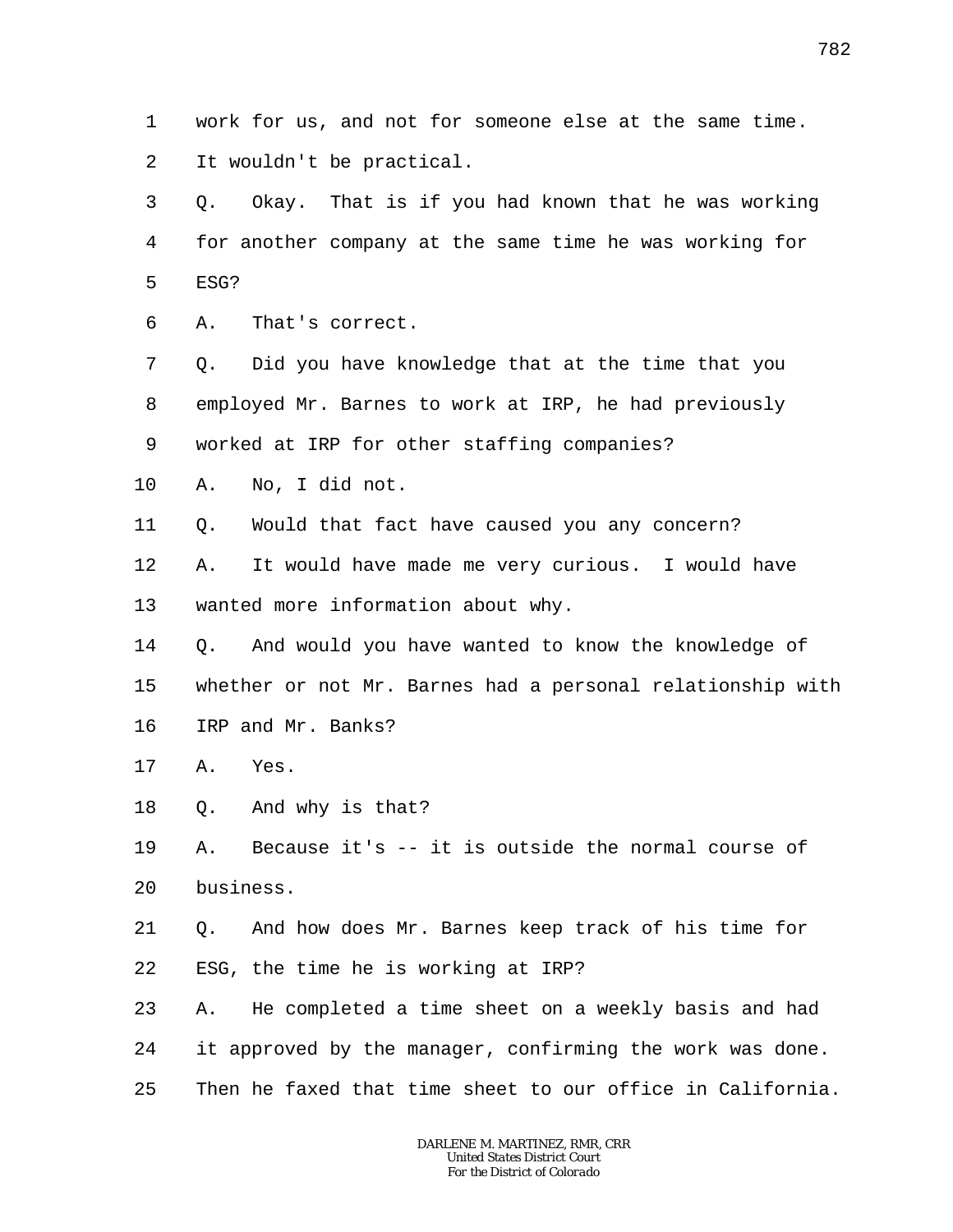1  $\overline{a}$ Q. And why does it require the manager to approve the time sheet?

3 4 5 6 A. By approving the time sheet, the manager is authorizing -- is confirming the work is done and authorizing us to bill them for it, and confirming that they approved that charge.

7 8 Q. So ESG bills the client based on the hours worked? A. Yes.

9 10 11 12 13 14 Q. Does ESG bill directly that amount, or does ESG add something to that amount that they bill the client? A. The total amount ESG bills the client is the amount we have to pay the employee, plus the amount that we have to add in for statutory payroll costs, insurance; payrolling costs in general, as well as a profit for the

15 company.

16 17 18 Q. If you could please look at what has been marked for identification purposes as Government's Exhibit 131. Do you recognize Government's Exhibit 131?

- 19 A. I do.
- 20 Q. What is 131.00?

21 22 A. These are time sheets from Kendrick Barnes for the hours that he billed for IRP Solutions.

23 24 Q. And are the dates -- the week reflected there consistent with the weeks that Mr. Barnes worked at IRP

25 Solutions for ESG Consulting?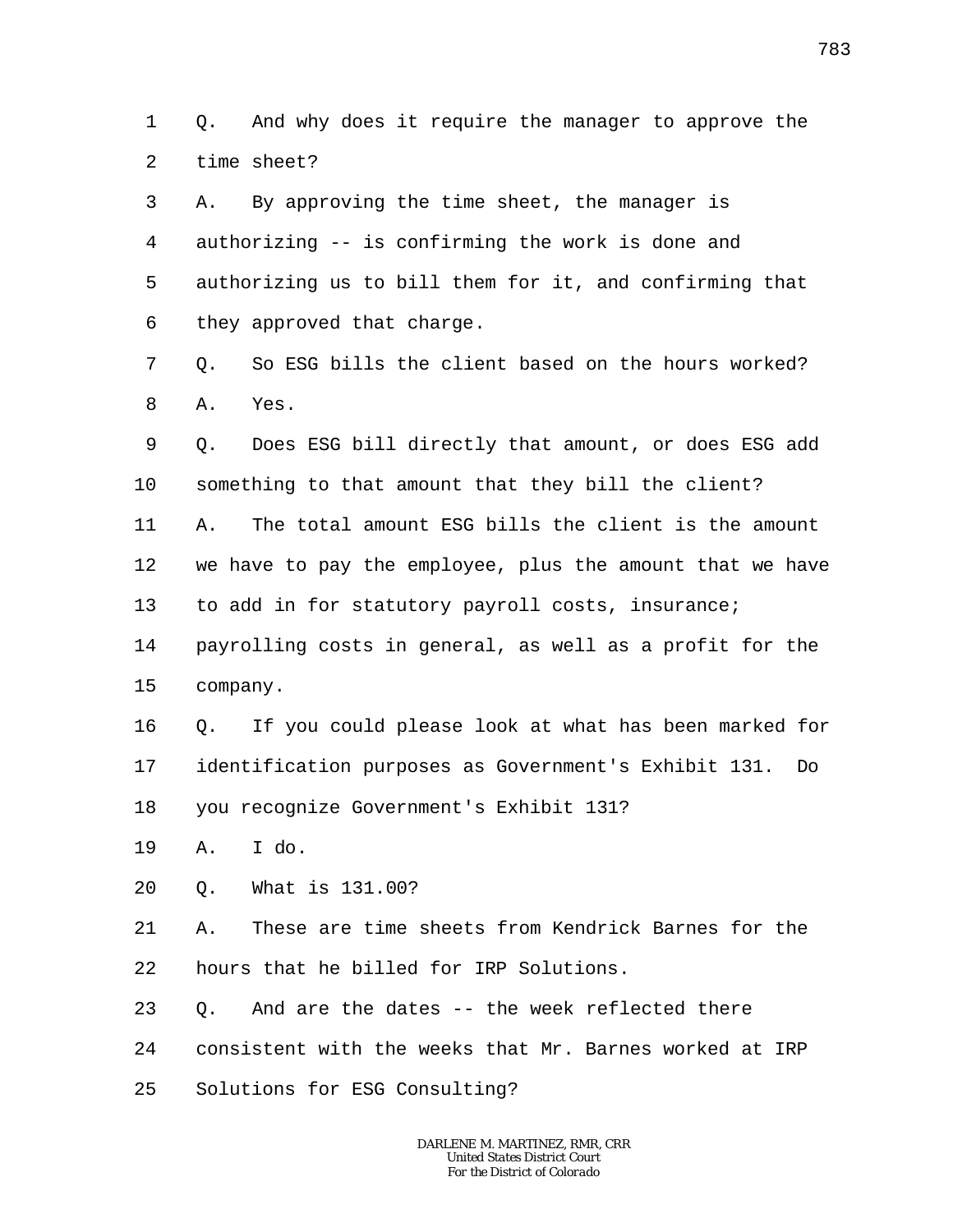1 A. Yes, they are.

| 2  | MS. HAZRA: Your Honor, I would ask that                    |
|----|------------------------------------------------------------|
| 3  | Government's Exhibit 131.00 be admitted.                   |
| 4  | THE COURT: Any objection?                                  |
| 5  | MR. BANKS: No objection, Your Honor.                       |
| 6  | THE COURT: Exhibit 131.00 will be admitted, and it         |
| 7  | may be published.                                          |
| 8  | (Exhibit No. 131.00 is admitted.)                          |
| 9  | MS. HAZRA: Thank you, Your Honor.                          |
| 10 | Special Agent Smith, if you could highlight just           |
| 11 | the text portion of that to make it easier to see.         |
| 12 | (BY MS. HAZRA) If you could describe this for the<br>Q.    |
| 13 | jury, the various entries here.                            |
| 14 | Okay. Certainly. Well, you see his name is at the<br>Α.    |
| 15 | top. The employee puts their name at the top. And then     |
| 16 | at the end of each week, they input -- they list all of    |
| 17 | the hours they worked for the particular project. Then,    |
| 18 | the employee who is doing the work signs their consultant  |
| 19 | signature, again, confirming that that is correct.         |
| 20 | And then the employee has his manager at the job           |
| 21 | site -- in this case, it was Mr. Barnes at IRP, I believe, |
| 22 | although looking at this here, this could possibly have    |
| 23 | been Mr. Zirpolo's signature, I am not sure. But someone   |
| 24 | signed this particular one on behalf of IRP Solutions      |
| 25 | confirming that, yes, this is accurate, that Mr. Barnes    |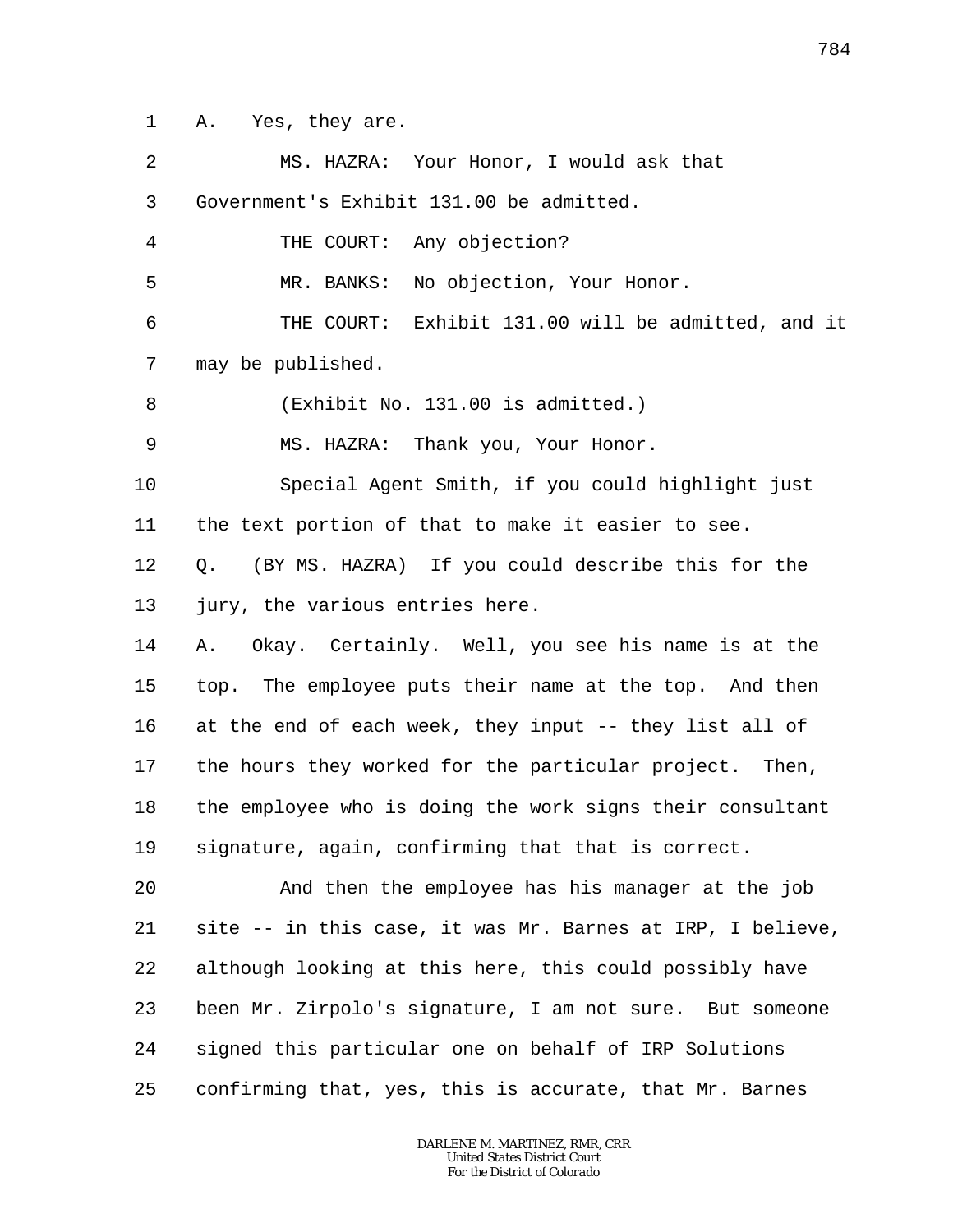1 did, in fact, work the hours.

| 2              | MR. BANKS: Objection Your Honor, she cannot                |
|----------------|------------------------------------------------------------|
| $\mathsf{3}$   | reasonably read that that is Mr. Zirpolo's signature.      |
| $\overline{4}$ | THE COURT: Sustained.                                      |
| 5              | (BY MS. HAZRA) Do you know, based on your review of<br>Q.  |
| 6              | the records for ESG, who was the supervisor of Mr. Barnes' |
| 7              | hours?                                                     |
| 8              | Mr. Zirpolo.<br>Α.                                         |
| 9              | MS. HAZRA: And, Special Agent, if you could go to          |
| 10             | page 6.                                                    |
| 11             | (BY MS. HAZRA) And, Ms. Slakey there you can see<br>Q.     |
| 12             | some overtime hours listed; is that right?                 |
| 13             | Yes.<br>Α.                                                 |
| 14             | Does ESG require approval for overtime hours, as<br>Q.     |
| 15             | well?                                                      |
| 16             | Yes.<br>Α.                                                 |
| 17             | And the client has to approve those hours?<br>Q.           |
| 18             | Yes.<br>Α.                                                 |
| 19             | MS. HAZRA: Thank you, Special Agent.                       |
| 20             | (BY MS. HAZRA) Did ESG Consulting pay Mr. Barnes for<br>Q. |
| 21             | the hours he worked?                                       |
| 22             | Yes.<br>Α.                                                 |
| 23             | If you could please look at what has been marked for<br>Q. |
| 24             | identification purposes as Government's Exhibit 133.<br>Do |
| 25             | you recognize Government's Exhibit 133?                    |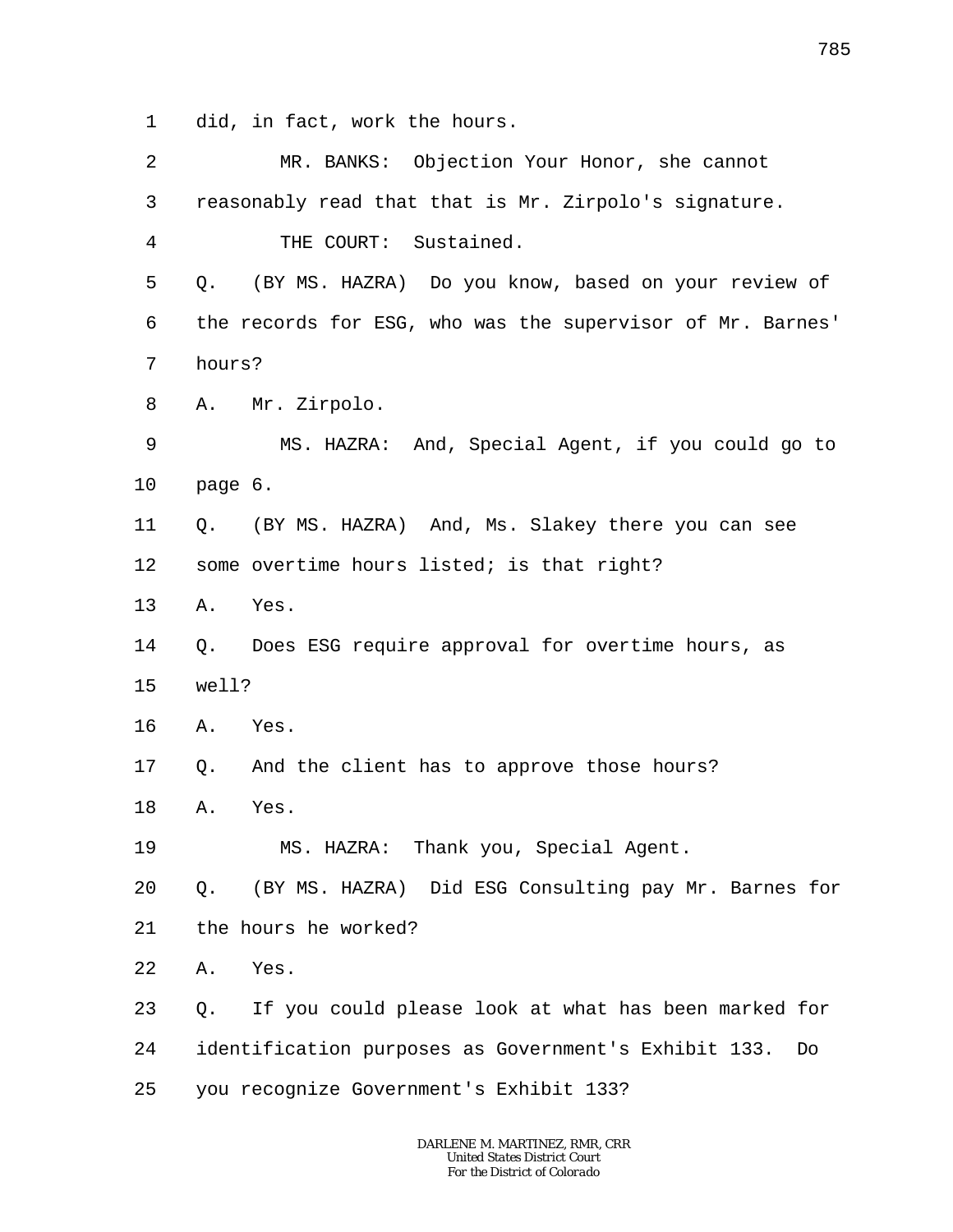1 A. I do.

2 Q. What is that?

3 4 5 A. This is a copy of a payroll report. And this particular page is the payroll record of what Mr. Barnes was paid.

6 7 MS. HAZRA: I would ask that Government's Exhibit 133.00 be made admissible.

8 THE COURT: Any objection?

9 MR. ZIRPOLO: No objection.

10 THE COURT: Exhibit 133.00 is made admissible.

11 (Exhibit No. 133.00 is found admissible.)

12 Q. (BY MS. HAZRA) Ms. Slakey, you were previously

13 describing that after you receive the time cards, they

14 bill, in this case, IRP; is that right?

15 A. That's right.

16 Q. Could you please look at what has been marked for

17 identification purposes as Government's Exhibit 5. What

18 is Government's Exhibit 5?

19 20 A. It is an invoice from ESG Consulting to IRP Solutions for the work performed by Kendrick Barnes.

21 Q. Is it tied to a specific week?

22 A. Yes, it is.

23 24 MS. HAZRA: Your Honor, I would ask Government's Exhibit 5 be admitted and published to the jury.

25 THE COURT: Any objection?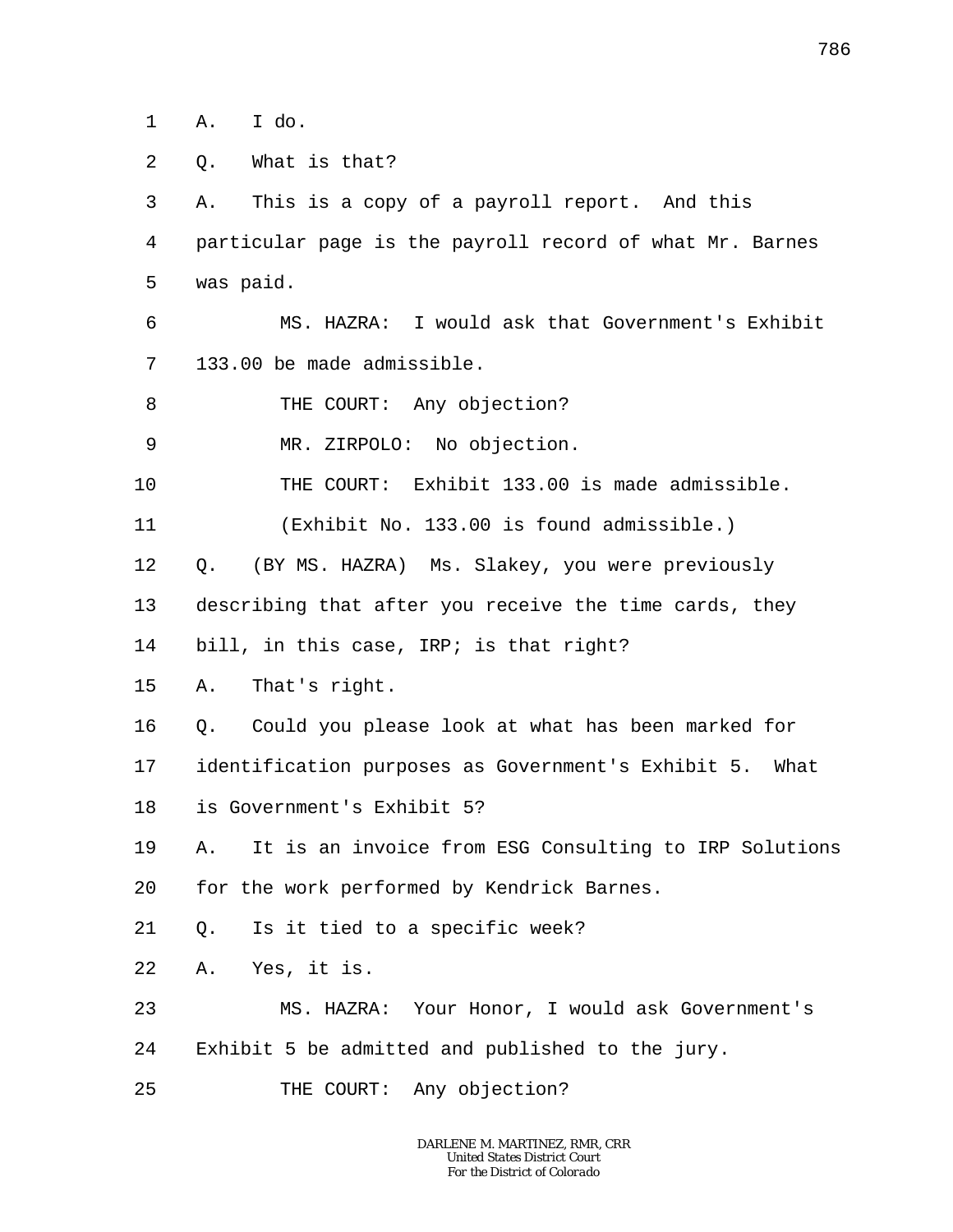1 2 3 4 5 6 7 8 9 10 11 12 13 14 15 16 17 18 19 20 21 22 23 24 25 MR. ZIRPOLO: No objection. THE COURT: Exhibit 5 will be admitted, and it may be published. (Exhibit No. 5.00 is admitted.) Q. (BY MS. HAZRA) And, Ms. Slakey, if you could just identify this. What week did Mr. Barnes work? A. This is for week ending August 22nd of 2004. Q. And how much was the total? A. According to this, he worked a total of 52 hours, for a total owed to ESG for \$4,888. Q. Is the second page of Government's Exhibit 5 the supporting time card? A. It is. Q. And does that have the necessary approvals that you said ESG requires? A. It does. MS. HAZRA: Thank you, Special Agent. Q. (BY MS. HAZRA) How did ESG send the invoices to IRP? A. U.S. Mail. Q. Where were they mailed from? A. From our corporate office in California. Q. To IRP directly? A. Yes. Q. And I know there was one invoice, but if you could look generally at Government's Exhibit 132. Do you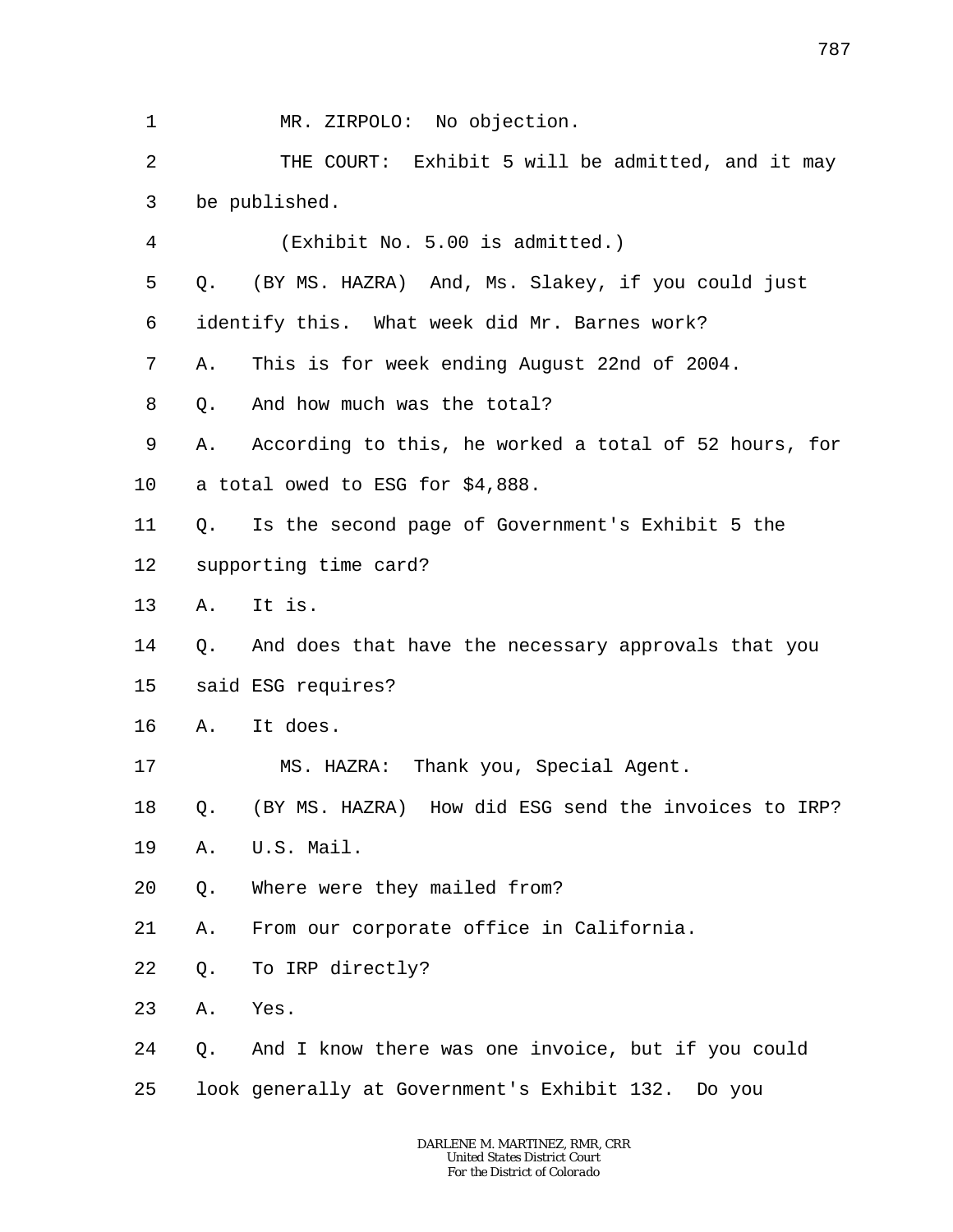- 1 recognize Government's Exhibit 132.00?
- 2 A. I do.
- 3 Q. What is that?
- 4 A. This is a collection of invoices paid -- I am sorry,
- 5 invoices sent from ESG to IRP.
- 6 7 8 MS. HAZRA: Your Honor, I would ask that Government's Exhibit 132.00 be made admissible -- be found admissible.
- 9 THE COURT: Any objection?
- 10 MR. ZIRPOLO: No objection.
- 11 12 THE COURT: Exhibit 132.00 will be made admissible. (Exhibit No. 132.00 is found admissible.)
- 13 Q. (BY MS. HAZRA) Ms. Slakey, did IRP pay ESG on these
- 14 invoices?
- 15 A. They did not.
- 16 17 Q. At some point in time did you become aware that ESG was not receiving payment?
- 18 A. Yes, I did.
- 19 Q. Did you make any attempts to get payment?
- 20 A. Yes, I did.
- 21 Q. What did you do at first, initially?
- 22 A. I tried to reach the accounting department at IRP
- 23 Solutions and did not have success. And then I tried to
- 24 call Mr. Banks directly.
- 25 Q. Were you able to reach Mr. Banks?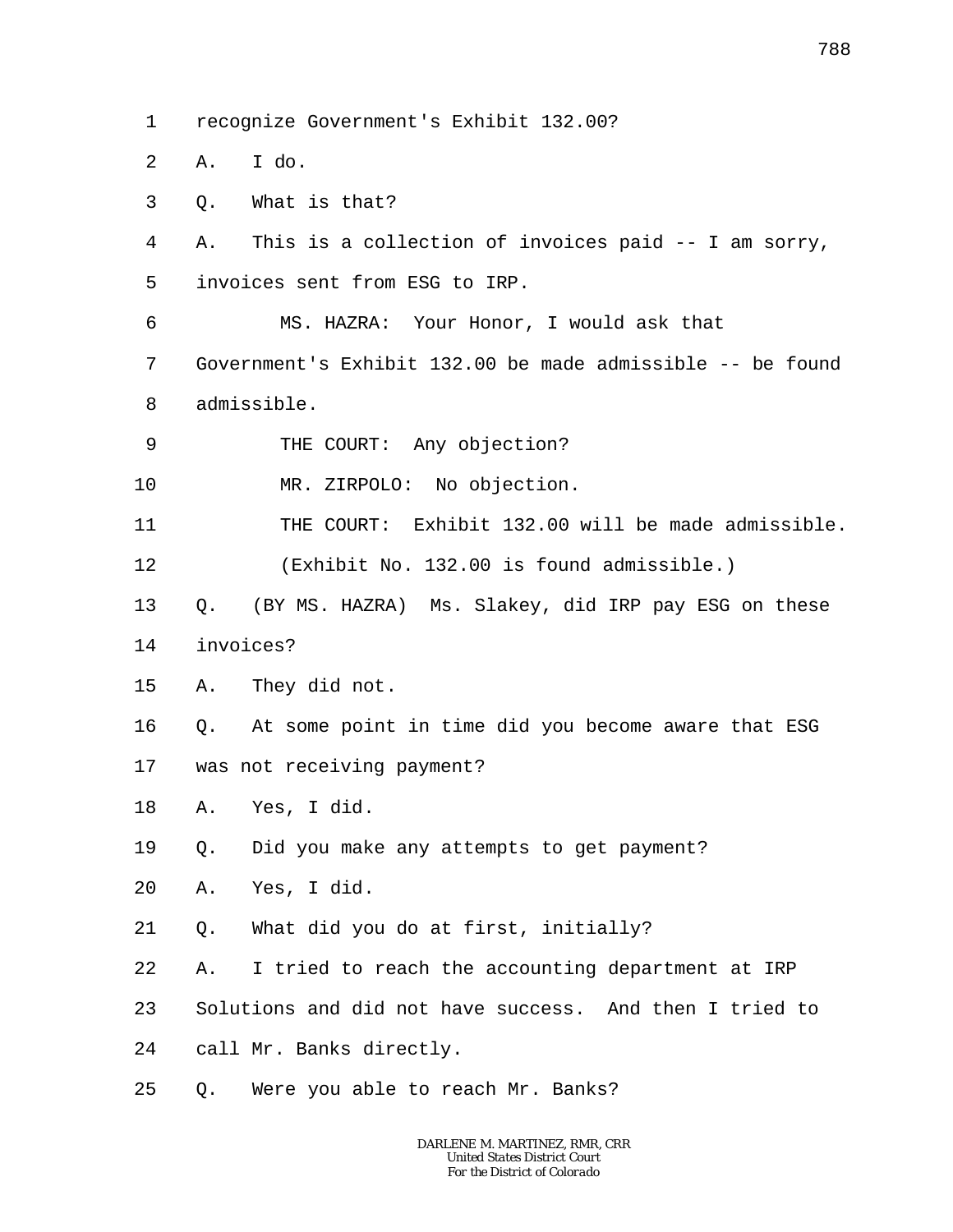1 A. Not initially, but eventually.

2 3 4 5 Q. And what did Mr. Banks say when you spoke with him? A. That funding was right around the corner. That they were awaiting some payments, and that they would be paying the invoices soon.

6 Q. And what effect did that have, if any, on your

7 decision to continue payrolling Mr. Barnes?

8 A. I'm sorry?

9 Q. Did you continue to pay Mr. Barnes after your first

10 initial conversation with Mr. Banks?

11 A. Yes, we did.

12 Q. Why is that?

13 A. Because Mr. Barnes was our employee. And our

14 understanding was that he was doing the work, and he

15 deserved to be paid.

16 Q. Did you have any expectation from Mr. Banks'

17 statements that you would be paid?

18 A. Yes.

19 Q. Why is that?

20 A. Because he said that he had money coming in through

21 22 the software they were developing for Homeland Security and other government entities.

23 Q. Did you then get paid after this conversation with

24 Mr. Banks on the outstanding invoices?

25 A. No.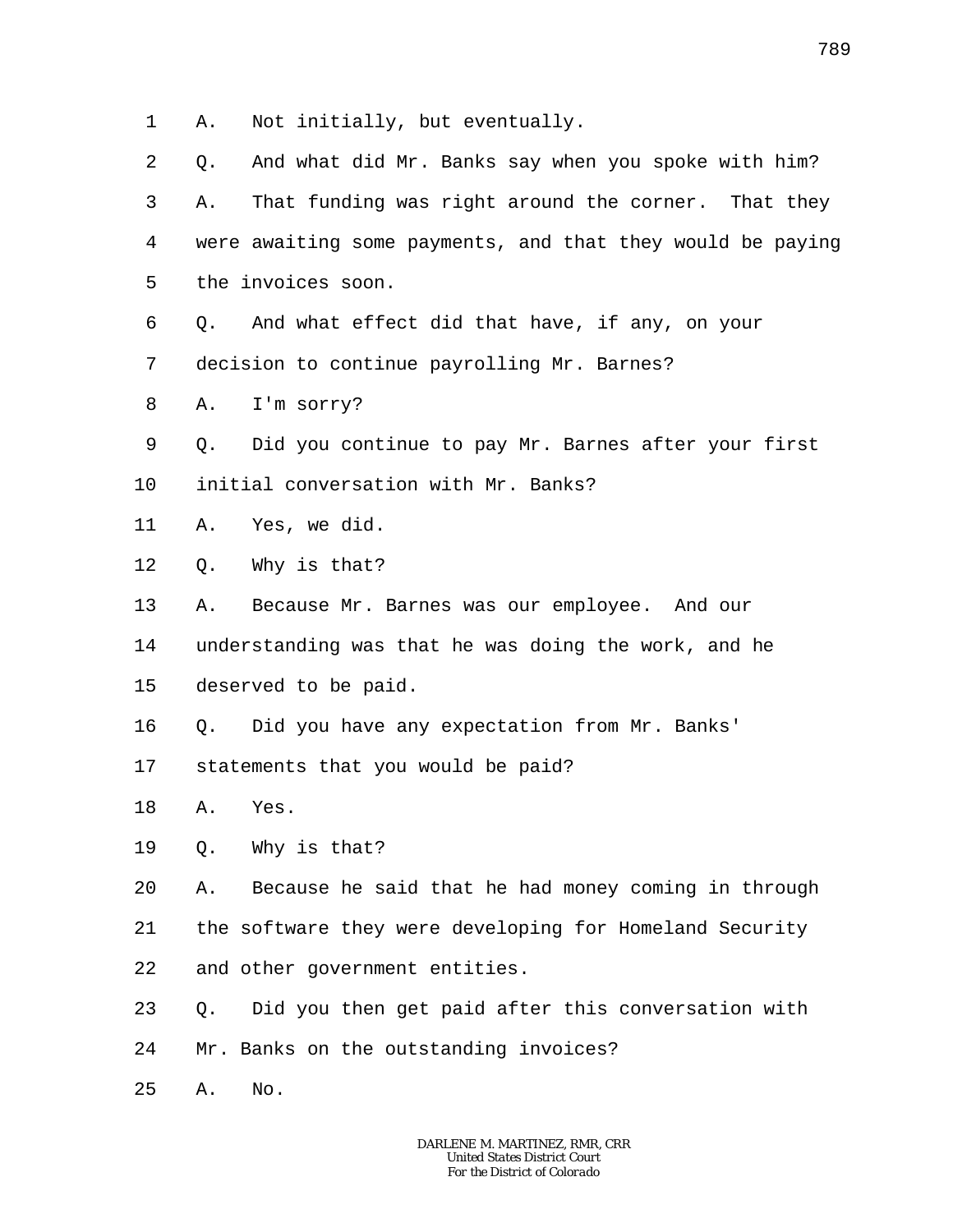1 2 Q. Did you make further attempts to collect the money? A. I did.

3 Q. What were those?

4 5 6 7 A. I continued trying to call the accounting department in IRP Solutions. I continued trying to call Mr. Banks. I tried to reach Mr. Zirpolo. I sent e-mails to Mr. Banks, as well.

8 Q. Could you please look at what has been marked for

9 identification purposes as Government's Exhibit 10. What

10 is Government's Exhibit 10?

11 A. It is an e-mail thread from -- between me --

12 initially, it is an e-mail from me to Mr. Banks, and then

13 14 his response, and then my response to him regarding unpaid invoices.

15 MS. HAZRA: Your Honor, I would ask that

16 17 Government's Exhibit 10 be admitted and published to the jury.

18 THE COURT: Any objection?

19 MR. ZIRPOLO: No objection.

20 21 THE COURT: Exhibit 10 will be admitted, and it may be published.

22 (Exhibit No. 10.00 is admitted.)

23 24 25 MS. HAZRA: Special Agent, if you could start with page 2. And if you could highlight the bottom message. Q. (BY MS. HAZRA) Ms. Slakey, you just said that you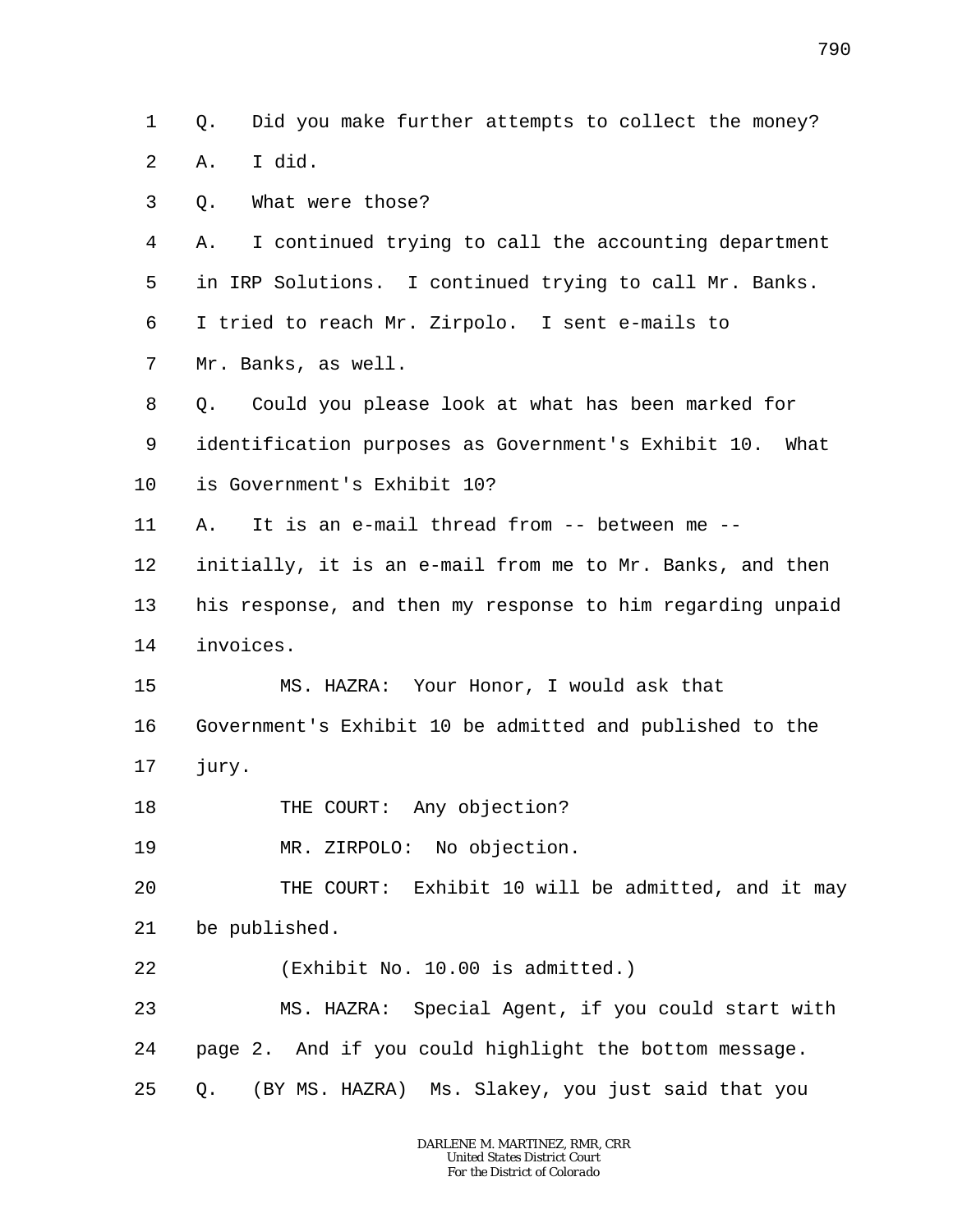1 2 called and e-mailed numerous times. Does this message reflect these efforts?

3 A. Yes, it does.

4 5 6 7 8 9 10 11 Q. And what were the assurances from various people on their staff that you would call me. What does that mean? A. When I would call, several times I spoke with someone who said they were a receptionist. And I explained that I have been leaving repeated messages for Mr. Banks, and each time they weren't returned, and was he actually in the office? Was there a reason why I wasn't hearing from him? When was he expected in?

12 13 14 15 And I kept being told, oh, yes, he will call you. He will call you. He's in some important meeting, or he is at an important event. But he'll call you. He'll call you.

16 17 MS. HAZRA: And if you could scroll to the second page. If you could scroll up, Special Agent.

18 19 20 21 Q. (BY MS. HAZRA) Is that the end on the top there, page 2? It is a little difficult in this screen format. Is that the signature line of the message that starts on

page 1?

22 A. It is.

23 24 MS. HAZRA: If we could turn to page 1, Special Agent. If you could highlight the bottom.

25 Q. (BY MS. HAZRA) Is this Mr. Banks' response to your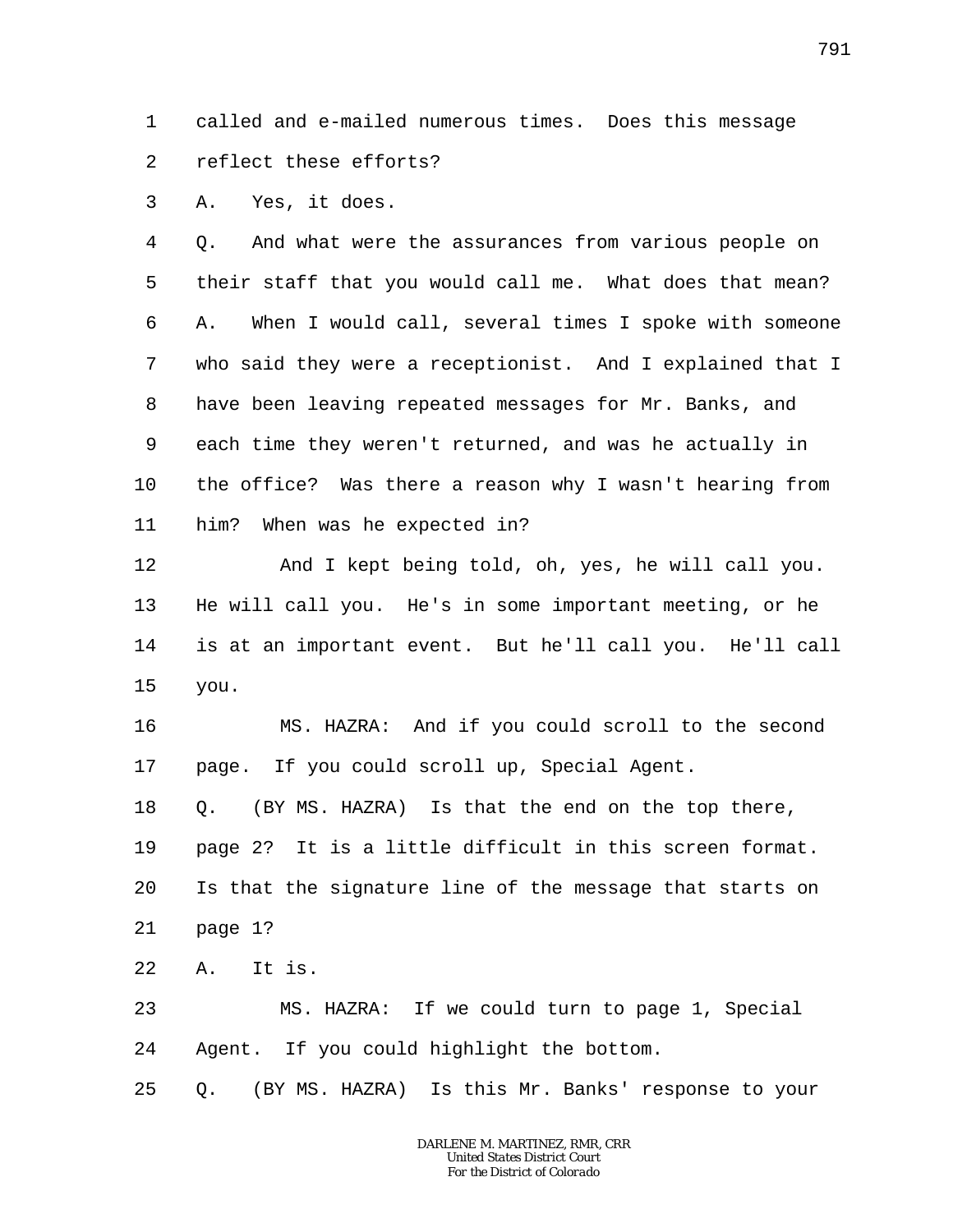1 e-mail that we just saw?

2 A. Yes.

| 3  | And is this consistent with his paragraph at the end<br>Q.  |
|----|-------------------------------------------------------------|
| 4  | there about payment being released and so on? Is that       |
| 5  | consistent with what he had been saying to you?             |
| 6  | Yes, it is.<br>Α.                                           |
| 7  | MS. HAZRA: And then if you could scroll up,                 |
| 8  | Special Agent.                                              |
| 9  | (BY MS. HAZRA) And is that your response to<br>Q.           |
| 10 | Mr. Banks?                                                  |
| 11 | A. Yes, it is.                                              |
| 12 | Is this date of September 15, is that around when you<br>Q. |
| 13 | were having all of these communications you have            |
| 14 | described?                                                  |
| 15 | Yes.<br>Α.                                                  |
| 16 | And did you receive the payment by September 21,<br>Q.      |
| 17 | 2004?                                                       |
| 18 | No, we did not.<br>Α.                                       |
| 19 | MS. HAZRA: Thank you, Special Agent.                        |
| 20 | (BY MS. HAZRA) Ms. Slakey, where did you do all this<br>Q.  |
| 21 | e-mailing, including Government Exhibit 10? Where were      |
| 22 | you when you were e-mailing Mr. Banks?                      |
| 23 | At my corporate office in California.<br>Α.                 |
| 24 | And do you know where ESG's e-mail servers are<br>Q.        |
| 25 | hosted?                                                     |

792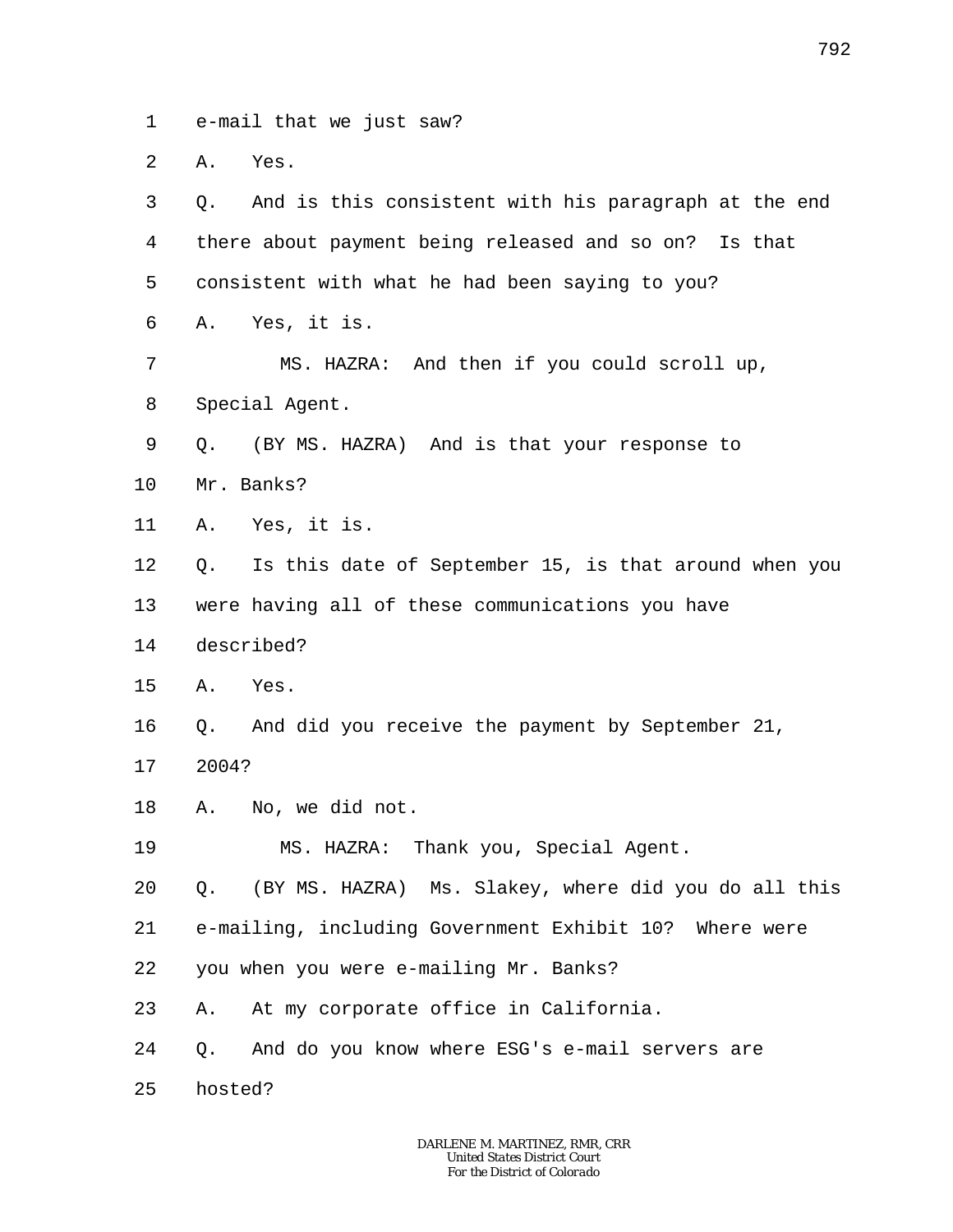1 A. New York State.

2 3 4 Q. You said you didn't receive any payment on that date. Did you continue to try to get payment from Mr. Banks and IRP Solutions?

5 A. Yes.

6 7 8 9 10 Q. If you could please look at what has been marked for identification purposes as Government's Exhibit 136.01. And I think the first two pages of that are actually Government's Exhibit 10. Do you recognize the remainder of those pages?

- 11 A. Yes, I do.
- 12 Q. And what do the documents in there relate to?
- 13 A. My attempts to collect payment.
- 14 Q. From IRP Solutions?
- 15 A. Yes.

16 17 18 MS. HAZRA: Your Honor, I would ask that actually pages 3 through 7 -- maybe for ease of it all, I will ask that all of Government's Exhibit 136.01 be admitted.

19 THE COURT: Any objection?

20 MR. ZIRPOLO: No objection.

- 21 THE COURT: Exhibit 136.01 will be admitted.
- 22 (Exhibit No. 136.01 is admitted.)
- 23 MS. HAZRA: May it be published?
- 24 THE COURT: It may.
- 25 MS. HAZRA: Special Agent, just to make it more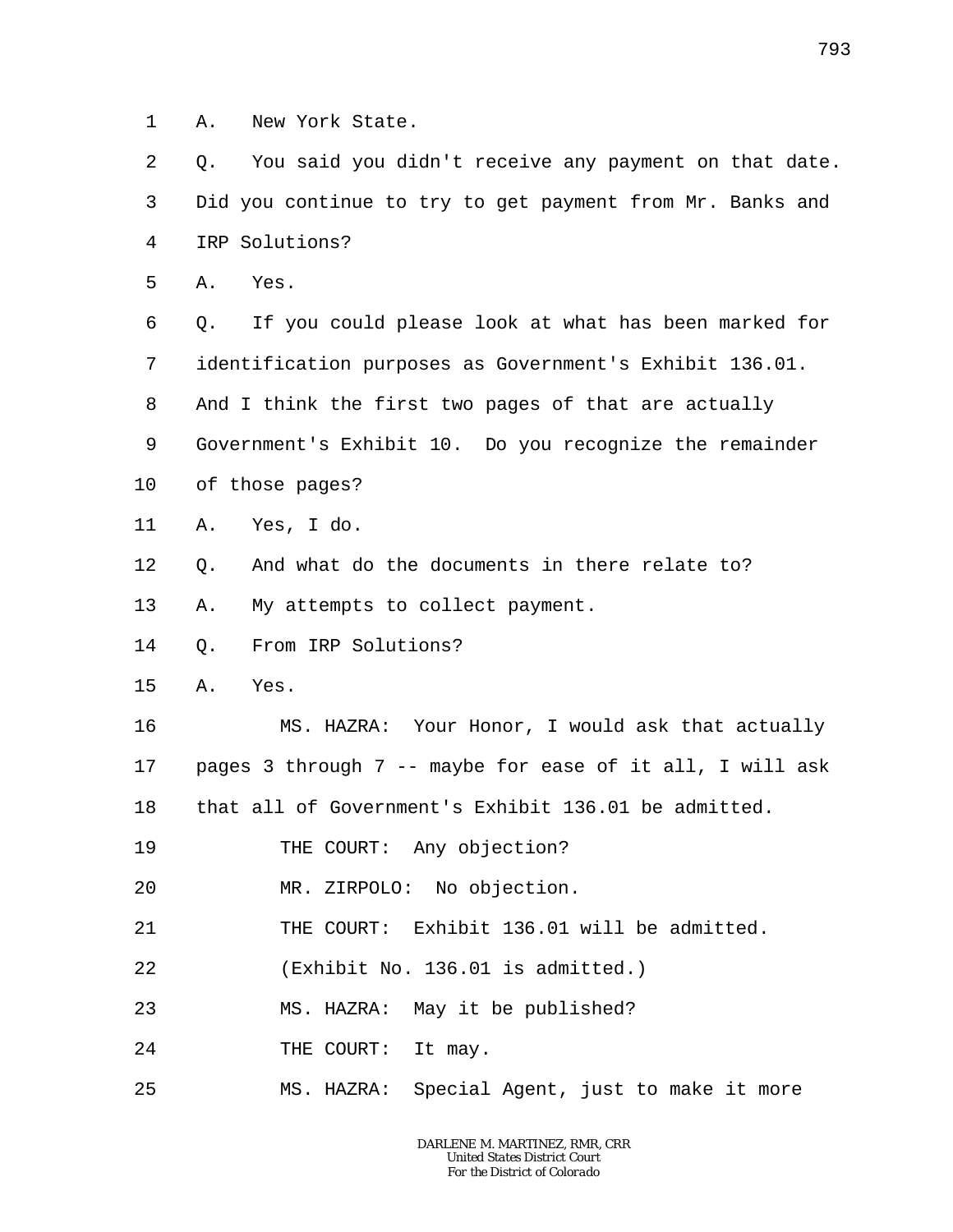1 2 3 4 5 6 7 8 9 10 11 12 13 14 15 16 17 18 19 20 21 22 23 24 25 clear, if you could publish the first page first. Q. (BY MS. HAZRA) Ms. Slakey, this first e-mail is the e-mail we have just been discussing. A. Yes. Q. In that first e-mail message there, the message is to Mr. Banks, do you reference a Fed Ex letter? A. Yes. Q. And is that letter included in later pages of Government's Exhibit 136.01? A. It is. MS. HAZRA: And if you could turn to page 7 -- Special Agent, is there a way you can go to page 7? Q. (BY MS. HAZRA) Is this the letter that you sent via Fed Ex? A. Yes, it is. Q. What was the purpose of this letter? A. This letter is a demand for payment. Q. And does the amount reflected there accurately reflect the amount that IRP Solutions owed you? A. Yes. Q. And you reference there that you had told Kendrick Barnes he could no longer be your employee. Do you recall when that occurred? A. It would have been about the same time. Q. Did you make that phone call?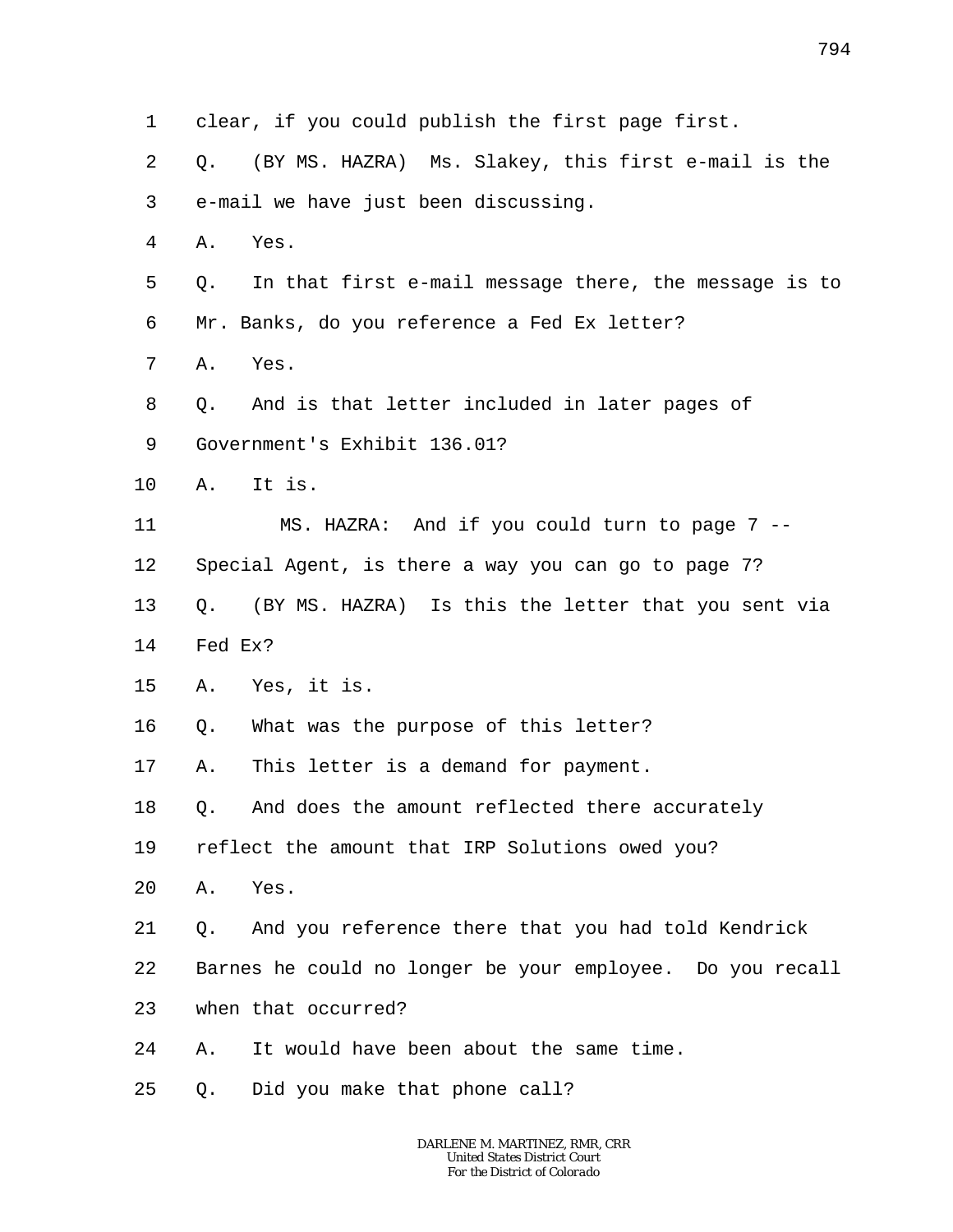1 A. No, I did not.

2 3 Q. Then if you could turn to page 3 of Government's Exhibit 136.01.

4 5 6 7 8 9 10 MS. HAZRA: Could you highlight the top, Special Agent? Q. (BY MS. HAZRA) Ms. Slakey, why did you send this letter to Mr. Zirpolo? A. Because according to our records, he was Mr. Barnes' manager on site. And I needed to make him aware -- Mr. Zirpolo aware of the fact that Mr. Barnes would no

11 longer be able to provide him services.

12 13 MS. HAZRA: Could I have one moment, Your Honor? THE COURT: You may.

14 MS. HAZRA: No further questions, Your Honor.

15 THE COURT: Cross? Mr. Banks, you may proceed.

16 MR. BANKS: Thank you, Your Honor.

17

**CROSS-EXAMINATION**

## 18 **BY MR. BANKS**:

19 20 Q. Ms. Slakey, can you give me a brief overview of your contact and communication with myself, Mr. Banks, again,

21 just for edification.

22 A. Well, we had contact originally when ESG was

23 considering doing business with IRP Solutions.

24 Q. I don't mean to interrupt you. If you can tell me

25 about your contact with me.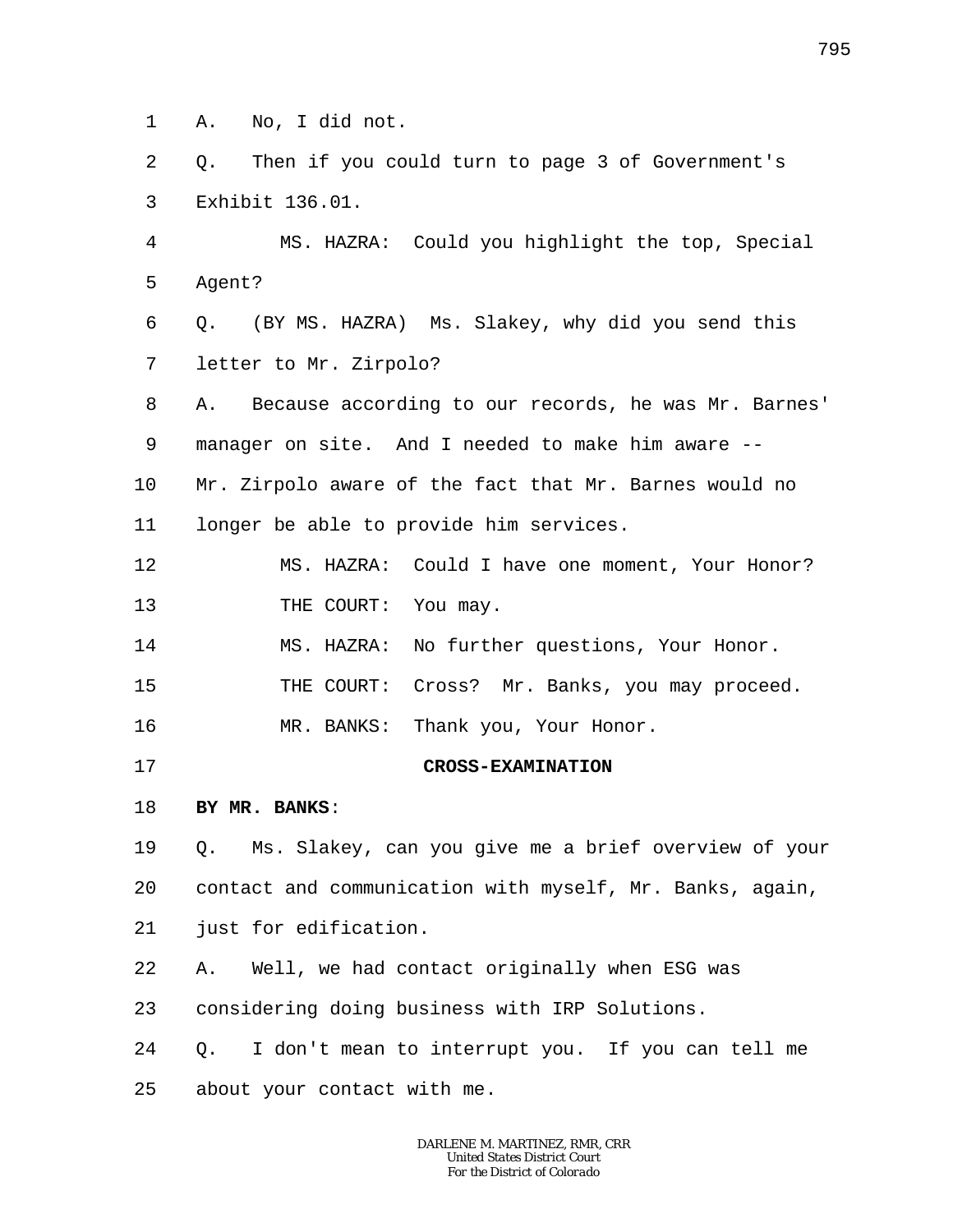1 2 3 4 5 6 7 8 9 10 11 12 13 14 15 16 17 18 19 20 21 22 23 24 25 A. We talked via telephone. We communicated via e-mail. Q. Okay. About what time did you start communicating with Mr. Banks? A. Initially, when we had -- when we were considering doing business with IRP to sign a contract. Q. Signing a contract. Okay. Are you aware of an e-mail October 9, 2004, from John Landau to you, outlining his interaction with myself? A. I would need to see the e-mail. It has been awhile. Q. Okay. Are you also aware of the information you provided to the FBI regarding a chronology of events related to this case? A. Yes. Q. On or about what date did you first talk to Mr. Banks? A. It would have been about the time that we were initially agreeing to contract the terms. MR. BANKS: Your Honor, I would like to provide Ms. Slakey with two exhibits that she provided as e-mails from John Landau to her regarding his chronology of events that he sent to her regarding his communications and activities with me. In addition -- THE COURT: What exhibit number is that? MR. BANKS: Gary, what is the next exhibit? 333, Your Honor.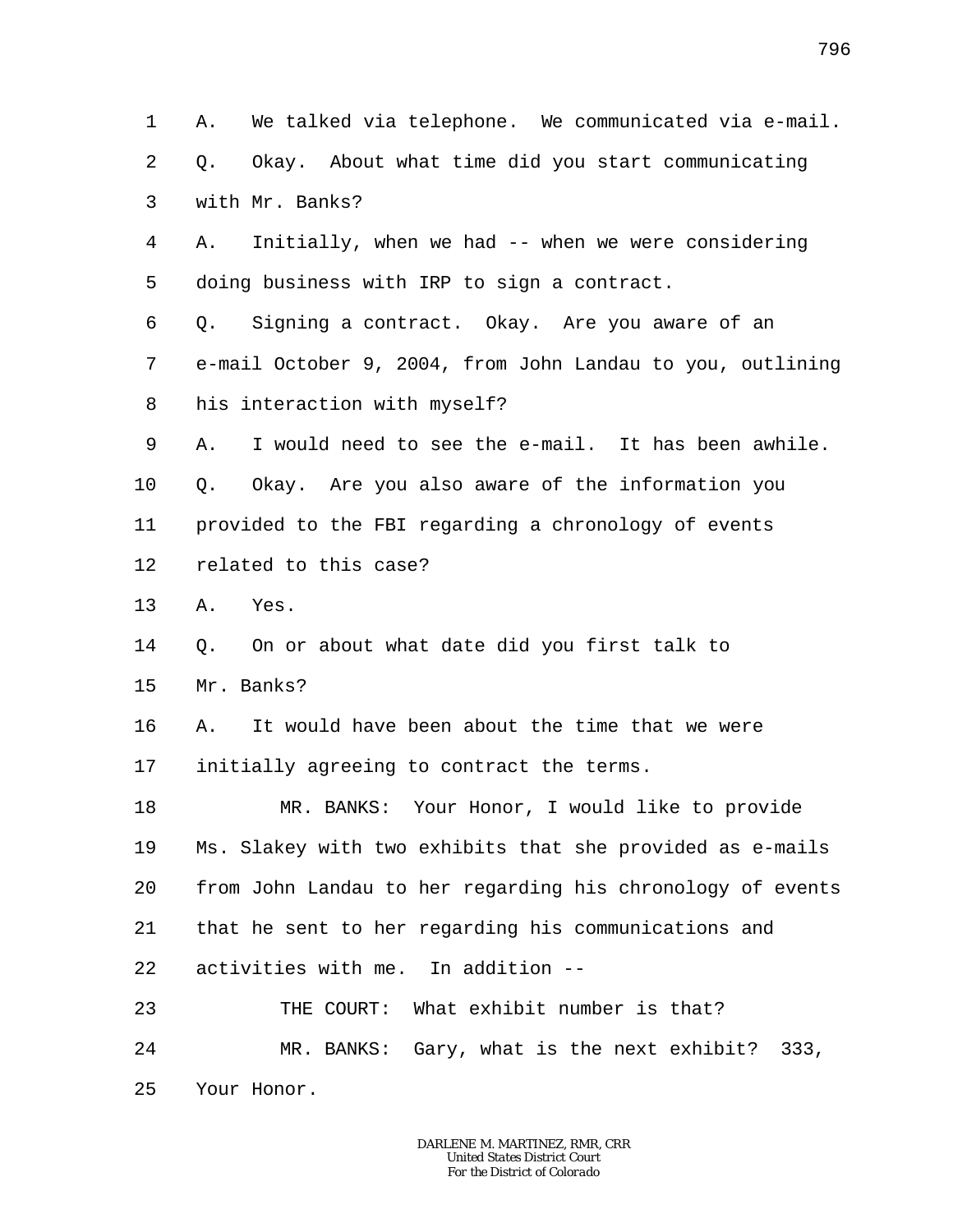1 2 3 4 5 6 7 8 9 10 11 12 13 14 15 16 17 18 19 20 21 22 23 24 25 THE COURT: You don't need to describe it to me if they are marked as exhibits. I don't have 333. This is for impeachment purposes? MR. BANKS: Yes, ma'am. THE COURT: There is nothing you asked to impeach. MR. BANKS: I asked if she recalled an e-mail. THE COURT: So you want to see -- is that for purposes of refreshing her recollection as to something? MR. BANKS: Yes, it is. MS. HAZRA: Your Honor, may I see them? THE COURT: Yes. MR. BANKS: Also, Your Honor, there is one more. THE COURT: Show them first to Ms. Hazra. So one is going to be marked as Defense 333. Give that to Ms. Barnes. The other is to be marked, I take it, 334. COURTROOM DEPUTY: Defendants' Exhibits 333 and 334. THE COURT: Mr. Banks, you may ask a question. Q. (BY MR. BANKS) Is it true, Ms. Slakey, that you had absolutely zero communications with Mr. Banks until 9/15 of '04, where you communicated with him via e-mail? Is that correct? A. No, that is not correct. Q. According to the information in that e-mail from John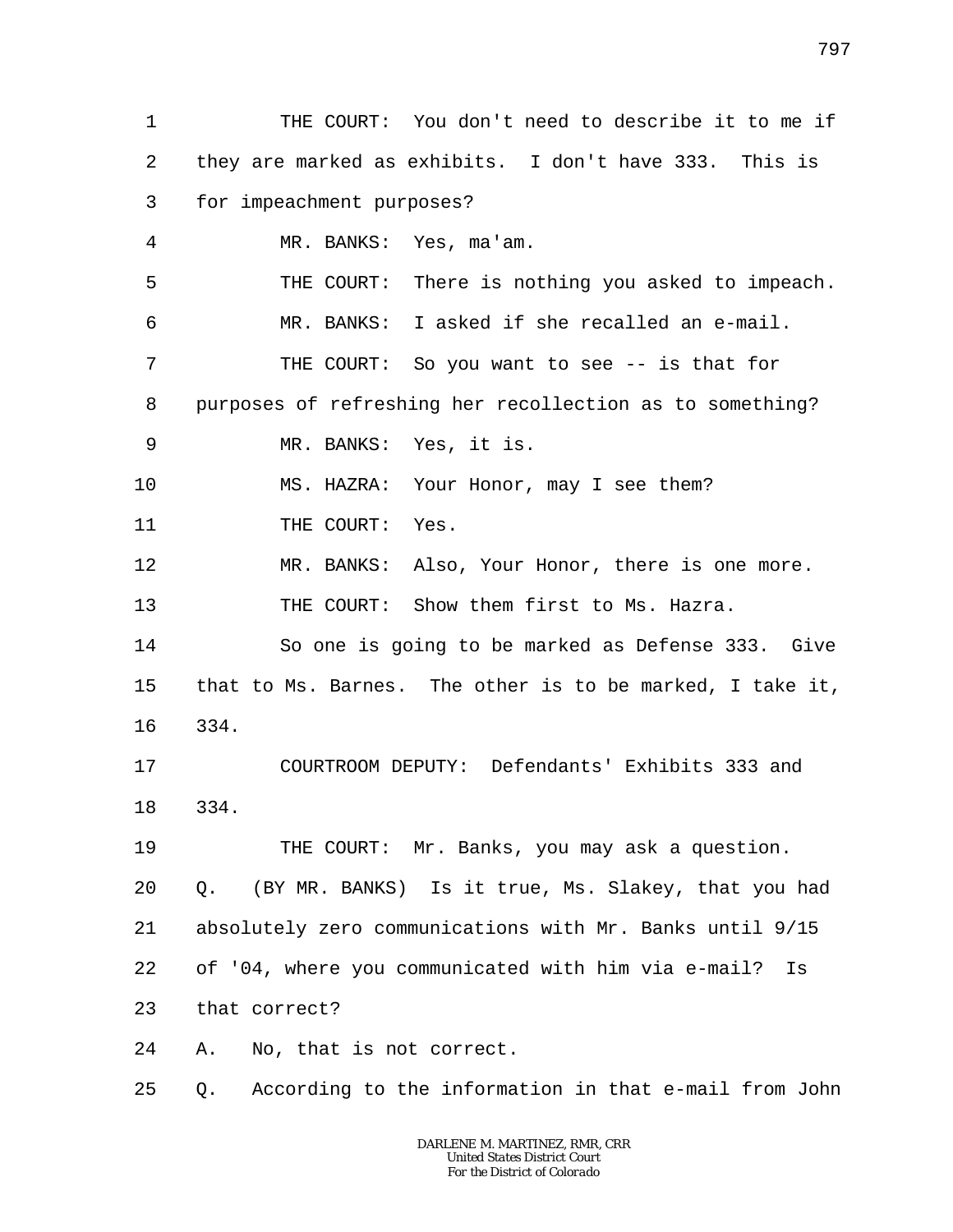1 2 3 4 5 6 7 8 9 10 11 12 13 14 15 16 17 18 19 20 21 22 23 24 25 Landau to you, he provided a full chronology of his interactions with myself; is that correct? A. Yes, that's correct. Q. Do you have any reason to believe that Mr. Landau is not telling the truth in that communication? A. No, I do believe that this is Mr. Landau's communications. He is not talking about my communications. But this is correct for his. Q. On the FBI -- on the other exhibit, 334, you provided that your company provided that to the FBI as an actual chronology of events from June until -- MS. HAZRA: Objection, Your Honor, is that a question? THE COURT: Actually, yes, you need to ask her what her knowledge is. So you can ask her if she was aware of that chronology that was provided. Q. (BY MR. BANKS) Is that chronology an accurate reflection of what you provided the FBI? A. Yes. Q. You've testified here just moments ago that you were involved in the contract; the initial talks with Mr. Banks. You have testified --THE COURT: Now, you have to ask a question. Ask a question. MR. BANKS: Okay. I'm sorry.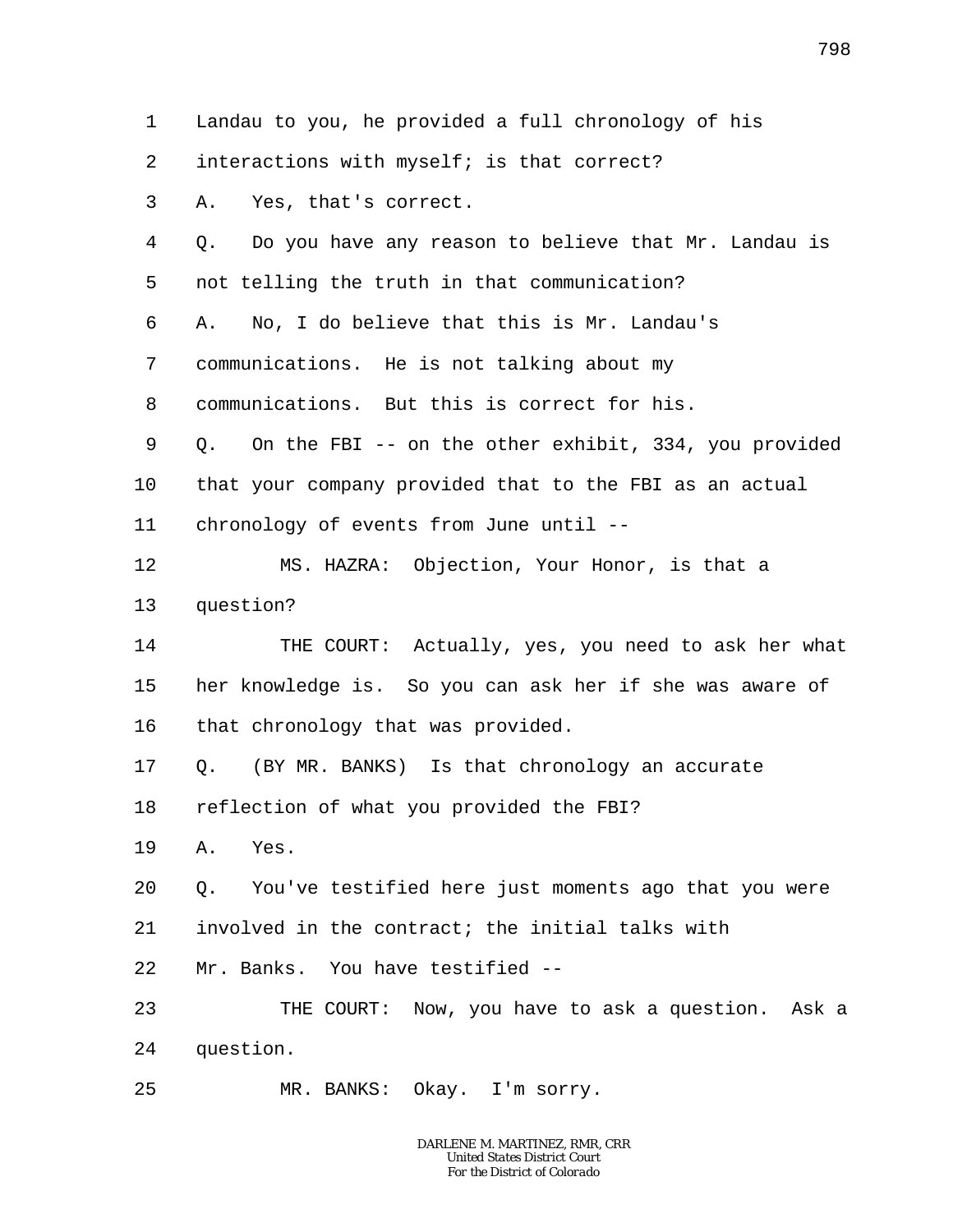1 2 3 Q. (BY MR. BANKS) Did you, moments ago, say that you were involved in talks with Mr. Banks regarding the payrolling of Ken Barnes?

4 A. Yes.

5 6 7 Q. Can you explain to us why no interaction is included in the information you provided to the FBI, as far as your interaction is concerned?

8 9 10 11 A. This is a chronology of some of the more significant events, but it does not detail every specific conversation that happened or every specific item that happened during the course of those several months.

12 Q. Is there some reason you did not provide your

13 information to the FBI in the transmission?

14 A. No.

15 Q. Would you agree that there is no interaction listed

16 between yourself and Mr. Banks, according to the

17 information in front of you, that you provided to the FBI,

18 until September 15, 2004?

19 A. No. I don't see any of the other interactions

20 listed.

21 Q. Okay. Explain the process that happened from initial

22 contact with Mr. Banks until -- that you were involved in,

23 until the demand letter of 9/14?

24 A. Could you clarify? Are you saying just the

25 interactions between me and Mr. Banks?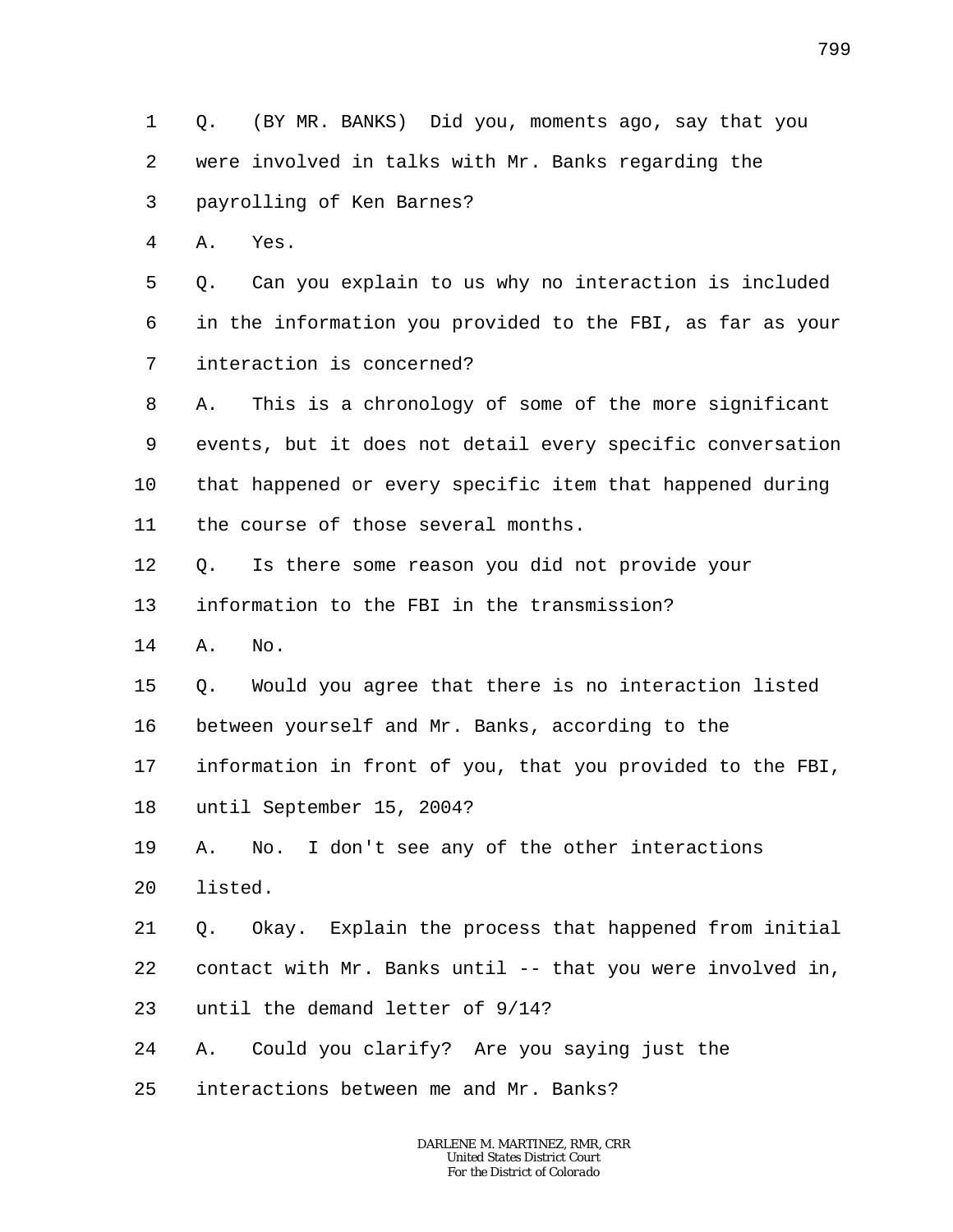1 Q. Yes.

2 3 4 5 6 7 A. Early on, at the time of the contract discussion, our standard contract indicates that a client would pay us immediately upon receipt of our invoice. And Mr. Banks requested that we extend terms of net payment 30 days, so they wouldn't have to pay until 30 days after receipt of invoice.

8 9 10 11 After much discussion, I had a discussion with Mr. Banks about that, and we agreed to make it net 10 days. And I prepared an addendum reflecting that change, and sent that and provided that.

12 13 14 15 16 Q. How is it, then, that John Landau claimed he had the same discussion with me? Either you had it or I had it. Which one of -- you or Mr. Landau had the discussion, consistent with the information he provided you and the information the company provided the FBI.

17 18 19 20 21 22 23 A. There is a certain amount of overlap, as Mr. Landau is the account manager/recruiter out in the field, and I am in the corporate office. And so at some point, he will have a conversation with a client. But when it reaches a point where it is beyond what he can approve, then I might have a similar conversation or a follow-up conversation with a client.

24 25 Q. Ms. Landau, the information -- I will ask you again, under the penalty of perjury --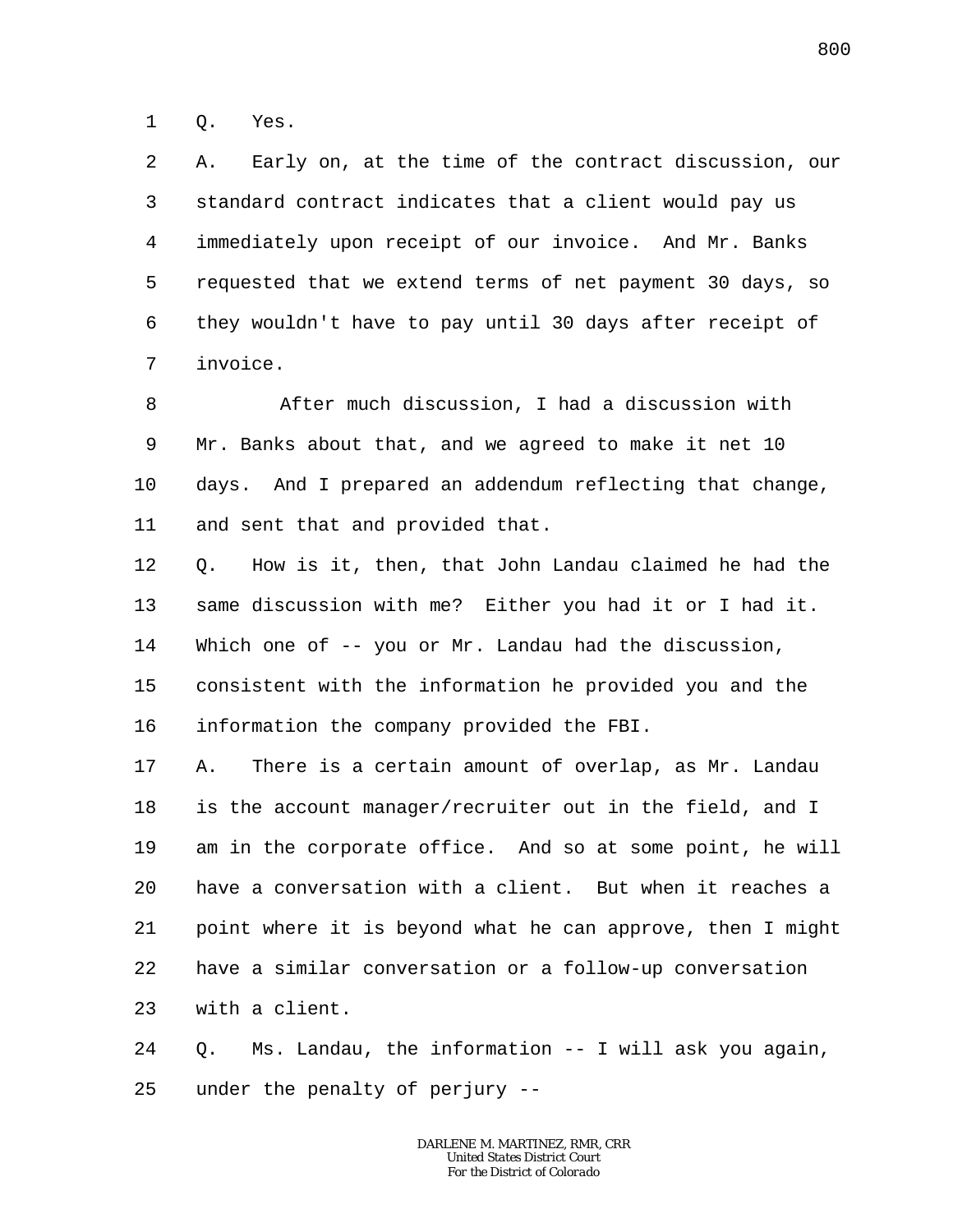1 2 3 4 5 6 7 8 9 10 11 12 13 14 15 16 17 18 19 20 21 22 23 24 25 THE COURT: Mr. Banks --MR. BANKS: I am sorry, Ms. Slakey. THE COURT: If it is a question you've asked and she answered it, just move on. MR. BANKS: Okay. Q. (BY MR. BANKS) Would you say the FBI -- the information in that chronology is incorrect? A. No. MR. BANKS: Your Honor, may I publish, again, Government Exhibit 136.01? THE COURT: You may. MR. BANKS: One moment, Your Honor. THE COURT: That is the exhibit. It is multiple pages. MR. BANKS: 130.01. My apology, Your Honor. THE COURT: 130.01. Q. (BY MR. BANKS) Can we go to page 2, the entire agreement clause, paragraph 10. Ms. Slakey, do you have that in front of you? A. Yes. Q. What does the entire agreement clause mean to you? A. It means that this is the entire agreement between us. And it also indicates in here that any addendum has to be signed by the client and a corporate officer of ESG. Q. Can you read the part starting, "Each party," in the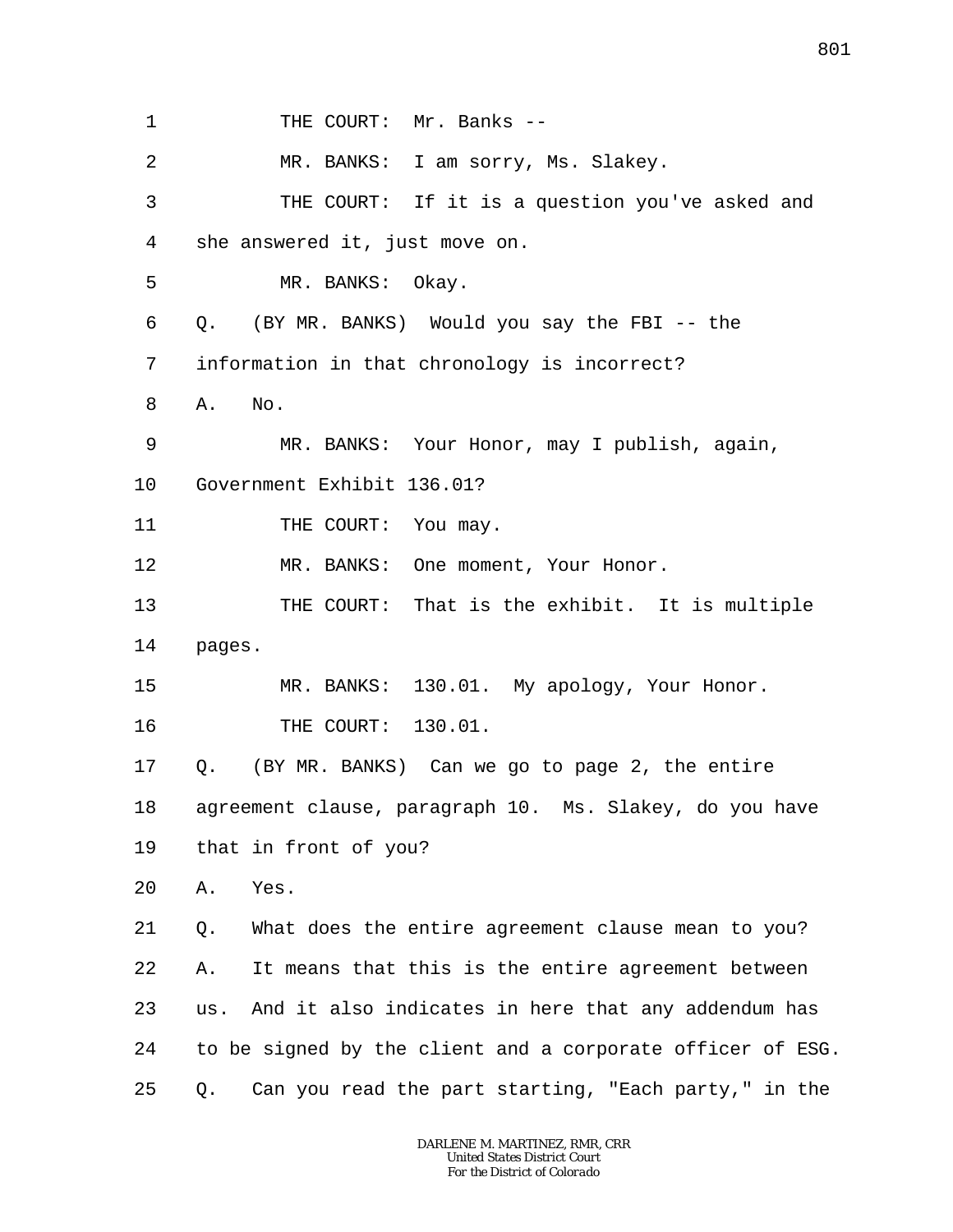1 second sentence?

| 2       | "Each party agrees that there has been no other<br>А.   |
|---------|---------------------------------------------------------|
| 3       | representation, promise or agreement made, orally or    |
| 4       | otherwise, by either party. And no other agreement or   |
| 5       | statement shall be valid or binding."                   |
| 6       | Q. So, in your opinion, does that mean that any         |
| 7       | conversations that you had prior to the signing of this |
| 8       | agreement were invalid?                                 |
| 9       | MS. HAZRA: Objection, Your Honor. Her opinion is        |
| $10 \,$ | irrelevant.                                             |
| 11      | THE COURT: It calls for a legal conclusion.             |
| 12      | Sustained.                                              |
| 13      | Q. (BY MR. BANKS) Ms. Slakey, was -- what does that     |
| 14      | sentence you read mean to you?                          |
| 15      | MS. HAZRA: Objection, Your Honor, irrelevant.           |
| 16      | THE COURT: Sustained.                                   |
| 17      | THE WITNESS: This agreement outlines --                 |
| 18      | THE COURT: When I sustain it, that means you don't      |
| 19      | answer.                                                 |
| 20      | THE WITNESS: Oh, I am sorry. Thank you.                 |
| 21      | MR. BANKS: Can I have a moment, Your Honor?             |
| 22      | THE COURT: You may.                                     |
| 23      | Q. (BY MR. BANKS) Ms. Slakey, can you explain to us why |
| 24      | that clause is in the ESG contract?                     |
| 25      | MS. HAZRA: Objection, Your Honor, it calls for a        |
|         |                                                         |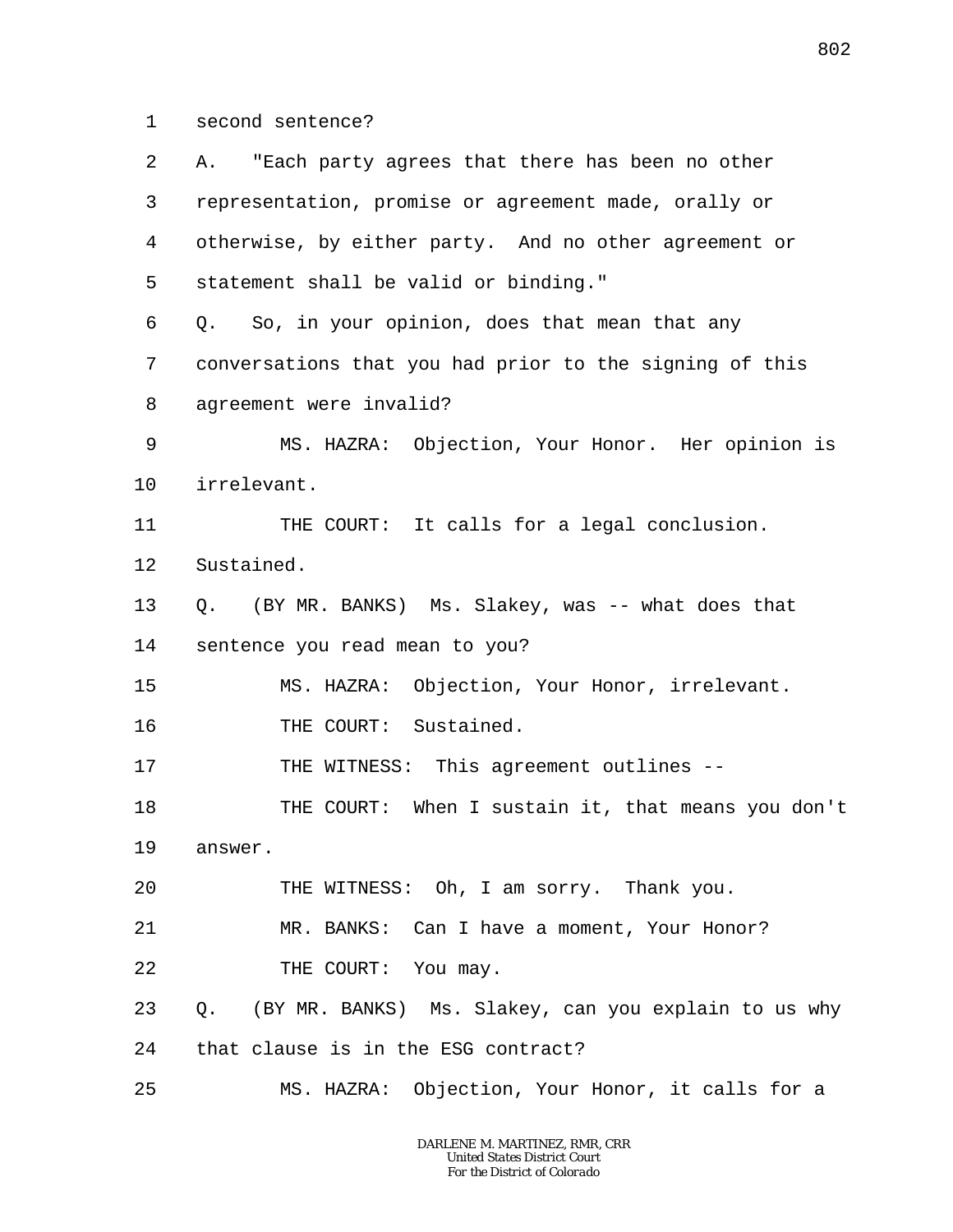1 legal conclusion.

2 THE COURT: Overruled.

3 4 THE WITNESS: No, I could not. I did not write that.

5 6 7 Q. (BY MR. BANKS) Now, let me move on. Explain your concept of payrolling. Explain your concept of payrolling to the Court.

8 A. I am sorry, what do you mean by "concept"?

9 Q. Explain the payrolling.

10 A. The process?

11 Q. And how you see that.

12 13 14 15 A. The employee/consultant submits a time sheet for the hours they have worked, which has been approved by their manager. He submits that to our payroll department. Our payroll department pays the employee.

16 Q. When a company calls you and asks you to payroll

17 somebody, are you normally aware of who that person is?

18 A. Who the employee is?

19 Q. Yes.

20  $A.$  Yes. We  $-$ 

21 22 Q. How are you -- I am sorry, I didn't mean to interrupt you.

23 A. Yes.

24 25 Q. How are you made aware of that -- the person that wants to be payrolled, if a company calls but that person?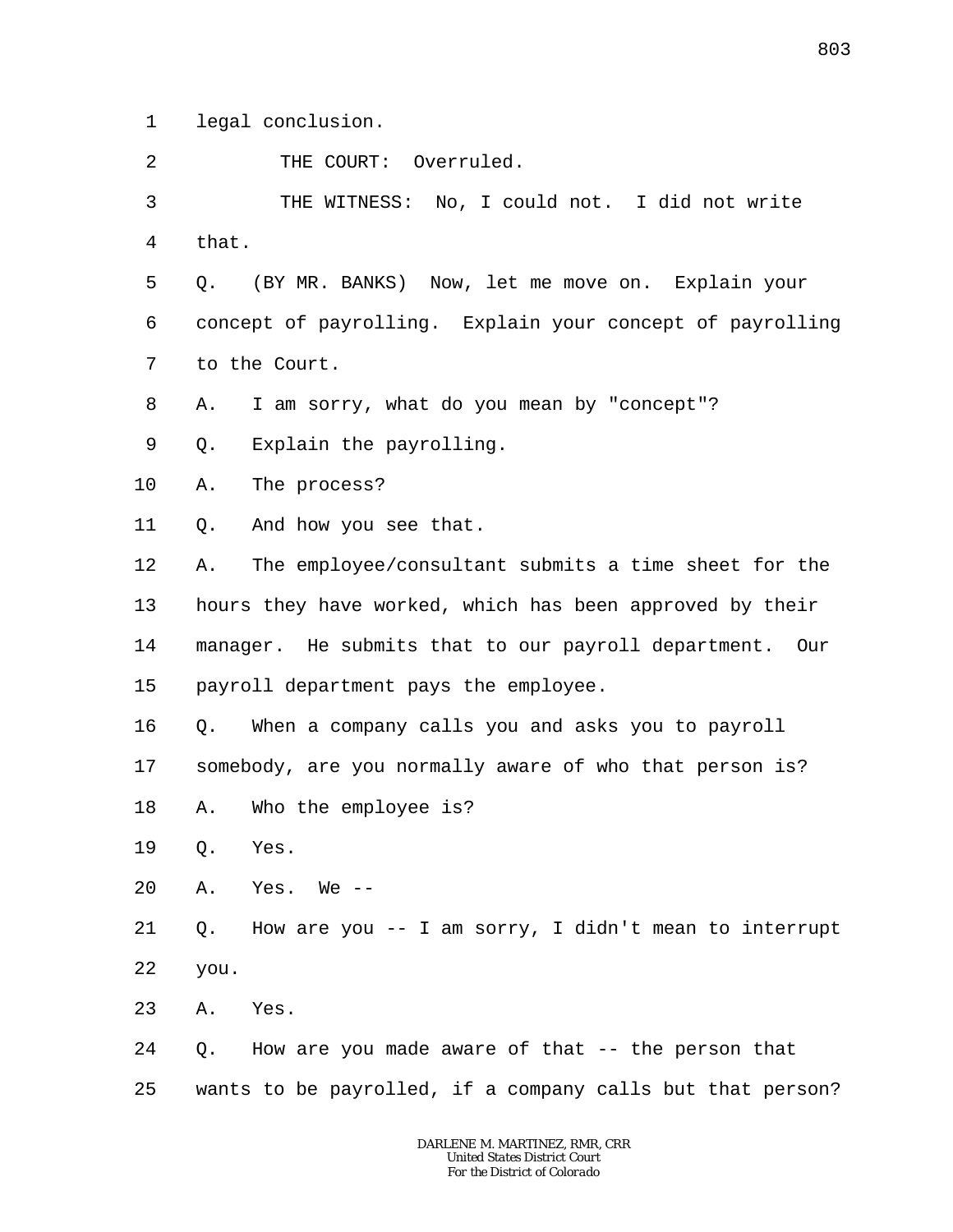1 2 3 4 5 6 7 A. The recruiter would provide us with the information so that they could be set up in the payroll system. Q. I am talking about from the client's perspective. If a client calls you and says, I need you to payroll a person, do they normally provide that person? A. Yes. Q. A minute ago, you said in your testimony that it

8 9 10 11 would have been problematic if the -- if you had known that Mr. Banks knew Mr. Barnes; is that correct? A. That would be because we didn't know -- that was not how it was presented to us.

12 Q. Can you explain that?

13 14 15 16 17 18 A. There have been occasions where a client will be up front with us and tell us they have utilized this particular person before, and for whatever reason they would like us to help them bring that person back in. And then it is an open discussion between us and all parties concerned.

19 Q. So that is not a requirement, though; correct?

20 A. Pardon me?

21 22 23 24 25 Q. That is not a requirement that they tell you that they know the person that they are payrolling; correct? A. I don't know what you really mean by "requirement." Q. It is not unusual -- I am sorry -- the fact that somebody is providing you with a payroll -- a person to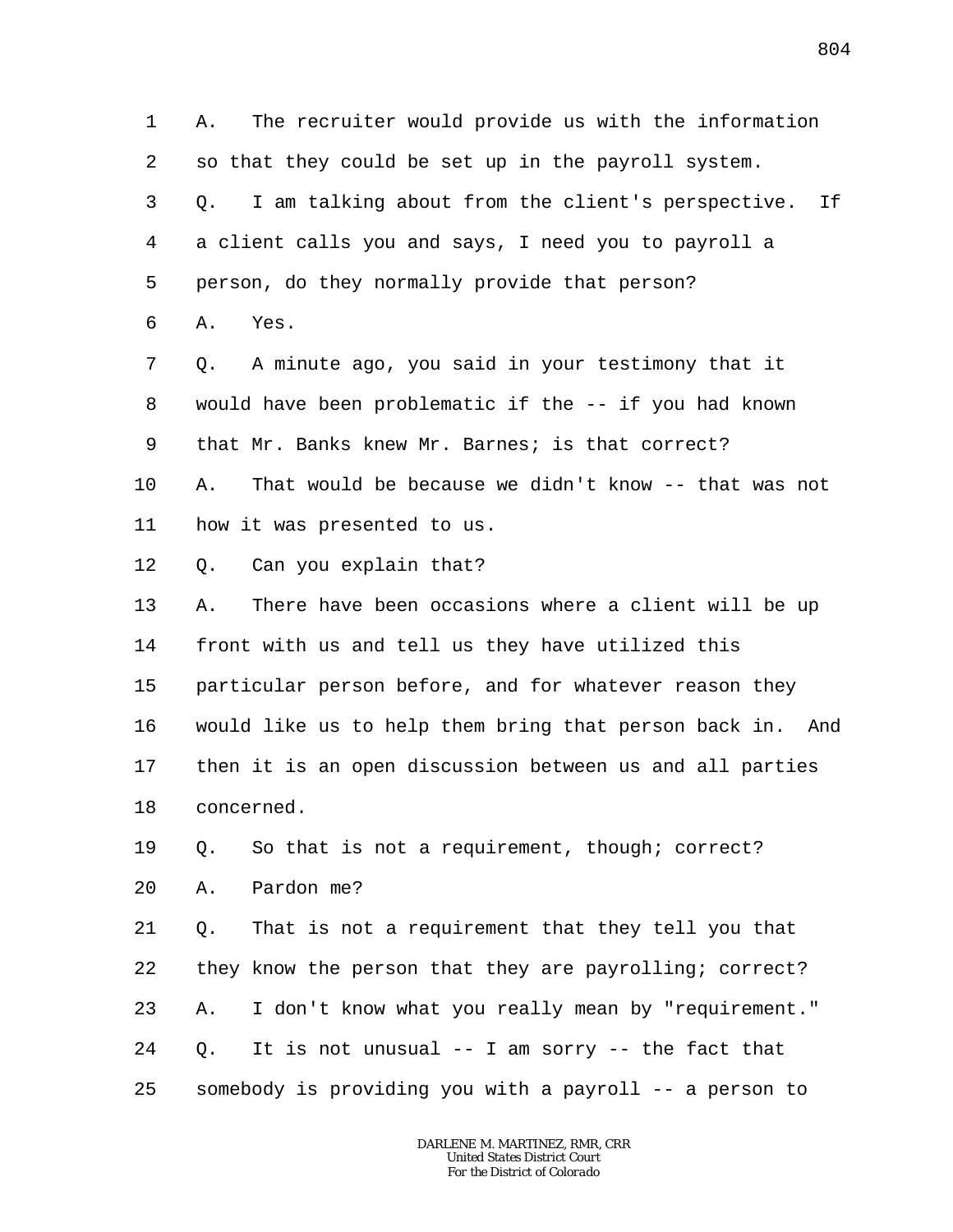1 2 payroll, implies that they would already have knowledge and know that person; correct?

3 4 A. Yes. This particular project was not set up as a payrolling project.

5 6 7 Q. It was not. So you testified a minute ago that Mr. Banks called ESG wanting to payroll a particular individual for software development; correct?

8 9 10 11 12 13 A. I became aware that Mr. Banks wanted to hire - wanted us to hire Mr. Barnes. At that point I didn't realize it was just for payrolling purposes; that it was a pre-existing relationship. At that point, I didn't know that they knew each other. At that point I didn't realize that that is what we were doing.

14 15 16 17 18 Q. Well, can you explain to us again, please, because you seem to be confused. Between the staff augmentation and payroll, can you explain the difference between staff augmentation and payrolling, and how those -- that type of business comes to you?

19 20 21 22 23 24 25 A. In a payrolling situation, when all a client wants us to do is provide payrolling services, we don't find the candidate. We don't do any other work on that. Then we set it up as a payroll only. And we have a different pricing structure, because we are not doing as much work. So in that situation, our profit margin is significantly lower.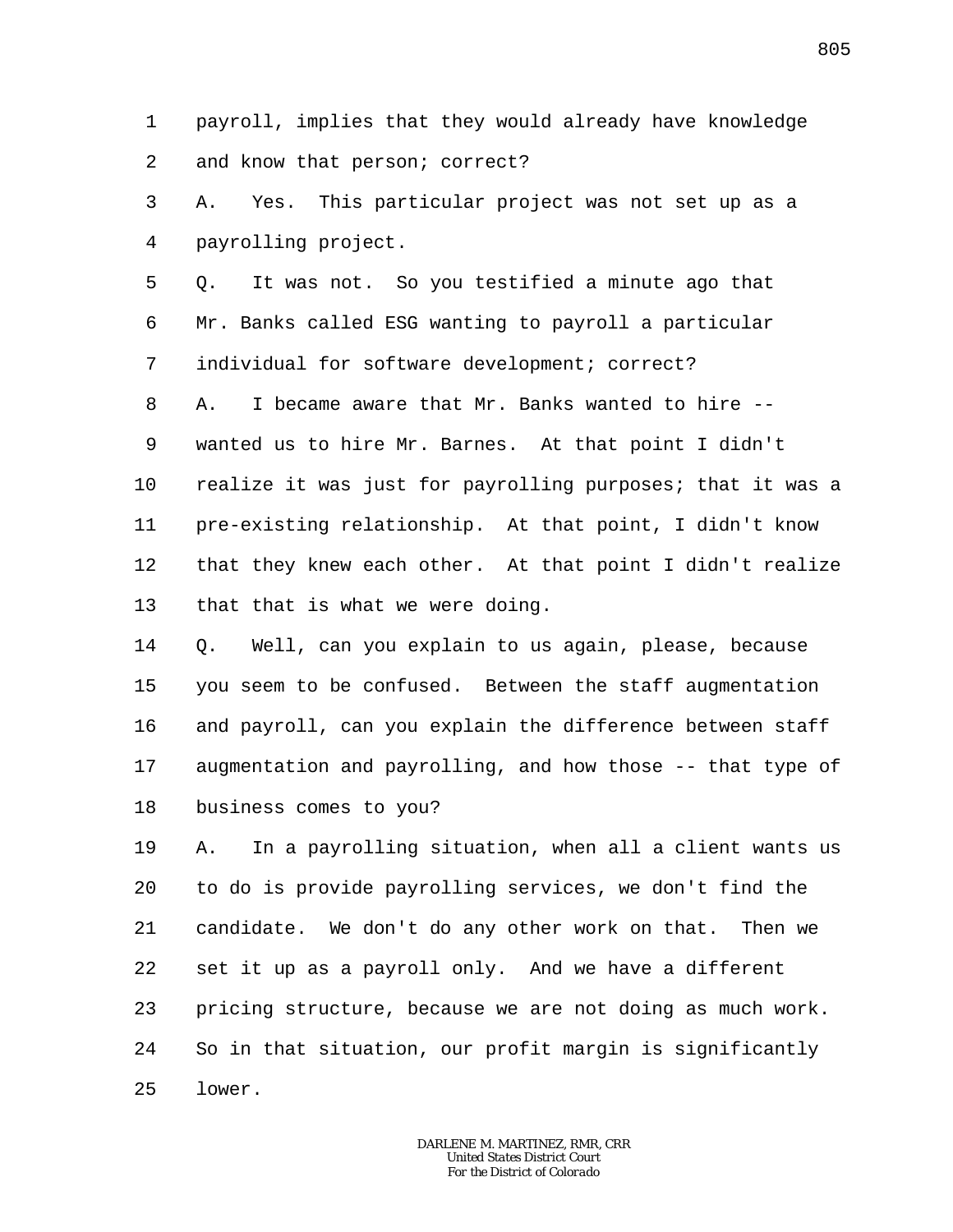1 2 3 4 5 6 7 8 9 10 11 12 13 14 15 16 17 18 19 20 21 22 23 24 25 Q. Okay. You said you don't find the candidate. The client provides you the candidate; correct? A. Yes, in a payrolling situation. Q. Yes. Did ESG recruit for Mr. Barnes? A. I wasn't involved in that aspect of it, so I couldn't speak to that. That was done by Mr. Landau. Q. I will take you back to Exhibit 343. THE COURT: 334? MR. BANKS: 334. I'm dyslexic, Your Honor. THE COURT: 334 is the FBI statement. MR. BANKS: The e-mail. THE COURT: That is 333. Q. (BY MR. BANKS) In that, John Landau says that Mr. Banks -- MS. HAZRA: Objection, Your Honor. THE COURT: I am sorry. Q. (BY MR. BANKS) In that e-mail, did John Landau -- THE COURT: You can't say what he said. Tell her to read it, and if she has any knowledge of that. Q. (BY MR. BANKS) Can you read what Mr. Landau says about  $--$ THE COURT: To yourself. Q. (BY MR. BANKS) -- Mr. Banks and Mr. Barnes and that interaction between Mr. Banks and Mr. Landau? A. Okay.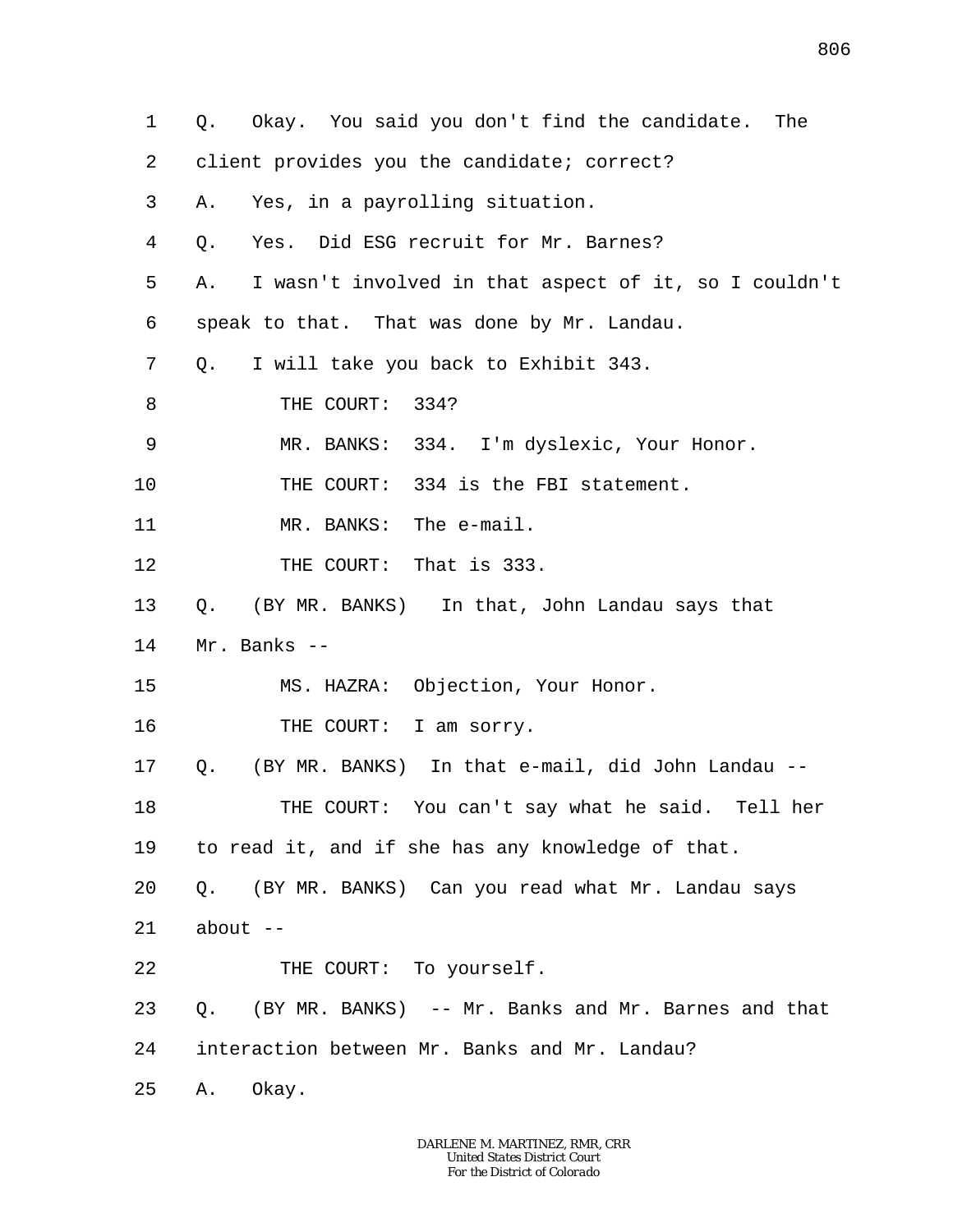1  $\overline{a}$ Q. Does that refresh your recollection as saying Mr. Banks --

3 4 5 6 7 8 9 10 11 12 13 14 15 16 17 18 19 20 THE COURT: Does that refresh her recollection? MR. BANKS: I am sorry. Q. (BY MR. BANKS) Does that refresh your recollection? A. I was not aware of that relationship at the time that this business started. I was not aware of that until after I got this e-mail. That is when I got this additional information. Q. You said a moment ago that you were involved in the process from the beginning, and you had input into the process, and that you were communicating with Mr. Banks. Which is it? A. I was involved. I was not aware, though, at that point -- I was involved in the contractual aspect of it with Mr. Banks. I was not involved in how Mr. Barnes came to be involved. That was something that was handled by Mr. Landau. So what I know about that, I only know from what Mr. Landau has said. I have no personal knowledge. Q. Now, I take you --

21 22 MR. BANKS: I need one more minute, Your Honor, if I may.

23 THE COURT: You may.

24 25 MR. BANKS: Your Honor, we would like to publish Government Exhibit 10 again.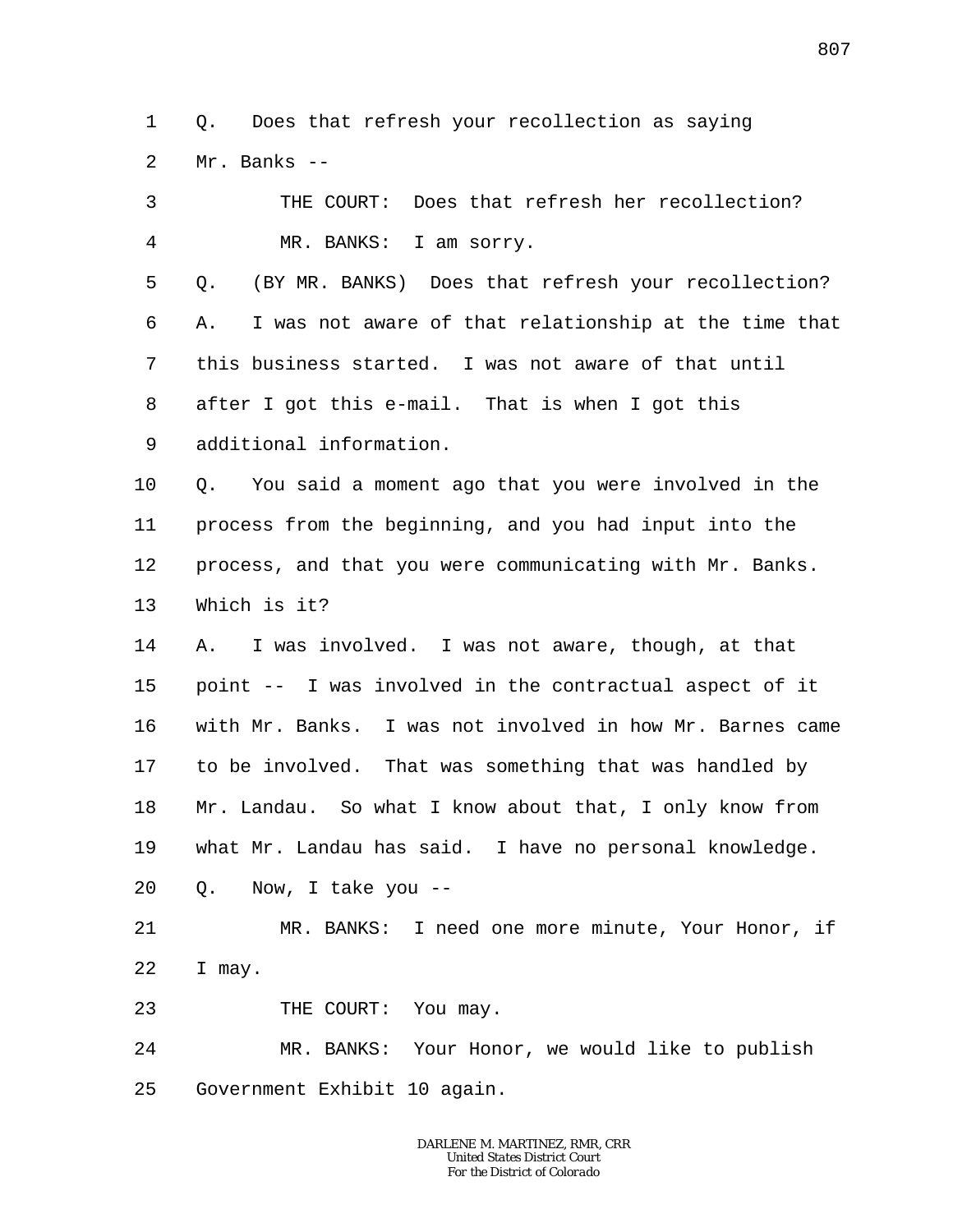| $\mathbf 1$ |    | THE COURT: All right. Exhibit 10?                           |
|-------------|----|-------------------------------------------------------------|
| 2           |    | MR. BANKS: Yes.                                             |
| 3           |    | Q. (BY MR. BANKS) Can we go to the top of the e-mail on     |
| 4           |    | that exhibit. Ms. Slakey, is it true that the contract      |
| 5           |    | with IRP -- between IRP and ESG has absolutely no bearing   |
| 6           |    | on the business they may have been engaged in $-$ that they |
| 7           |    | were engaged in with law enforcement agencies?              |
| 8           | Α. | It was our understanding that their source of revenue       |
| 9           |    | was coming from law enforcement agencies. So the source     |
| 10          |    | of revenue is important to us, because that told us that    |
| 11          |    | they would be able to pay our bills.                        |
| 12          | Q. | So the credit app -- would you say the credit app is        |
| 13          |    | determinative of a company's ability to pay?                |
| 14          | Α. | One of other factors.                                       |
| 15          | Q. | In your long career in the staffing industry, have          |
| 16          |    | companies went bankrupt?                                    |
| 17          | Α. | Yes.                                                        |
| 18          | Q. | Have you lost money due to companies going bankrupt?        |
| 19          | Α. | Throughout my career?                                       |
| 20          | Q. | Yes.                                                        |
| 21          | Α. | Yes.                                                        |
| 22          | Q. | Have companies -- do you normally talk to every             |
| 23          |    | company -- if, for instance, if company ABC calls you and   |
| 24          |    | just tells you a little bit about their company --          |
| 25          |    | Let me ask you this. If the company did not pass            |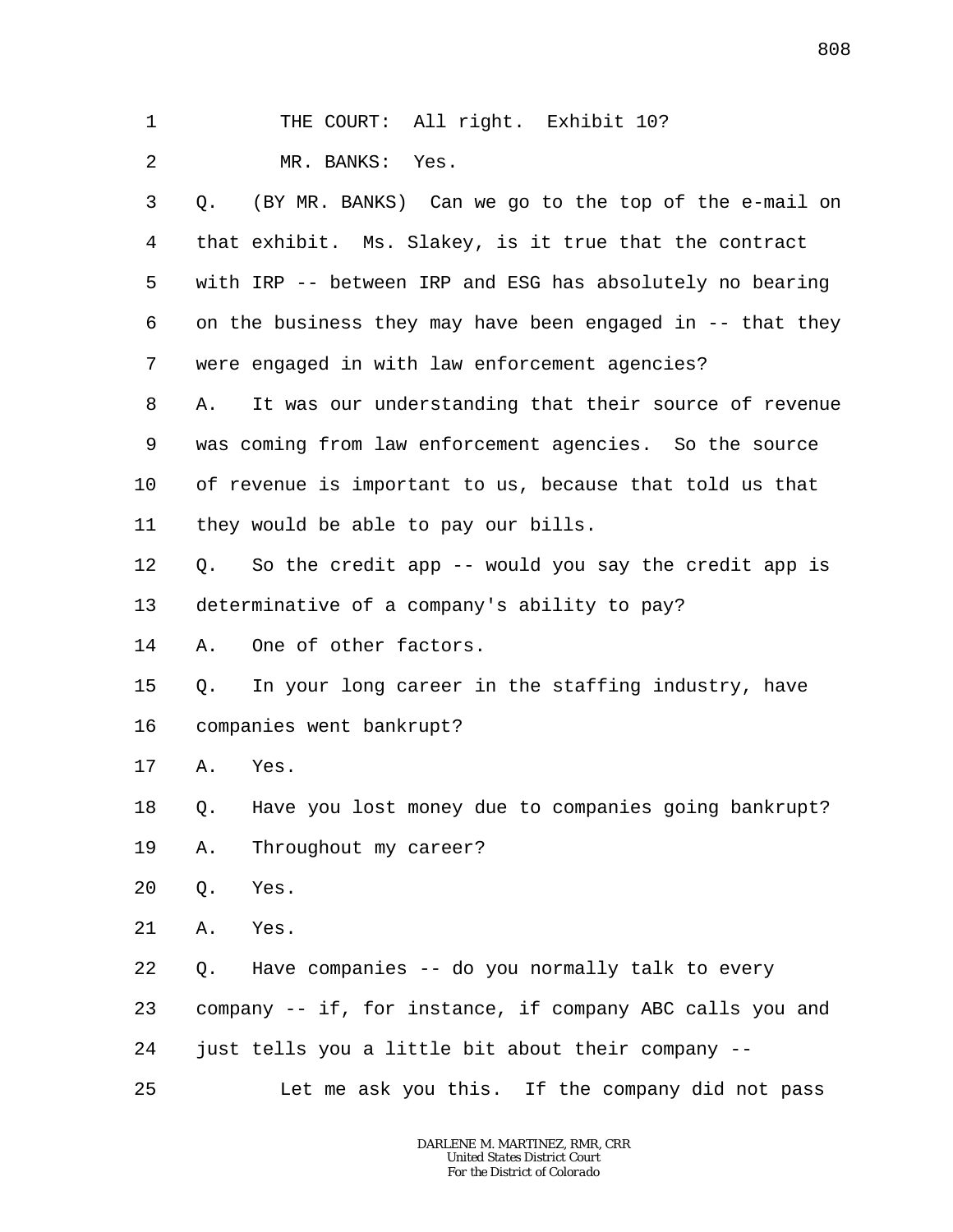1 2 3 4 5 6 7 8 9 10 11 12 13 14 15 16 17 18 19 20 21 22 23 24 25 credit muster or your credit due diligence, if you will, would you have done business with them? A. No. Q. Now, is it also your testimony that you -- that on the IRP website, you saw that -- you saw on the website that there was a contract in place with the Department of Homeland Security. Is that your testimony? A. I don't recall if it actually indicated "contract," but it did indicate that there was law enforcement business that IRP was connected with. Q. Earlier you said it mentioned a contract? A. Yes. I don't know if it was actually a contract or not. I don't remember if "contract" was on the website. But I do recall there was business coming from there, yes. Q. You would agree if a company does business with law enforcement, they have a law enforcement product, that that is going to be articulated on the website? A. I am sorry, could you repeat that? Q. It is reasonable, in your mind, that if a company is in the business of doing business with law enforcement, that that is going to be annotated on their website; correct? MS. HAZRA: I am going to object, Your Honor, a lack of foundation. THE COURT: Sustained.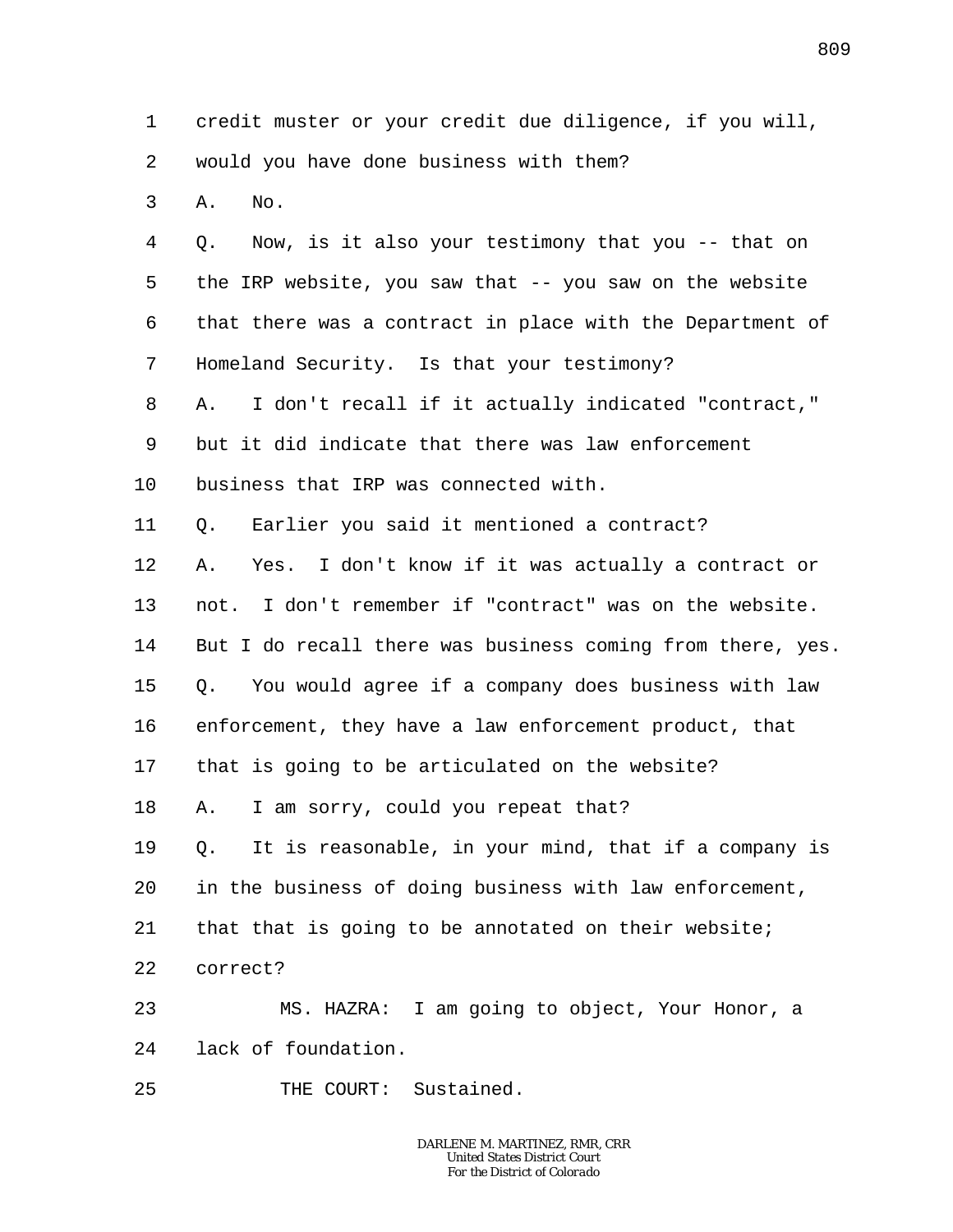| 1  | MR. BANKS: No further questions, Your Honor.               |
|----|------------------------------------------------------------|
| 2  | THE COURT: Any other questions from the defense?           |
| 3  | MR. WALKER: No, Your Honor.                                |
| 4  | THE COURT: Any redirect?                                   |
| 5  | MS. HAZRA: Yes, Your Honor.                                |
| 6  | REDIRECT EXAMINATION                                       |
| 7  | BY MS. HAZRA:                                              |
| 8  | Ms. Slakey, I want to talk to you briefly about, I<br>О.   |
| 9  | believe it is Defense Exhibit 334, which is the            |
| 10 | chronology. Was the purpose of that chronology to record   |
| 11 | every interaction between ESG and IRP?                     |
| 12 | No.<br>Α.                                                  |
| 13 | Are there numerous items missing from that<br>Q.           |
| 14 | chronology?                                                |
| 15 | A. Yes.                                                    |
| 16 | Q. Was your attempt to report every time ESG paid          |
| 17 | Kendrick Barnes, is that reflected on the chronology?      |
| 18 | No.<br>Α.                                                  |
| 19 | So was this -- was the purpose just to capture what<br>Q.  |
| 20 | you thought was significant?                               |
| 21 | Yes.<br>Α.                                                 |
| 22 | What was Mr. Landau's role in setting up the initial<br>Q. |
| 23 | contact with IRP? Let me rephrase that, sorry.             |
| 24 | Who had the initial contact with IRP, you or               |
| 25 | Mr. Landau?                                                |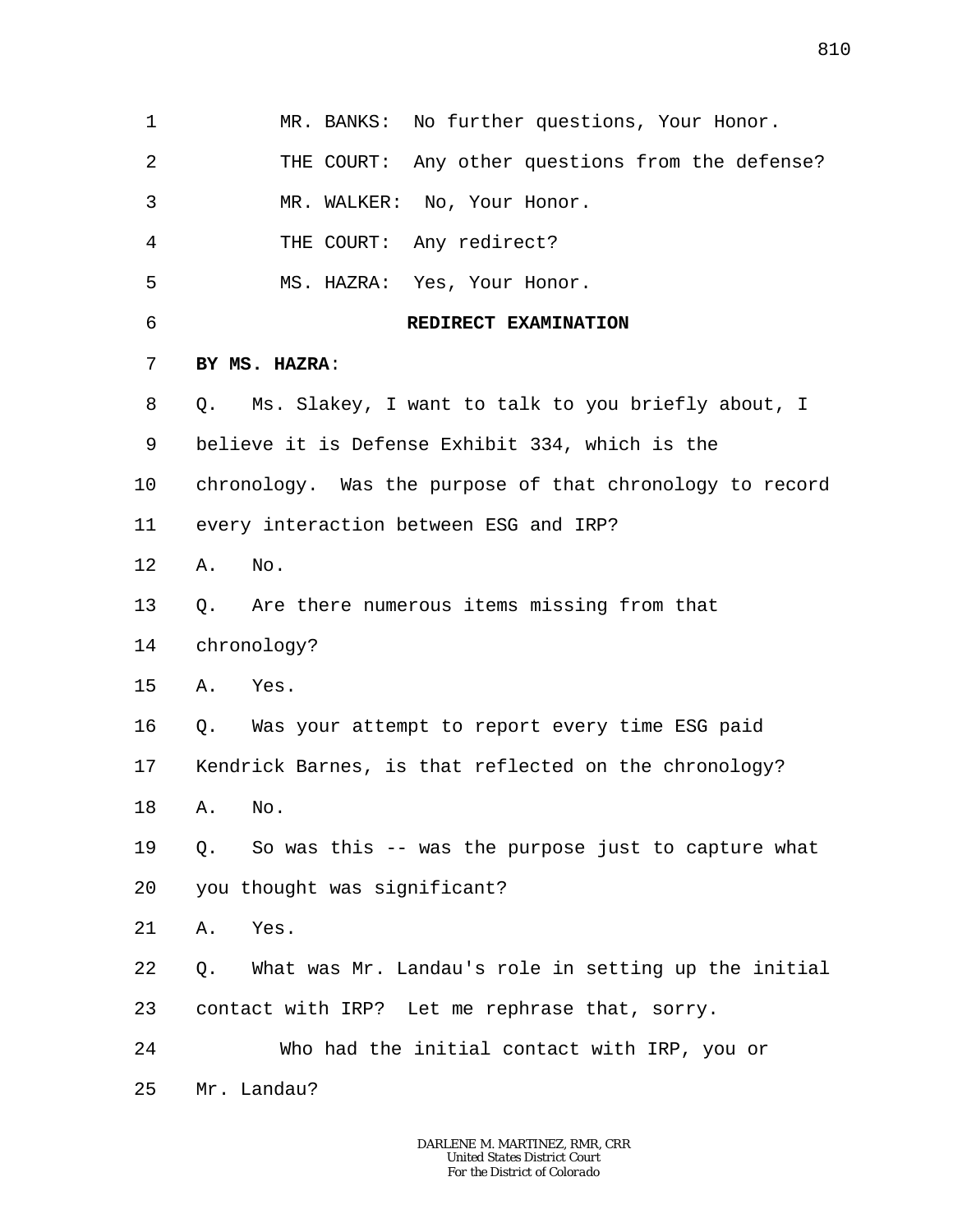- 1 A. Mr. Landau.
- $\overline{a}$ 3 Q. Did he do the initial conversations, then, since he is the initial contact?
- 4 A. Yes.
- 5 6 Q. When you -- you came in at the contract stage; is that right?
- 7 A. Yes.
- 8 9 10 Q. Is it important in that stage for ESG to fully understand what kind of contract situation they are getting into?
- 11 A. Yes.
- 12 13 Q. So that information about the employee that is being placed, is that important to your decision?
- 14 A. Yes.
- 15 16 17 Q. And do you rely on what your client tells you to help you make decisions as to whether or not to do business with them?
- 18 A. Yes.
- 19 20 MS. HAZRA: If I could have one moment, Your Honor? THE COURT: You may.
- 21 MS. HAZRA: Nothing further.
- 22 MR. BANKS: Your Honor, can I have just one.
- 23 THE COURT: You may.
- 24 **RECROSS-EXAMINATION**
- 25 **BY MR. BANKS**: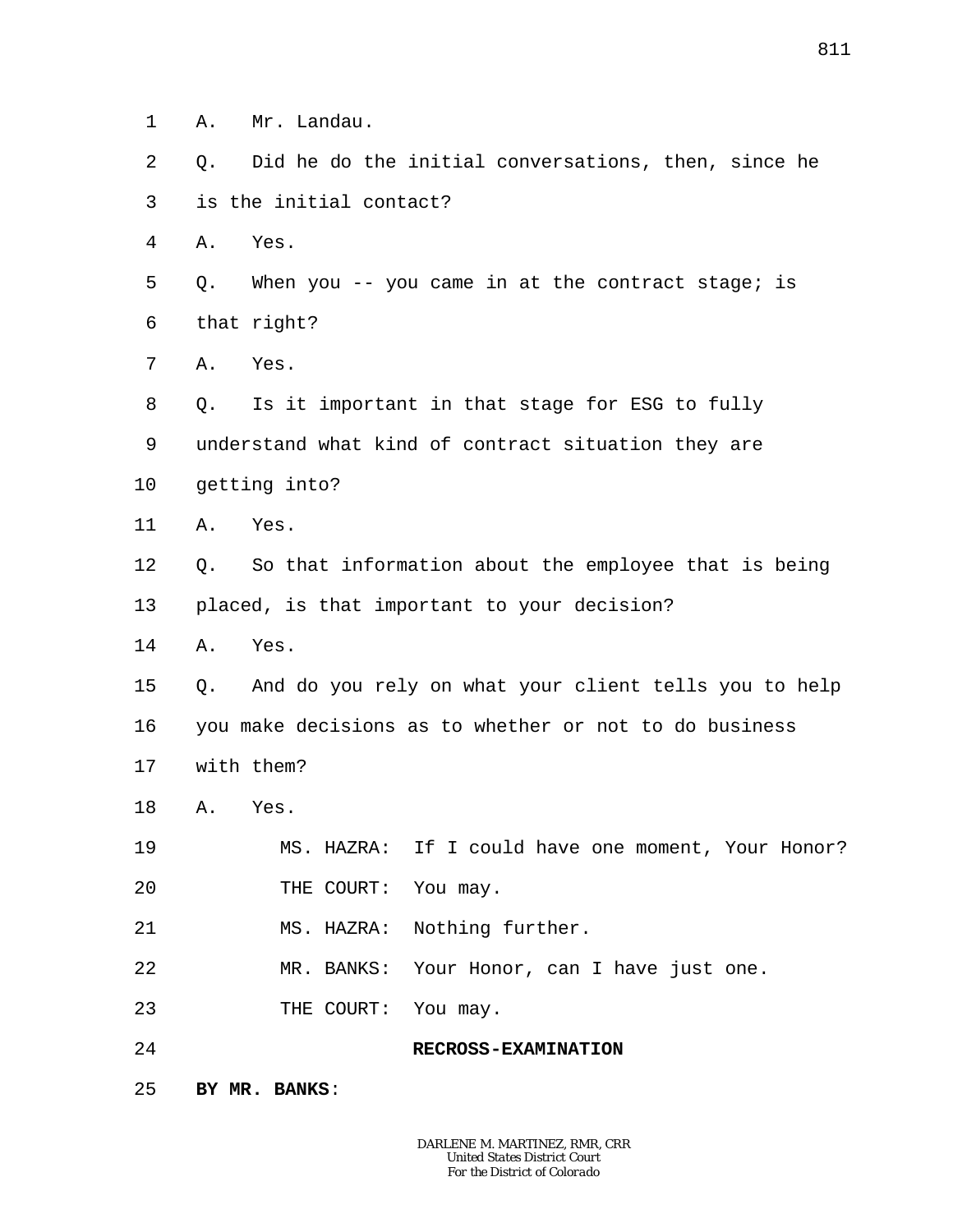1 2 3 4 5 6 7 8 9 10 11 12 13 14 15 16 17 18 19 20 21 22 23 24 25 Q. I want to refer you back to Defendant's -- Defense Exhibit 333. You just said that you came in -- MS. HAZRA: Objection. I didn't ask about 333. THE COURT: You can only ask questions that are to the extent of what the redirect was. You can't go back. MR. BANKS: She asked the question, Your Honor, did she get involved at the time when the contract was in place. THE COURT: Yes. MR. BANKS: The exhibit shows something different than that. THE COURT: I will give you some leeway. MR. BANKS: Okay. Q. (BY MR. BANKS) In your reading of Exhibit 333, with John Landau's interaction, does he or does he not in that e-mail communication -- MS. HAZRA: I object, Your Honor, it is improper. THE COURT: If you want to have Mr. Landau testify what is on there, you need to do it with Mr. Landau. You can't bring in statements he made through this witness. So if you want to ask her a question about her knowledge, you can ask that. Q. (BY MR. BANKS) Ms. Landau, in that communication to you -- why do I keep saying Ms. Landau? I am so sorry Ms. Slakey.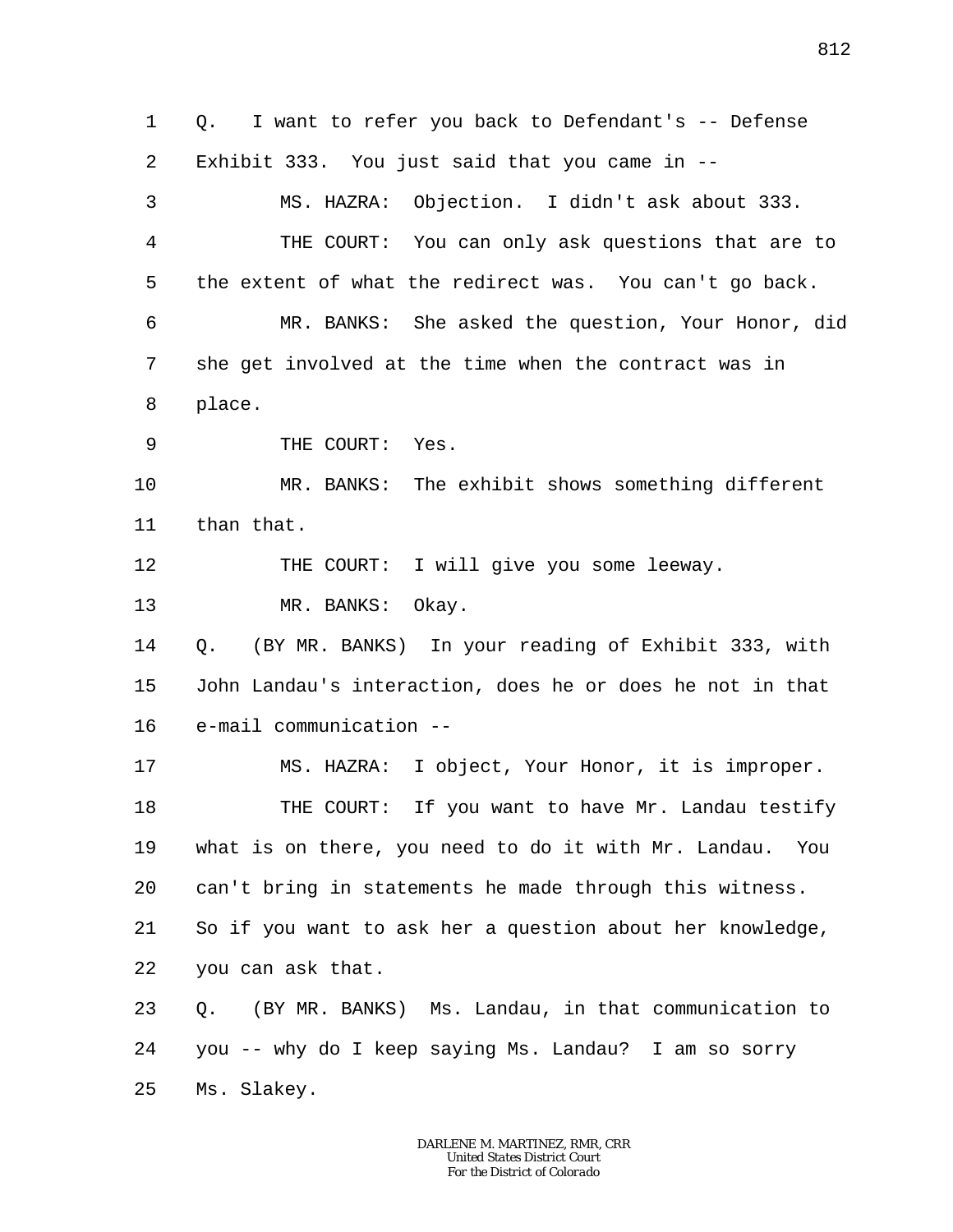1 2 3 4 5 6 7 8 9 10 11 12 13 14 15 16 17 18 19 20 21 22 23 24 25 Ms. Slakey, in that communication to you from Mr. Landau, did he or did he not -- THE COURT: You can't reference the contents of a statement that Mr. Landau made without Mr. Landau being here to testify. Q. (BY MR. BANKS) Ms. Slakey, what did Mr. Landau -- THE COURT: Did Mr. Landau ever tell you anything, without giving you the contents. Q. (BY MR. BANKS) Did Mr. Landau ever tell you anything about his contract talks with Mr. Banks and his communications with the EVP regarding that? MS. HAZRA: EVP? THE COURT: Executive vice president. Q. (BY MR. BANKS) Did you have any knowledge of -- do you have any knowledge of Mr. Landau's communication with Sal regarding the contract between IRP and ESG? A. Yes. Q. And what do you know as far -- about those communications between Mr. Landau and the EVP? A. That we were not going to -- it was a corporate decision. Our policy is that we don't work with start-ups. And Mr. Landau is requesting an exception to that. And so there were discussions about why should we make this exception? Would they be able to pay the bill? Were they strong? Did they have the financial backing?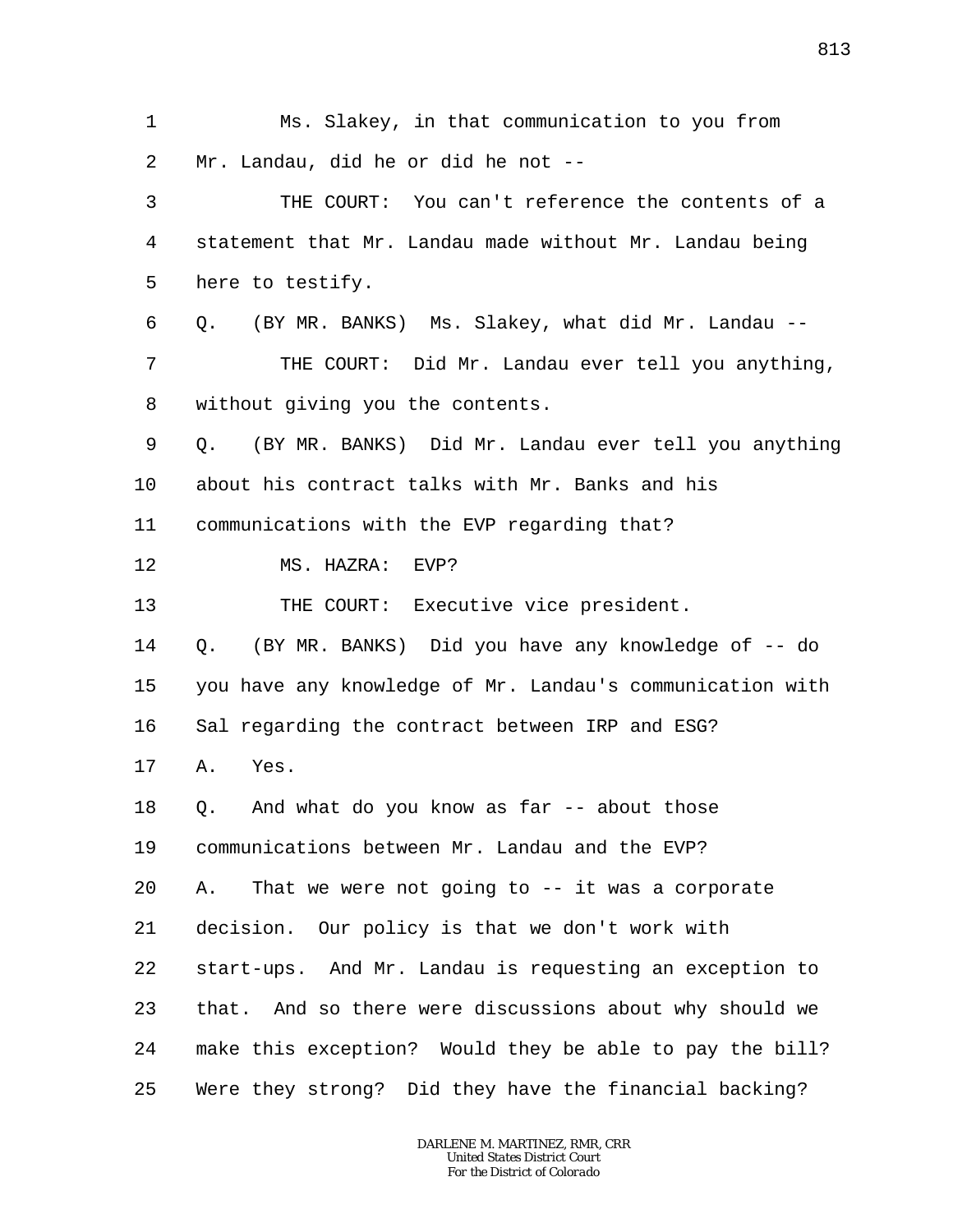1 That kind of thing.

2 3 4 5 6 7 8 9 10 11 12 13 14 15 16 17 18 19 20 21 22 23 24 25 Q. Okay. Did -- who made the final call on that decision? Was it you, or was it the executive vice president? A. Our CEO. MR. BANKS: Thank you. THE COURT: All right. May this witness be excused? MS. HAZRA: Yes, Your Honor. Thank you. THE COURT: Thank you, Ms. Slakey, you are excused. Now, it is 11:30. How long will the next witness take? Will it take more than a half an hour? MR. KIRSCH: Your Honor, it depends on the length of the cross-examination. THE COURT: How long will the Government take on its direct? MR. KIRSCH: Your Honor, I think I can do the direct in 15 to 20 minutes. THE COURT: Well, I think we probably ought not press it. I promised the jury they could go home at noon I have another hearing at 1:00. MR. KIRSCH: Your Honor, we do have one other witness that may be shorter than that. THE COURT: All right. If you can do one that can be done in half an hour, you can do 15 and they can do 15.